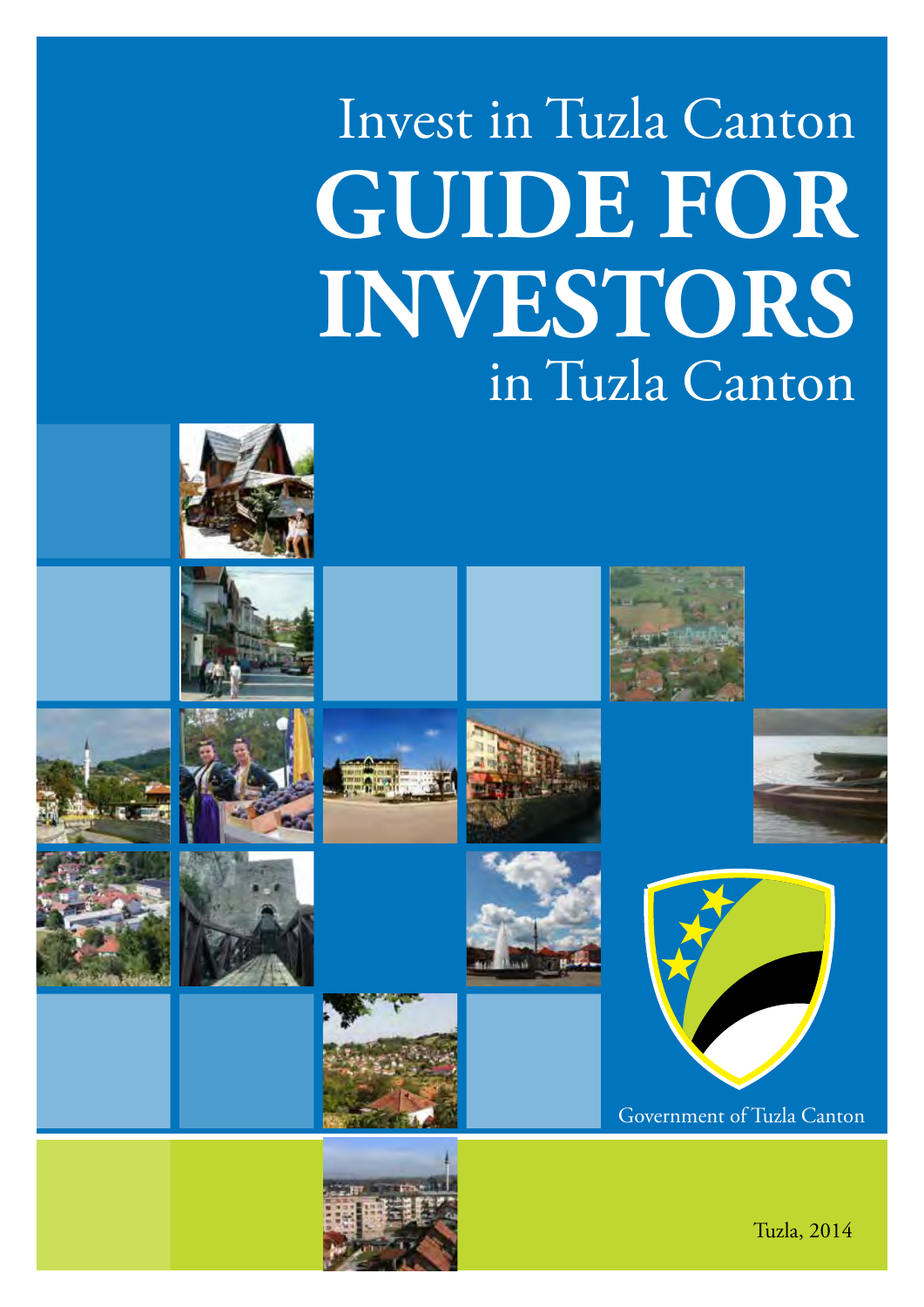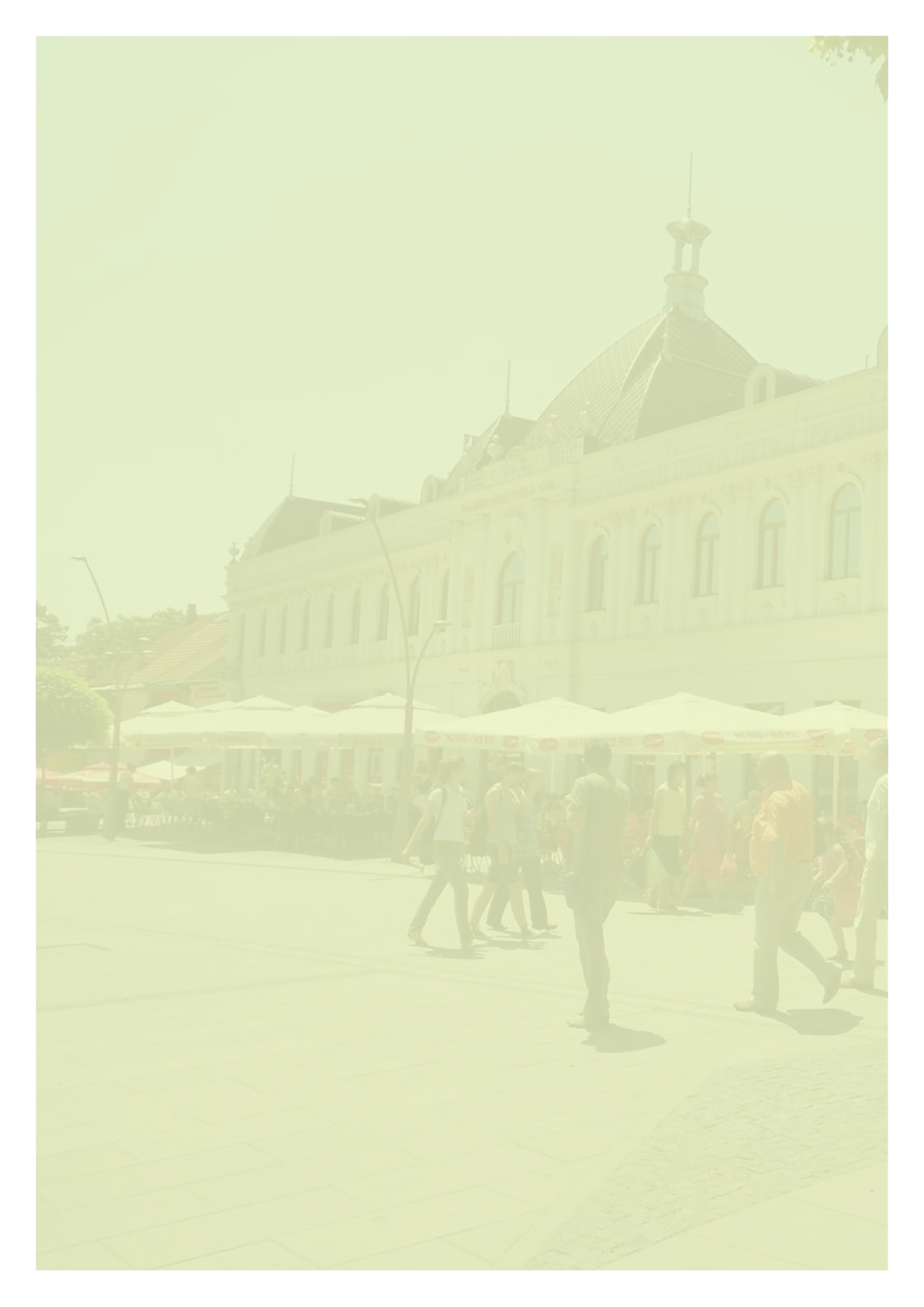|       | Introduction                                                                       | 3  |
|-------|------------------------------------------------------------------------------------|----|
| 1.    | About Bosnia and Herzegovina and Tuzla Canton                                      | 4  |
| 2.    | Tuzla Canton - Location with great investment opportunities                        | 6  |
| 3.    | Special benefits for investors                                                     | 7  |
| 4.    | <b>Resources and business sectors</b>                                              | 9  |
| 4.1.  | Wood processing industry                                                           | 9  |
| 4.2.  | Metal processing industry                                                          | 11 |
| 4.3.  | Agricultural production and food industry                                          | 14 |
| 4.4.  | Plastics and tool industry                                                         | 17 |
| 4.5.  | Chemical industry                                                                  | 19 |
| 4.6.  | Tourism                                                                            | 21 |
| 5.    | Developed entrepreneurial infrastructure for greenfield and brownfield investments | 24 |
| 5.1.  | <b>Business zones</b>                                                              | 24 |
| 5.2.  | Technology parks                                                                   | 26 |
| 5.3.  | Business incubators                                                                | 26 |
| 6.    | <b>Reform-oriented Government</b>                                                  | 27 |
| 7.    | Easy and quick access to markets                                                   | 28 |
| 8.    | Qualified workforce                                                                | 30 |
| 9.    | Support to investors' business success                                             | 32 |
| 10.   | Framework for investing in Tuzla Canton                                            | 33 |
| 10.1. | Rights of foreign investors in Bosnia and Herzegovina                              | 33 |
| 10.2. | Foreign investors in Tuzla Canton                                                  | 33 |
| 10.3. | Public-private partnership in Tuzla Canton                                         | 34 |
| 10.4. | Starting a business                                                                | 34 |
| 10.5. | Tax system                                                                         | 36 |
| 10.6. | Customs system                                                                     | 37 |
| 11.   | <b>Business costs in Tuzla Canton</b>                                              | 37 |
| 11.1. | Salaries                                                                           | 37 |
| 11.2. | Real estates                                                                       | 38 |
| 11.3. | Utility services                                                                   | 39 |
| 12.   | Opportunities for investments in the Tuzla Canton region - project profiles        | 41 |
|       | Contacts at relevant institutions and organizations of importance to investors     | 44 |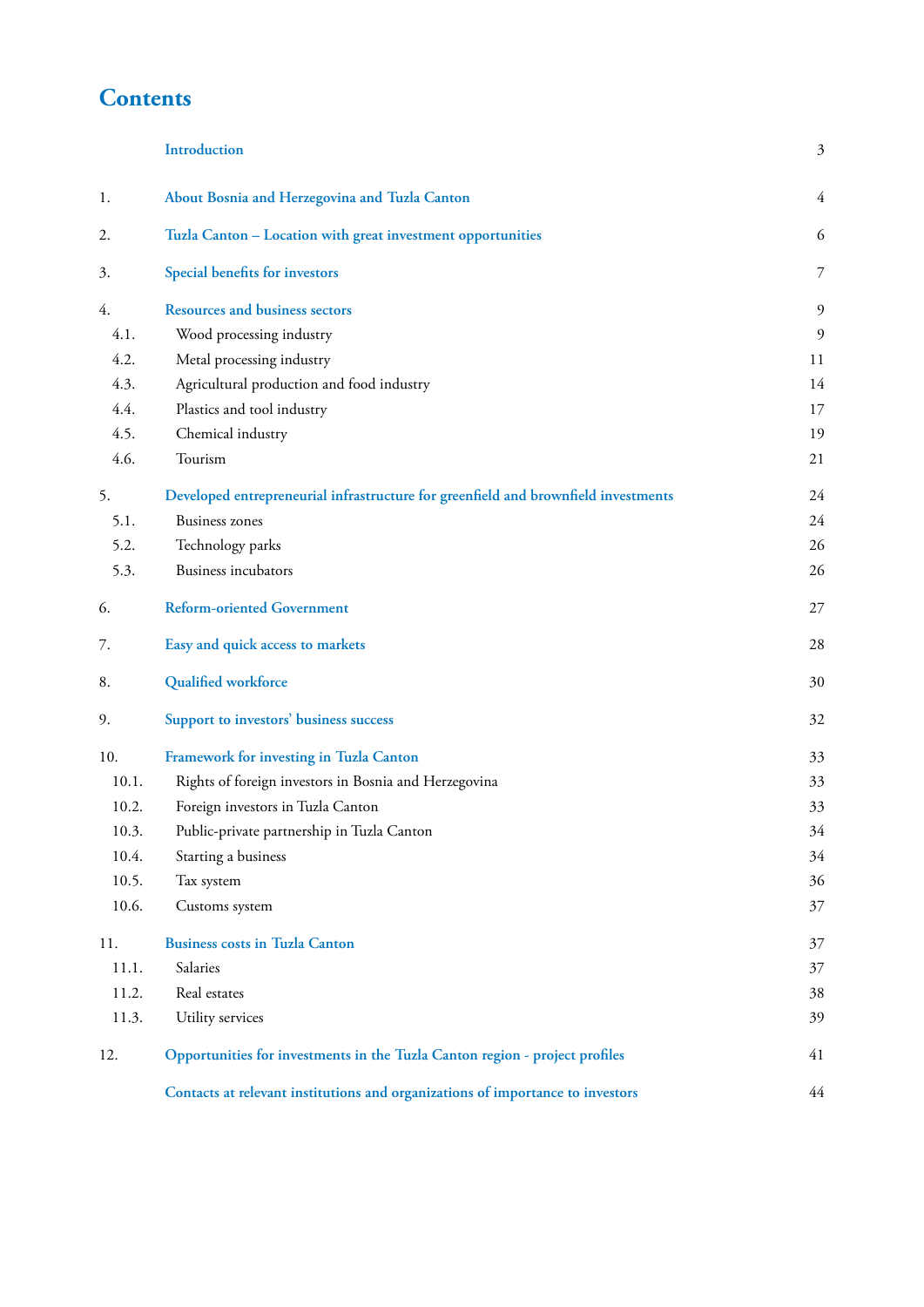### **Introduction**

Dear readers,

We are extremely pleased to present you with the first edition of the Guide for investors in Tuzla Canton, which in a practical and simple way incorporates the most important information needed by potential and existing investors, persons who work with investors, and all other interested parties when planning to invest or visit Tuzla Canton. Aimed at integrating information and promoting the most important resources of Tuzla Canton, the Guide is focused on Canton's six most propulsive industries whose comparative advantages have promoted it in the past and attracted new investments.

The following pages answer the questions such as: how and why to invest in Tuzla Canton, which resources and advantages are available, as well as what type of support investors can get if they decide to invest in Tuzla Canton.

Technical assistance to preparation of the Guide was provided by NERDA (Northeast Regional Development Association) and the International Finance Corporation (IFC), the member of the World Bank Group. We owe a tremendous gratitude to the representatives of the City of Tuzla and municipalities of Tuzla Canton, which have contributed to the Guide by providing the necessary data.

With its comparative advantages reflected in the wealth of resources, tradition as the ground for modern technologies and new products development, qualified labor force, developed entrepreneurial infrastructure, location that allows a quick and inexpensive access to the markets, Tuzla Canton has been an attractive location for investments since long time ago. That is evidenced by the statements of the existing investors who are successfully doing business in Tuzla Canton. We are using this opportunity to thank them for witnessing and confirming the comparative advantages of the Canton, and we hope that their statements will be an encouragement and guarantee for new investors to establish and develop their businesses in this Canton.

All potential investors looking for new business opportunities in Tuzla Canton can obtain all the relevant information and advisory services from cantonal, city and municipal governments of Tuzla Canton, chambers of commerce, nongovernmental sector, and other stakeholders listed in the Guide, in order to successfully start a business in one of the most dynamic markets of Bosnia and Herzegovina and the region.

Guide for investors summarizes the key orientation points for your future investment in Tuzla Canton, therefore:

**Investors from all over the world,** 

#### **Welcome to Bosnia and Herzegovina,**

**Welcome to Tuzla Canton - open, economically and socially dynamic European region, which in a recognizable way ensures economic, cultural and social appeal, development and quality of life for its citizens and the people who live, invest and create here.** 

**Welcome to the entrepreneurial environment of the future!**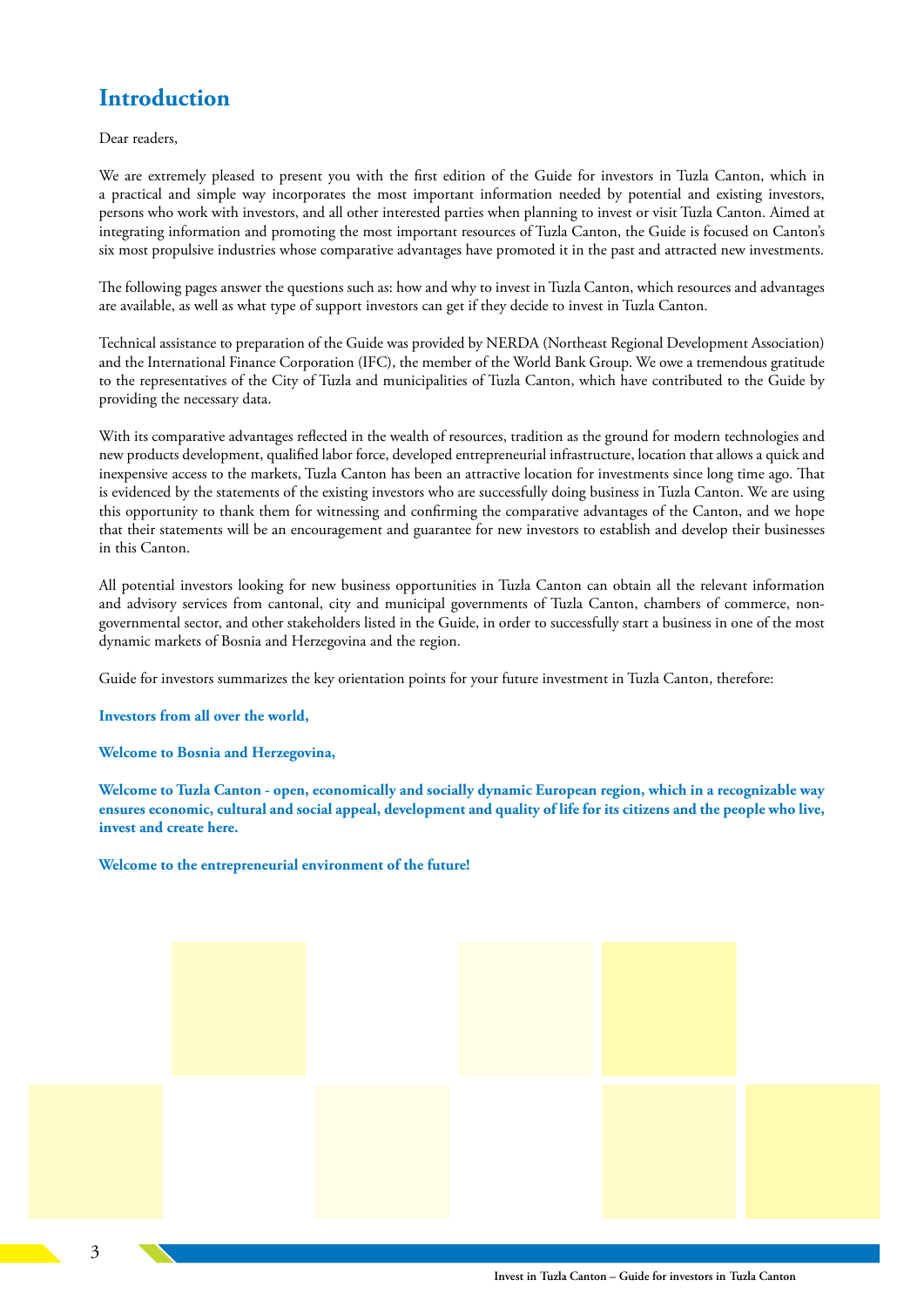### **1. About Bosnia and Herzegovina and Tuzla Canton**

Tuzla Canton is situated in the northeastern part of Bosnia and Herzegovina, a heart-shaped country, positioned in Southeast Europe, in the Western Balkans, bordering Croatia (EU), Serbia and Montenegro. Bosnia and Herzegovina is a member of CEFTA (Central European Free Trade Agreement) and EFTA (European Free Trade Association). Tuzla Canton is one of ten cantons in the Federation entity and includes the City of Tuzla and 12 municipalities.

### **Geographical positions of Bosnia and Herzegovina in Europe and Tuzla Canton in Bosnia and Herzegovina with the presentation of the geographical position of the city and municipalities of Tuzla Canton**



|                    | Basic information about Bosnia and Herzegovina |                                                                                         |  |  |  |
|--------------------|------------------------------------------------|-----------------------------------------------------------------------------------------|--|--|--|
|                    | Population                                     | 3,791,622                                                                               |  |  |  |
|                    | Location                                       | Southeast Europe, Western Balkans                                                       |  |  |  |
| Bosnia             | Surface area                                   | 51,209.2 km <sup>2</sup> (51,197 km <sup>2</sup> – land and 12.2 km <sup>2</sup> – sea) |  |  |  |
|                    | Climate                                        | Mostly continental, Mediterranean in the south                                          |  |  |  |
| <b>Herzegovina</b> | Currency                                       | Convertible mark (BAM), EUR 1.00 = BAM 1.95580                                          |  |  |  |
|                    | Credit rating                                  | B3 stable outlook ("Moddy"), B stable outlook ("Standard&Poor's")                       |  |  |  |
|                    | GDP in million BAM (2013)                      | $26,297$ BAM $- 13,445.65$ EUR                                                          |  |  |  |
|                    | GDP per capita (2013)                          | 6,862 BAM $-$ 3,508.5 EUR                                                               |  |  |  |

*Source: Agency for Statistics of Bosnia and Herzegovina; Central Bank of Bosnia and Herzegovina*

Tuzla Canton has existed in its present form since 1994. It was established by the constitution of the Federation of Bosnia and Herzegovina, as one of its ten cantons, and formed in the parts of the former areas of the Northeast Bosnia, that is the Tuzla district. Administrative, economic and cultural center of the Canton is the City of Tuzla, one of three largest cities in Bosnia and Herzegovina.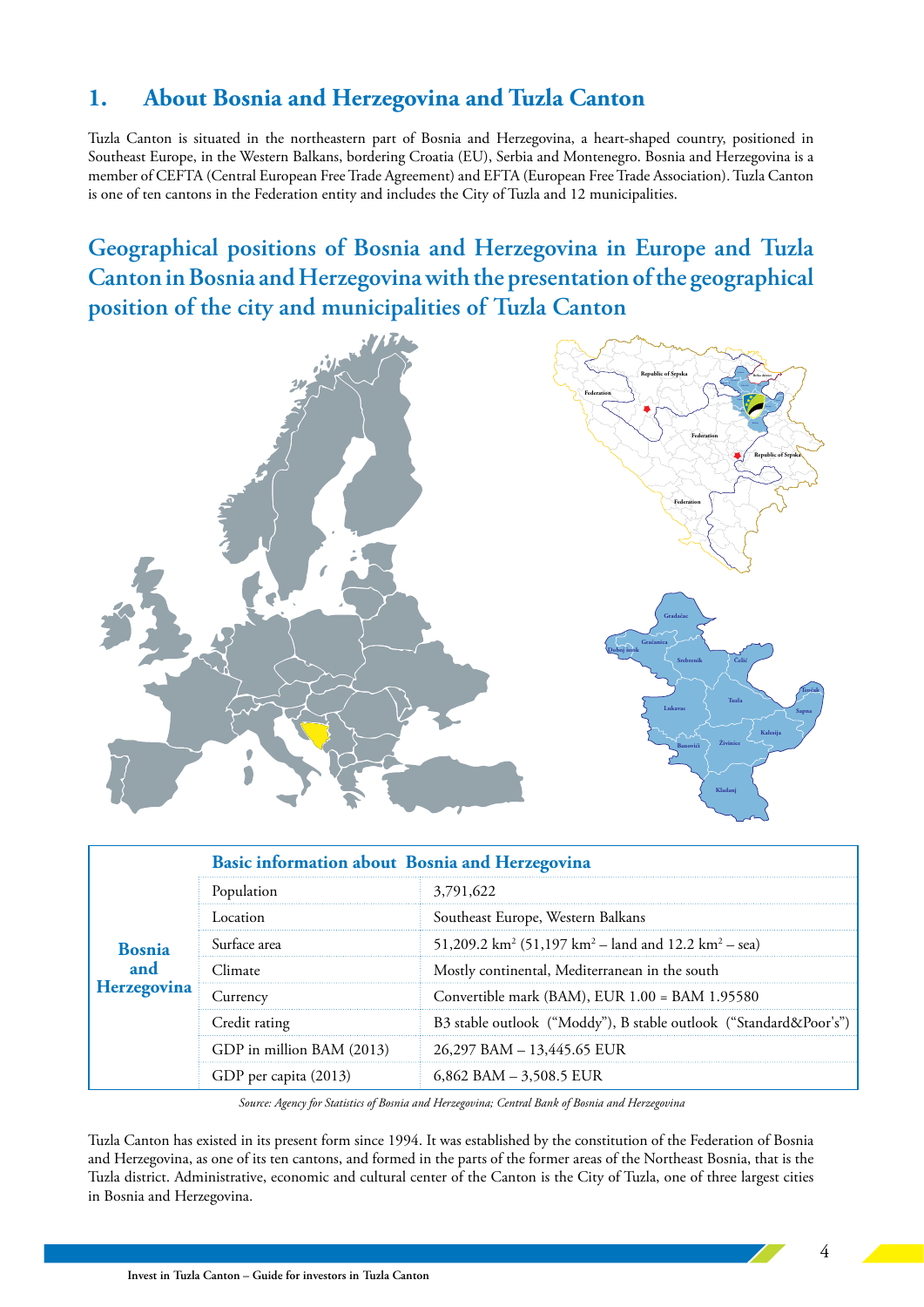|                        | <b>Basic information about Tuzla Canton</b>                             |                                                                                      |  |  |
|------------------------|-------------------------------------------------------------------------|--------------------------------------------------------------------------------------|--|--|
|                        | Population                                                              | 477,278                                                                              |  |  |
|                        | Location                                                                | Southeast Europe, Western Balkans, Northeast<br>part of Bosnia and Herzegovina       |  |  |
|                        | Surface area                                                            | $2,649$ km <sup>2</sup>                                                              |  |  |
|                        | Climate                                                                 | Continental                                                                          |  |  |
|                        | GDP per capita                                                          | 5,253 BAM - 2,685.85 EUR                                                             |  |  |
|                        | Import $(2013)$                                                         | 1,267,969,000.00 BAM - 648,313,199.60 EUR<br>8.35% of Bosnia and Herzegovina import  |  |  |
| <b>Tuzla</b><br>Canton | Export (2013)                                                           | 1,028,914,000.00 BAM - 526,083,444.11 EUR<br>12.28% of Bosnia and Herzegovina export |  |  |
|                        | Foreign Direct Investments<br>(from January 01 until November 30, 2013) | 4,014,473 BAM - 2,052,567 EUR                                                        |  |  |
|                        | Number of legal entities (2013)                                         | 8,406                                                                                |  |  |
|                        | Number of companies (2013)                                              | 3,429                                                                                |  |  |
|                        | Number of crafts (2013)                                                 | 10,723                                                                               |  |  |
|                        | Number of employed persons (2013)                                       | 80,727                                                                               |  |  |
|                        | Number of unemployed persons (2013)                                     | 98,956                                                                               |  |  |
|                        | Average net wage (2013)                                                 | 738 BAM - 377 EUR                                                                    |  |  |

*Source: Institute for Statistics of FBiH; Central Bank of Bosnia and Herzegovina; TRON systems; Data of Ministry of Foreign Trade and Economic Relations of Bosnia and Herzegovina*

Tuzla Canton has an important place in historical, geographical, economic and all other aspects of the state of Bosnia and Herzegovina. According to the population size, **it is the most populated Canton** in the Federation of Bosnia and Herzegovina, occupying 10.10% of the Federation of Bosnia and Herzegovina and 5.17% of Bosnia and Herzegovina. Along with the economic tradition, quality labor force, insufficiently used resources and potentials, local and cantonal authorities oriented towards investors and improving the business environment, Tuzla Canton represents an **excellent location for investment** in which potential investors are provided with a range of support services that will contribute to the success and excellence of their business activities in Tuzla Canton.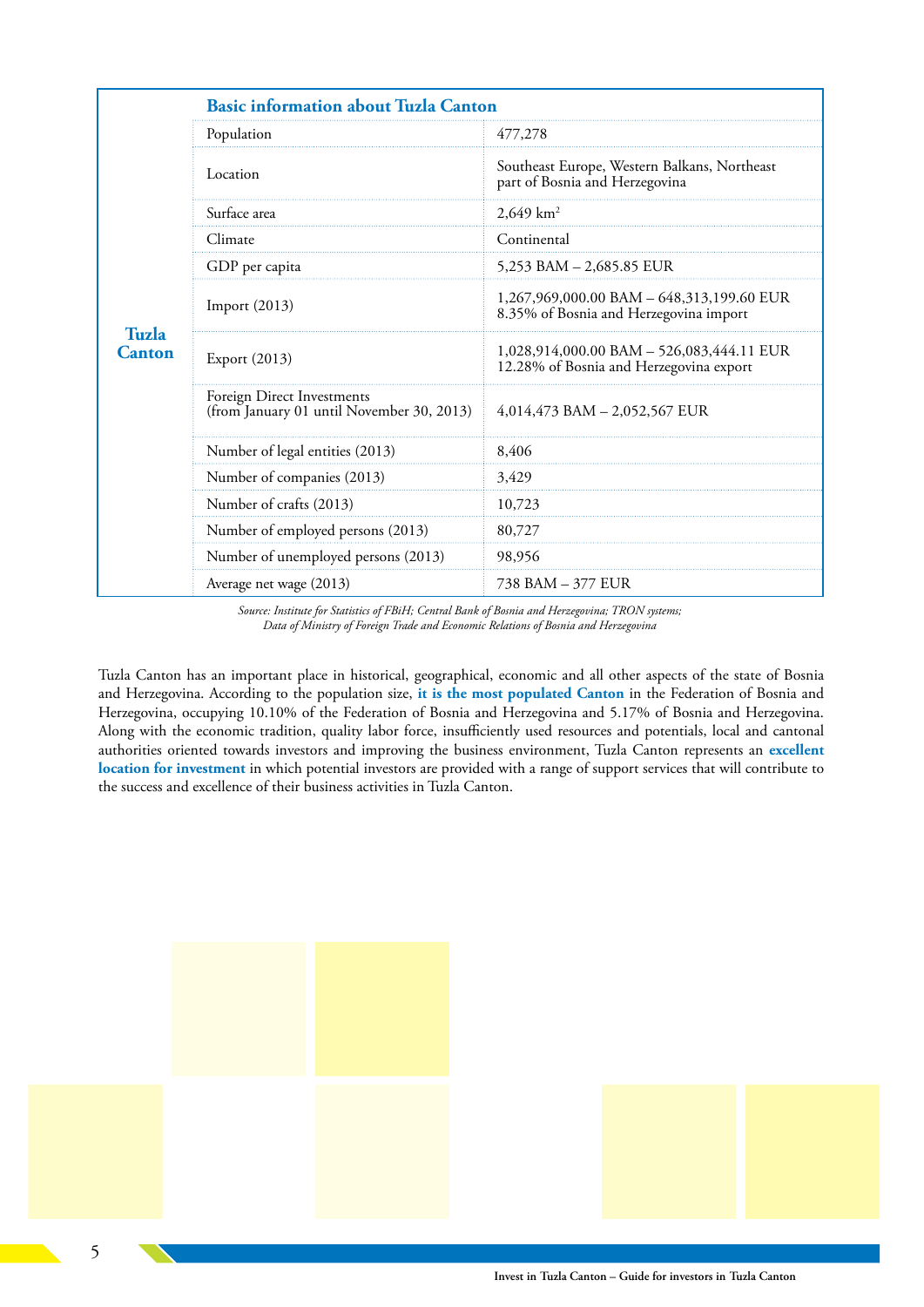### **WHY INVEST IN TUZLA CANTON?**

### **Industrial tradition in the function of economic growth and development of new products and business processes**

Tuzla Canton has a long industrial tradition which, together with favorable business environment, creates an opportunity and basis for economic growth and development of new products and business processes. The key industry in Tuzla Canton is manufacturing industry. Traditional competitive industries and sectors in Tuzla Canton, developed on the basis of wealth of resources, are:

- wood processing industry,
- metal processing industry,
- agricultural production and food processing industry,
- plastics and tools industry, and
- chemical industry.

Manufacturing industry which includes the majority of competitive industries of Tuzla Canton has the largest share in the total export of Tuzla Canton (94%), and the largest number of legal entities and crafts doing business in this sector. Industrial tradition of Tuzla Canton creates opportunities and the basis for strong growth of new technologies and development of new products and business processes.

### **Favorable geo-strategic position and logistics infrastructure that enables fast and reliable access to markets of the EU, Central and Eastern Europe, Turkey and the Middle East**

Favorable geo-strategic position and logistics infrastructure of Tuzla Canton are reflected in the following benefits:

- only 30 km from the border with the Republic of Croatia (the European Union),
- border with Serbia and access to transport corridors towards Central Europe, Turkey and the Middle East,
- • location near the future transnational Vc corridor which is to connect Central Europe to the Adriatic Sea,
- • access to the River Port Brčko which is connected to the European rail network,
- • Tuzla International Airport with five flight routes and charter flights with plans for opening the cargo center.

### **Available educated and costcompetitive workforce for the key industries in Tuzla Canton**

**The quality of the workforce in Tuzla Canton is reflected in the possession of knowledge and skills necessary for work in key industries and sectors. It is a result of highly developed and diversified system of university and secondary education, and a number of institutions that provide life-long learning for the upgrading and retraining of workers.** 

**The labor price in Tuzla Canton is significantly lower than in Southeast Europe and the European Union, where the average net salary is approximately 377 EUR, i.e. gross salary approximately 604 EUR.**

### **Established and developed entrepreneurial infrastructure for greenfield and brownfield investments**

**Tuzla Canton offers all potential investors the established network of business zones (11 existing and 7 in initialization phase), technology parks (2) and business incubators (1 existing and 2 in initialization phase), with developed infrastructure, combined ownership (public and private) and possibilities for greenfield and brownfield investments in various industries.** 

**Government of Tuzla Canton, the City and municipalities of Tuzla Canton provide contact and assistance to potential investors in establishing business operations in these segments of entrepreneurial infrastructure.**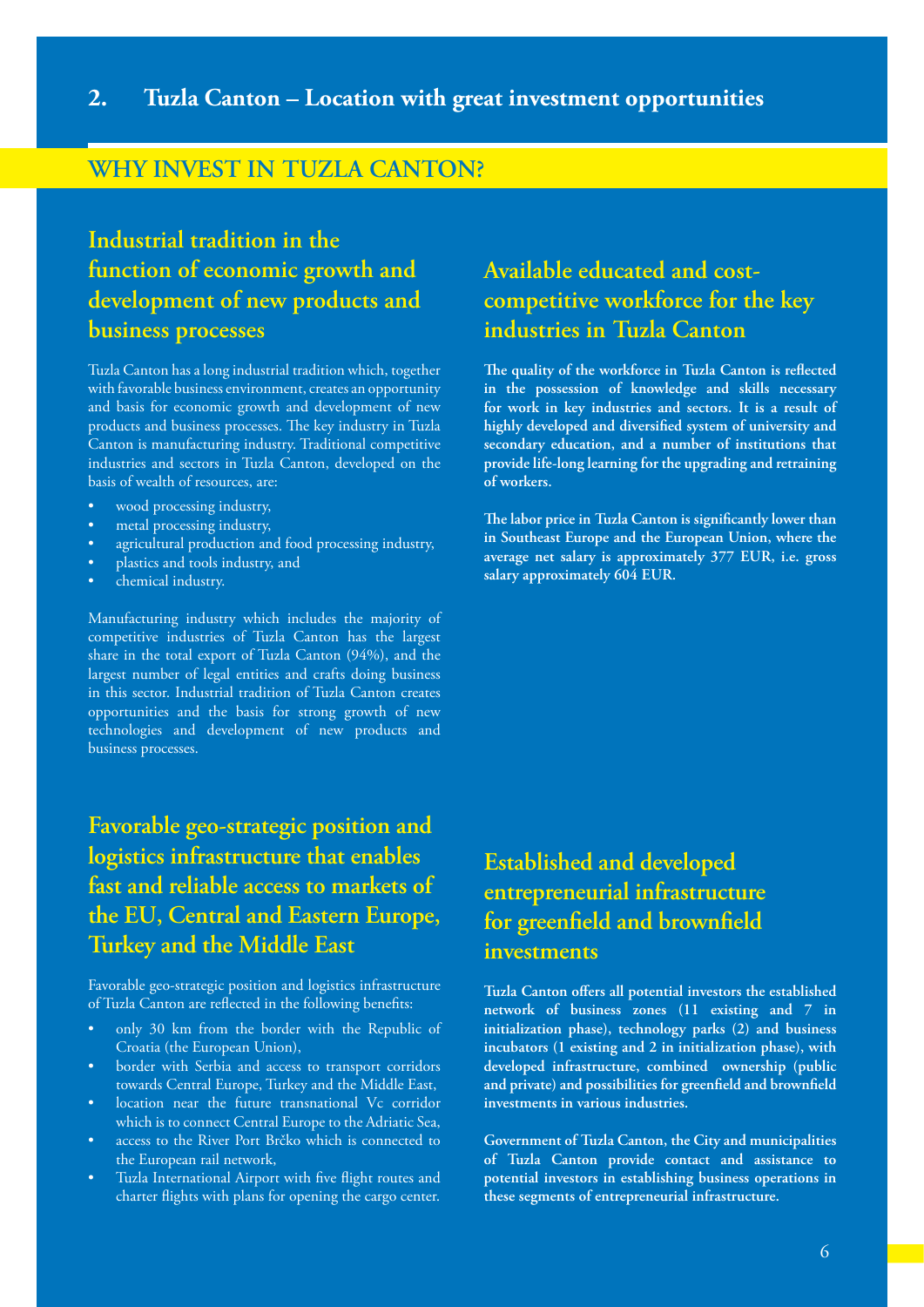### **3. Special benefits for investors**

Cantonal and local authorities of Tuzla Canton are known as reform-oriented authorities that implement reforms to create favorable business environment for investors. In Tuzla Canton, for the first time in Bosnia and Herzegovina, upon request of citizens, the government of experts has been formed. Cantonal and local authorities show their orientation towards investors through the implementation of projects focused on improvement of business environment, joint effort in thematic working groups and multi-sectoral teams as well as creation of new benefits for investors. All this makes Tuzla Canton an attractive location for investment. The Government of Tuzla Canton, City of Tuzla and Živinice and Srebrenik municipalities in collaboration with the International Finance Corporation (IFC), the member of the World Bank Group, have implemented the project of regulatory reform which simplified administrative procedures and lowered their costs. This gave citizens and entrepreneurs a faster and easier access to government services, while improving business environment and approaching to the future trends of e-government. There is a series of benefits for investors in Tuzla Canton at the local and cantonal level, given below.

### **Ministries of the Government of Tuzla Canton**

#### **Ministry of agriculture, forestry and water management**

- • investors are exempt from paying the fees for changing agricultural land into land for non-agricultural purposes (which usually amounts to 20% of the land market value),
- • there is a possibility of applying for financial support in accordance with the Program of financial support in agriculture and rural development, implemented annually.

#### **Ministry of industry, energy and mining**

Deadlines for the finalization of administrative procedures have been shortened:

- • deadline for issuing the permit for exploitation of minerals has been shortened from 30 to 15 days,
- • deadline for issuing the permit for extension of exploitation of minerals has been shortened from 30 to 15 days,
- • deadline for issuing the permit for mining works according to the mining project has been shortened from 30 to 15 days,
- • deadline for issuing a formal document on the fulfillment of technical equipment conditions for business premises for the collection, processing and production of waste materials and secondary raw materials has been shortened from 30 to 15 days.

#### **Ministry of zone planning and environment protection**

Deadlines for the finalization of administrative procedures have been shortened:

- • deadline for issuing permits and approvals has been shortened: 8 days (previously 15) is the deadline for location information, 20 days (previously 30) is the deadline for issuing the zoning permit,
- 15 days (previously 30 days) is the deadline for issuing the building permits by the Ministry or the relevant municipal department,
- deadline for the initiative to change the detailed planning document has been shortened from 5 to 2 years from the date when a detailed planning document whose amendment is proposed, comes to force.

#### **Ministry of trade, tourism and transport**

Deadlines for the finalization of administrative procedures has been shortened:

- deadline for issuing the Document on the technical and exploitation conditions has been shortened from 15 to 7 days,
- deadline for issuing the License for public transport of passengers and cargo transport has been shortened from 30 to 15 days,
- deadline for issuing IDs for motor vehicle drivers has been shortened from 30 to 7 days,
- deadline for issuing the Additional TAXI label has been shortened from 30 to 7 days,
- deadline for issuing the Permit for the transport business has been shortened from 30 to 7 days.

In most cases, shorter deadlines for the finalization of administrative procedures were followed by reduction of required documents. Also, the Ministry acquires certain documents ex officio.

#### **Ministry of development and entrepreneurship**

Ministry of development and entrepreneurship annually announces the call for awarding incentives for small and medium-sized enterprises (SMEs) and crafts registered and are doing business in Tuzla Canton. This call includes incentives for introduction of ISO/IEC standards, CE mark and renewal of previously introduced standards, incentives for newly established SMEs and crafts as well as incentives for partially subsidizing the interest rate on long-term loans approved by commercial banks. Depending on the program, the maximum amount of incentives is 12,000 BAM (approx. 6,100 EUR).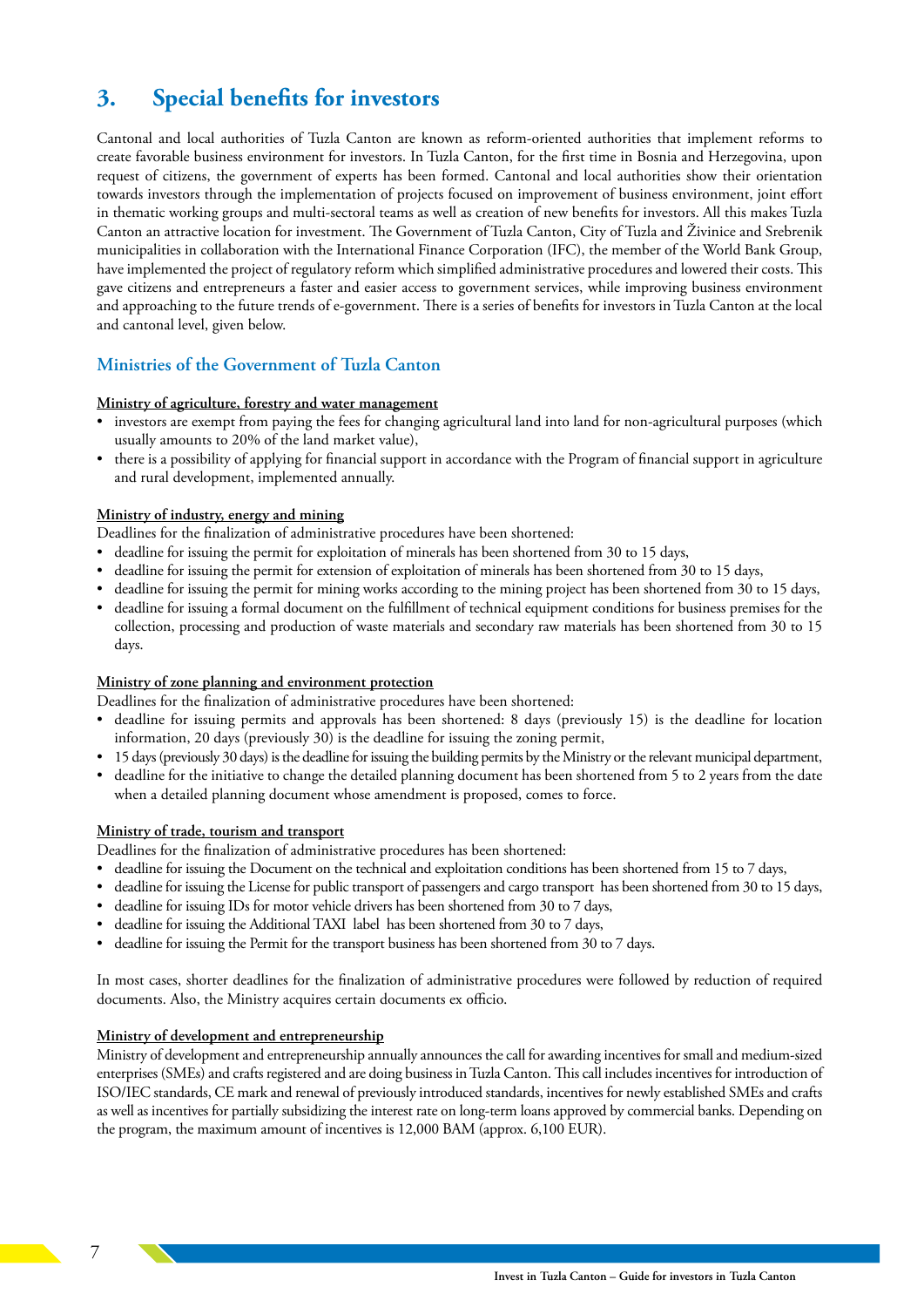#### **Ministry of finance**

The Law on amendments to the Law on property, inheritance, and gift tax (Official Gazette of Tuzla Canton No. 14/09, 3/10, 4/10 and 8/14) exempts companies from paying the property tax on freight and passenger motor vehicles, provided that they are used for their registered business (not limited to the basic business activity).

#### **Guarantee Fund of the Development Association NERDA**

Guarantee Fund of the Development Association NERDA is a financial instrument providing entrepreneurs with an easier access to external finances, by issuing guarantees for the loans aimed at improvement of business activities. The Government of Tuzla Canton was among the first to recognize the importance of the Guarantee fund, and in 2007 the Government invested 300,000 BAM (approx. 150,000 EUR) as the deposit. At the time, it was 2/3 of the total value of the Fund. The current 810,000 BAM (approx. 415,000 EUR) deposit value, which is the total investment of the Government of Tuzla Canton, represents more than 50% of the total value of the Fund. It enables companies from Tuzla Canton to apply for loans within the Fund and stimulates development of small and medium-sized enterprises and crafts. It also stimulates investments in manufacturing and service industries, opening of new jobs and keeping the existing jobs.

#### **City of Tuzla**

- shorter deadlines for the finalization of administrative procedures,
- lower costs of administrative procedures,
- • E-register of administrative procedures of City of Tuzla (http://80.65.71.100/eregistar/egfVwOdlukaJedinice.aspx)

#### **Municipalities**

#### **Banovići:**

exemption from paying municipal utility tax for displaying company's name for a period of one year for businesses registered in the field of agriculture (manufacturing and seasonal activity in the field of agriculture).

#### **Kladanj:**

• faster business registration process and lower administrative fees for registration of crafts in the following areas: traditional and old crafts, agriculture, and tourism in rural households.

#### **Sapna:**

- • exempt from paying location concession,
- faster issuing of zoning and construction permits,
- • minimal prices of construction land,
- low utility prices,
- individual approach to each investor regarding the terms of investments.

#### **Teočak:**

- 50% lower administrative fees for newly registered businesses,
- free use of the production hall (35m x 16m, next to the main road M-18) conditioned by employment of citizens from Teočak municipality.

#### **Čelić:**

favorable (free for a certain period of time) use of facilities in two business zones ("Fruits and vegetables processing factory" in Čelić and "Brnjik" in Brnjik) with fully established infrastructure.

#### **Gračanica:**

- payment of land rents in installments can be arranged in specific cases,
- 50% reduced utility taxes for displaying company's name for a period of one year for newly registered businesses whose owners are under 30 years of age,
- • agricultural incentives.

#### **Srebrenik:**

- • shorter deadlines for the finalization of administrative procedures,
- • lower costs of administrative procedures,
- • E-register of administrative procedures of Municipality of Srebrenik (http://srebrenik.ba/index.php?option=com\_content&task=blogcategory&id=99&Itemid=7)

#### **Živinice:**

- shorter deadlines for the finalization of administrative procedures,
- • lower costs of administrative procedures,
- • E-register of administrative procedures of Municipality of Živinice (http://opcinazivinice.org/novi/en/e-registar)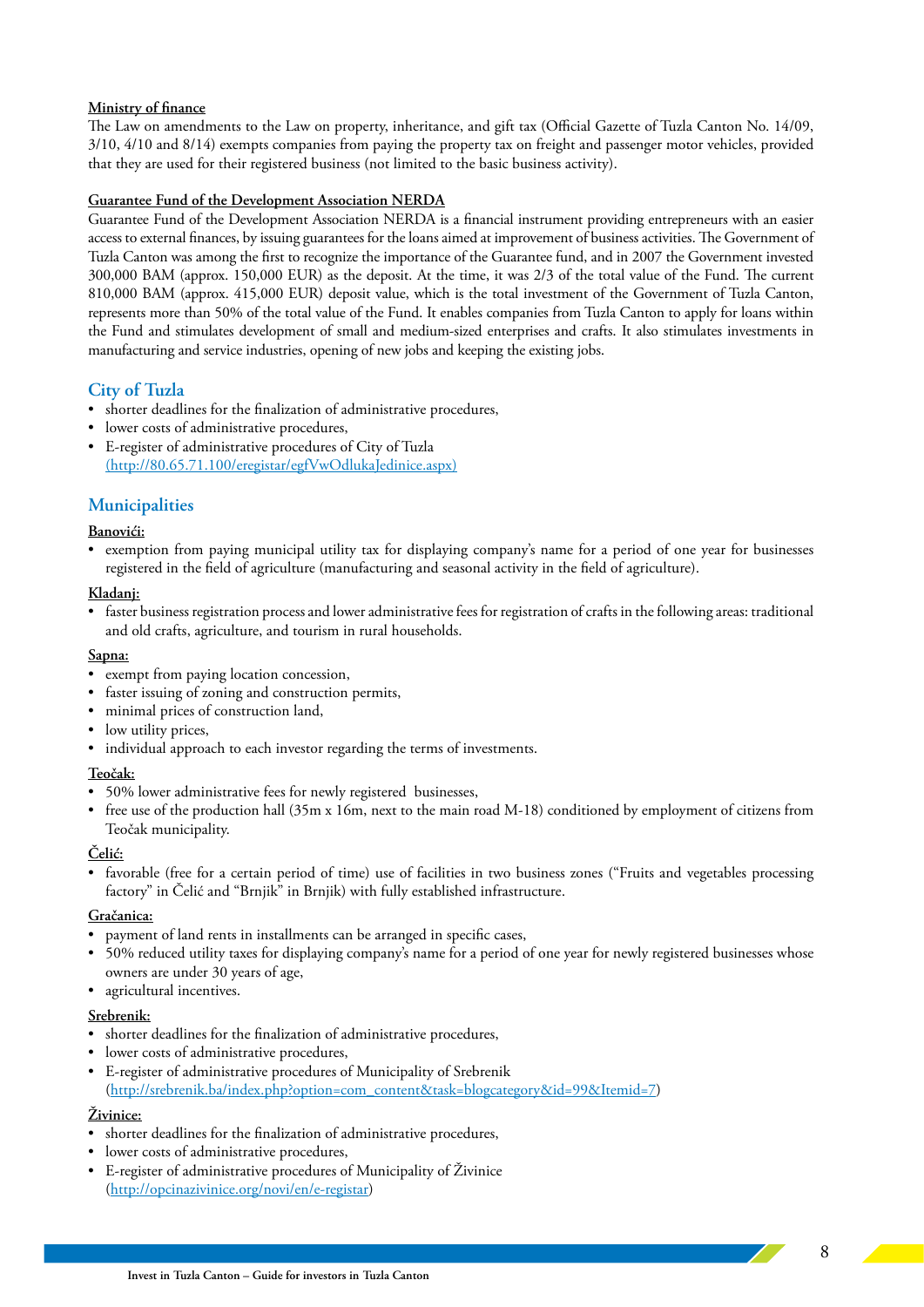### **4. Resources and business sectors**

Tuzla Canton has been characterized by long industrial tradition based on natural resources of the Canton and quality and hardworking workforce. In 2013, 3,429 companies, mostly structured as SMEs (99%) and 10,723 crafts made the total number of 14,152 business entities in the Canton. Companies are carriers of economic development and new employment in the Canton, and had 54,710 employees in 2013, achieved the total sales earnings of 5,046,893,610 BAM, with export earnings amounting to 919,842,013 BAM (approx. 20% of the total earnings) with the total profit of 68,603,559 BAM.

Tuzla Canton is characterized by the availability of various natural resources (minerals, land, forests, water), which are the backbone of economic and industrial tradition. Rich in the primary energy sources of solid fossil fuel which support production of secondary sources of energy (electricity, heat and steam), mineral resources (coal, metals and non-metals), forests, agricultural land and mineral, thermal and thermo-mineral waters, the Canton is characterized by the following competitive sectors with the highest potential for investment, growth and new employment:

- **• Wood processing industry**
- **• Metal processing industry**
- **• Agricultural production and food industry**
- **• Chemical industry**
- **• Plastics and tool industry**
- **• Tourism**



### **4.1. Wood processing industry**

The wood processing industry in Bosnia and Herzegovina and Tuzla Canton is the industry with long tradition. One of the oldest and largest companies of the wood processing industry, company "Konjuh" Inc. Živinice (Tuzla Canton), was founded in 1885. Historical sources indicate that in 1912, there were 30 large industrial sawmills, 30 small and 120 ordinary sawmills in Bosnia and Herzegovina.

In the second half of the 20<sup>th</sup> century, wood processing industry companies were known worldwide. In those years, 220 production programs existed within the forest-industrial company "Šipad" Inc. Sarajevo. "Konjuh" Inc. Živinice (Tuzla Canton) established the maximum capacity in Europe - factory of tables with 500,000 units and factory of chairs with 400,000 units, while "Krivaja" Inc. Zavidovići established the largest plant for manufacture of turned stools (solid seats). In the 1980s, Bosnia and Herzegovina was the second largest European exporter of furniture (after Italy), with the net foreign currency export effect of about \$220 million annually. "Konjuh" Inc. Živinice exported its products to five continents of the world.

The tradition and success of this sector of Tuzla Canton, is facilitated by a remarkable resource - **the forests**, which provide competitive advantage to the companies from this sector operating in Tuzla Canton. **Specifically, the total land fund of the Canton is 269,000 hectares, out of which the forest land accounts for 49%**, concentrated in the mountain zone (mountains Konjuh, Javor and Majevica). Most forests are located in the area of Kladanj, Živinice and Banovići. Wood mass is estimated to approx. 18.6 million m<sup>3</sup>. The qualitative composition of the wood mass is characterized by low participation of conifers, i.e. high proportion of low forests in the structure of area covered in forests.

### **Wood processing industry of Tuzla Canton**

- Local availability of raw material base (approx.  $40 \text{ m}^3$  of wood mass per capita)
- • One-hundred-year-long tradition and internationally recognized manufacturing experience in a wide range of products
- Skilled labor force
- • Availability of own energy sources (in coal and electricity)
- • Relative geografical proximity of large markets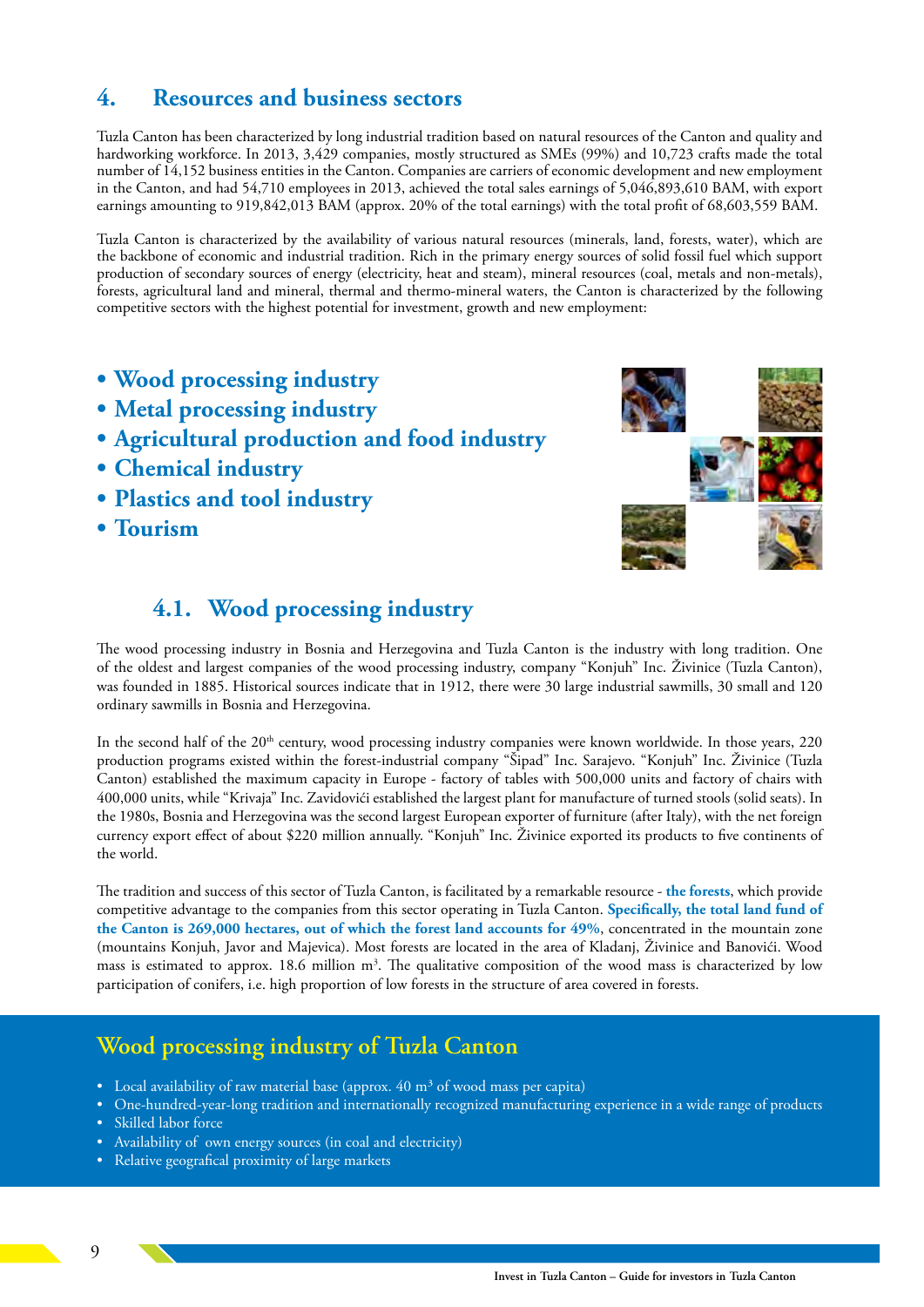Investors have at their disposal different forest assortments of private and state forests in the Canton area.

| Production and sales of forest assortments $(1,000 \text{ m}^3)$<br>in Tuzla Canton in the period 2011-2013 |      |            |          |              |      |      |  |  |
|-------------------------------------------------------------------------------------------------------------|------|------------|----------|--------------|------|------|--|--|
|                                                                                                             |      | Production |          | <b>Sales</b> |      |      |  |  |
| Forest assortments                                                                                          | 2011 | 2012       | 2013     | 2011         | 2012 | 2013 |  |  |
| Conifers - logs                                                                                             | 46   | 40         | 46       | 42.          | 38   |      |  |  |
| Conifers - wood                                                                                             | 8    |            | 12       |              |      |      |  |  |
| Other long wood of conifers                                                                                 |      |            | $\Omega$ |              |      |      |  |  |
| Stacked wood of conifers                                                                                    |      |            | 22       | Q            | Q    | 24   |  |  |
| Deciduous - logs                                                                                            | 47   | 50         | 49       | 47           | 51   |      |  |  |
| Deciduous - wood                                                                                            |      | 0          |          | $\Omega$     |      |      |  |  |
| Stacked wood of deciduous                                                                                   | 86   | 89         | 95       | 78           | 89   |      |  |  |

### **The average annual total volume of allowed cutting (cutting period) in Canton**  forests, for deciduous and conifer trees amounts to approx. 215,000 m<sup>3</sup> of wood.

In 2013, there were 142 companies in the wood processing industry in Tuzla Canton which achieved the growth of the total earnings and total profit compared to the previous two years. The fact that the companies from this industry are predominantly export-oriented is confirmed by the share of export earnings in the total sales earnings which amounts to 62.23% at the level of industry.

| Basic economic indicators of companies in the wood processing industry<br>in Tuzla Canton in 2013                                                 |                           |                                    |                 |                                   |                    |                                                                   |  |
|---------------------------------------------------------------------------------------------------------------------------------------------------|---------------------------|------------------------------------|-----------------|-----------------------------------|--------------------|-------------------------------------------------------------------|--|
| Field of processing industry<br>related to wood processing<br>industry                                                                            | Number<br>of<br>companies | Total<br>number<br>of<br>employees | Total<br>profit | Total<br>sales<br>earnings        | Export<br>earnings | Percentage<br>of export<br>earnings in<br>total sales<br>earnings |  |
| Processing of wood and products<br>made of wood and cork, except<br>furniture; manufacturing of<br>products made of straw and<br>wicker materials | 95                        | 1,233                              | 4,951,378       | 90,185,105                        | 56,121,631         | 62.23%                                                            |  |
| Manufacturing of paper<br>and products of paper                                                                                                   | 12                        | 166                                | 384,537         | 8,231,149                         | 985,018            | 11.97%                                                            |  |
| Manufacturing of furniture                                                                                                                        | 35                        | 1,495                              |                 | $-442,159$ 73,959,370             | 50,159,230         | 67.82%                                                            |  |
| <b>TOTAL-Wood processing</b><br>industry of Tuzla Canton 2013                                                                                     | 142                       | 2,661                              |                 | 4,893,756 172,375,624 107,265,879 |                    | 62.23%                                                            |  |
|                                                                                                                                                   |                           | Source: TRON systems               |                 |                                   |                    |                                                                   |  |

Growth potential of the wood processing industry is contributed by the education of workforce at universities in Tuzla Canton (Faculty of Technology, Civil Engineering Faculty, Mechanical Engineering Faculty) and secondary vocational schools with occupations such as carpenters, mechanical technicians, forestry technicians and others.

By using the advantages for the development of the wood processing industry, the wood processing factories in Tuzla Canton, in spite of the hardships of the global economic crisis, managed to enter foreign markets with an evident increase of furniture and other products of higher stages of processing in the total export to foreign markets, not only to neighboring countries, Croatia and Slovenia, but to some wealthier European countries such as Germany, Austria and the Netherlands, as well as the United States.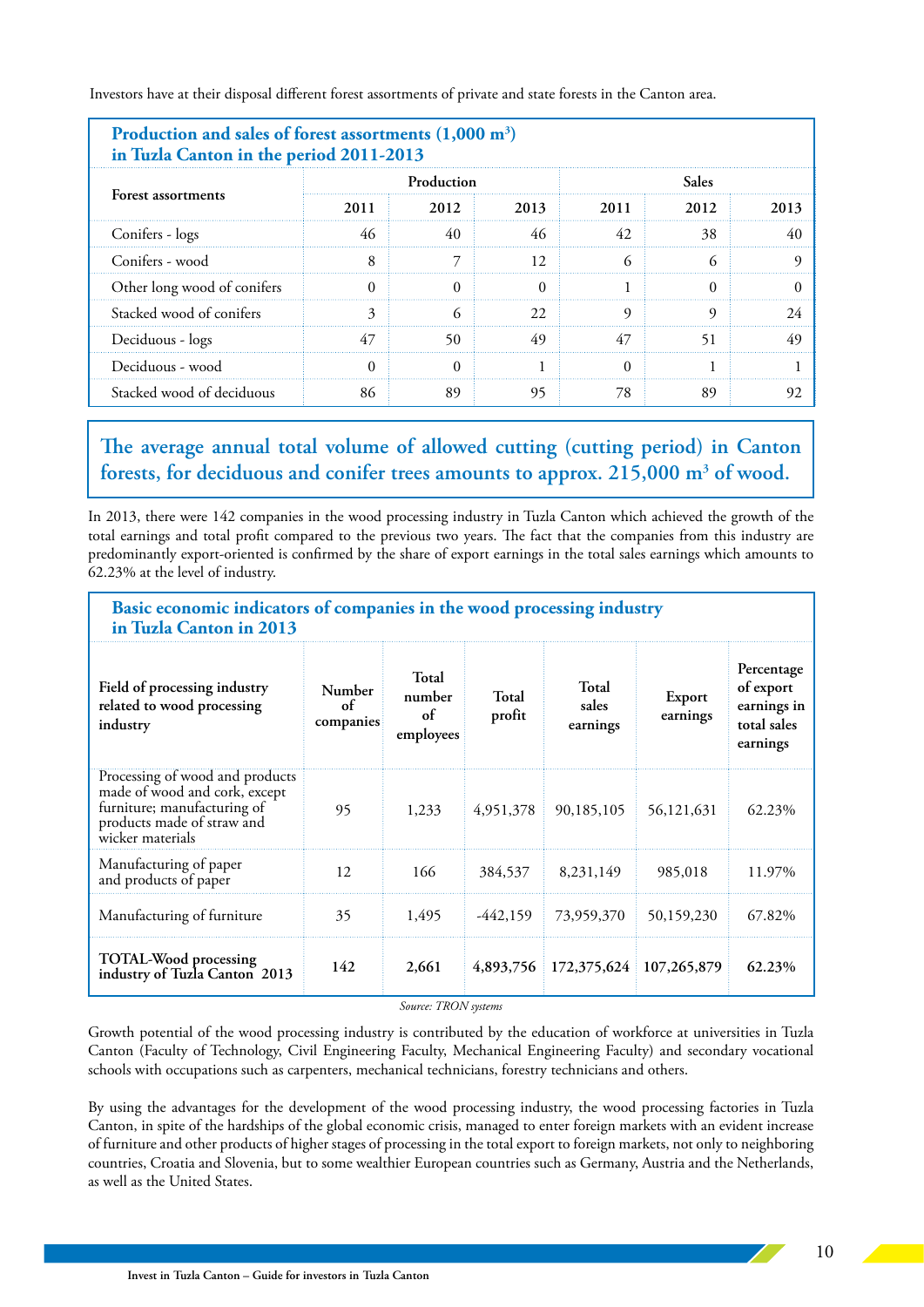| The most successful companies in Tuzla Canton in selected sectors<br>of the wood processing industry by operating profit in 2013 |                                       |                                             |  |  |  |  |
|----------------------------------------------------------------------------------------------------------------------------------|---------------------------------------|---------------------------------------------|--|--|--|--|
| Field of processing industry related<br>to the wood processing industry                                                          | Company                               | Country of Investor                         |  |  |  |  |
| Processing of wood and of products                                                                                               | RADIAL Ltd. GRAČANICA                 | Bosnia and Herzegovina                      |  |  |  |  |
| made of wood and cork, except<br>furniture; manufacturing of products                                                            | ISOWOOD Ltd. GRAČANICA                | Bosnia and Herzegovina /<br>The Netherlands |  |  |  |  |
| made of straw and wicker materials                                                                                               | PEŠTALIĆ Ltd. GRADAČAC                | Bosnia and Herzegovina                      |  |  |  |  |
|                                                                                                                                  | C.P.A. Ltd. TOJŠIĆI-KALESIJA          | Bosnia and Herzegovina                      |  |  |  |  |
| Manufacturing of paper<br>and products of paper                                                                                  | EXTRA Ltd. TUZLA                      | Bosnia and Herzegovina                      |  |  |  |  |
|                                                                                                                                  | KARTONPROM Ltd.<br><b>GRAČANICA</b>   | Bosnia and Herzegovina                      |  |  |  |  |
|                                                                                                                                  | FEN-BH Ltd. LUKAVAC                   | Bosnia and Herzegovina / Switzerland        |  |  |  |  |
|                                                                                                                                  | INGRAT Ltd. GRAČANICA                 | Bosnia and Herzegovina                      |  |  |  |  |
|                                                                                                                                  | PRIMA SOFA Ltd. KALESIJA              | Macedonia / Croatia                         |  |  |  |  |
| Manufacturing of furniture                                                                                                       | <b>IVEREX KOMERC Ltd.</b><br>ŽIVINICE | Bosnia and Herzegovina                      |  |  |  |  |
|                                                                                                                                  | TMN 2007 Ltd. KLADANJ                 | Bosnia and Herzegovina                      |  |  |  |  |
|                                                                                                                                  | IZAZOV Ltd. KALESIJA                  | Bosnia and Herzegovina                      |  |  |  |  |

Taking into account the strengths of the wood processing industry in Bosnia and Herzegovina, specifically related to Tuzla Canton, a growth path of the wood processing industry of the Canton has indeed been created, based on:

- • tradition of industrial production,
- low labor costs,
- geographic location, which allows lower transportation costs to the EU market  $(0.60 1$  EUR / km for the driving unit of 100 m3 ) depending on the destination market and the possibility of return transport,
- • available infrastructure for the sector, domestic raw materials, especially forests which abound in Tuzla Canton,
- installed processing capacities,
- organizational flexibility of manufacturers compared to their competition, regarding payment and delivery, due to the existence of small companies with less than 100 employees and ability to service smaller customers.

This is also supported by the fact that demand aspect leaves the room for increase of exports both in terms of geographical segments as well as product diversification. Tradition, rich economic heritage and experience in wood processing are the basis for strengthening, developing and diversifying this sector with numerous opportunities for investments by new investors, relying on the above mentioned resources and advantages.

### **4.2. Metal processing industry**

First industrial capacities of the metal sector in the area of Tuzla were developed from handicraft workshop for maintenance of coal and salt mine equipment (Mechanic workshop Tuzla in 1936), which in 1959 developed in the mining machinery industry, i.e. machinery industry and foundry and in Transportation devices factory Tuzla (1970). The workshops of mechanical and electrical maintenance served as the basis for development of the following companies: "Rudarinvest" Banovići, "Elektroremont" Banovići, "Helios" Banovići, along with the brand new companies: "Remontmontaža" Tuzla, "Fering" Gračanica, "Izolacija" Tuzla, "Fakol" Lukavac, "Alfe-mi" Živinice, "Elir" Tuzla, "Unistok" Kalesija, "Dalekovodmontaža" Tuzla, TMD Gradačac, TMP Srebrenik and others.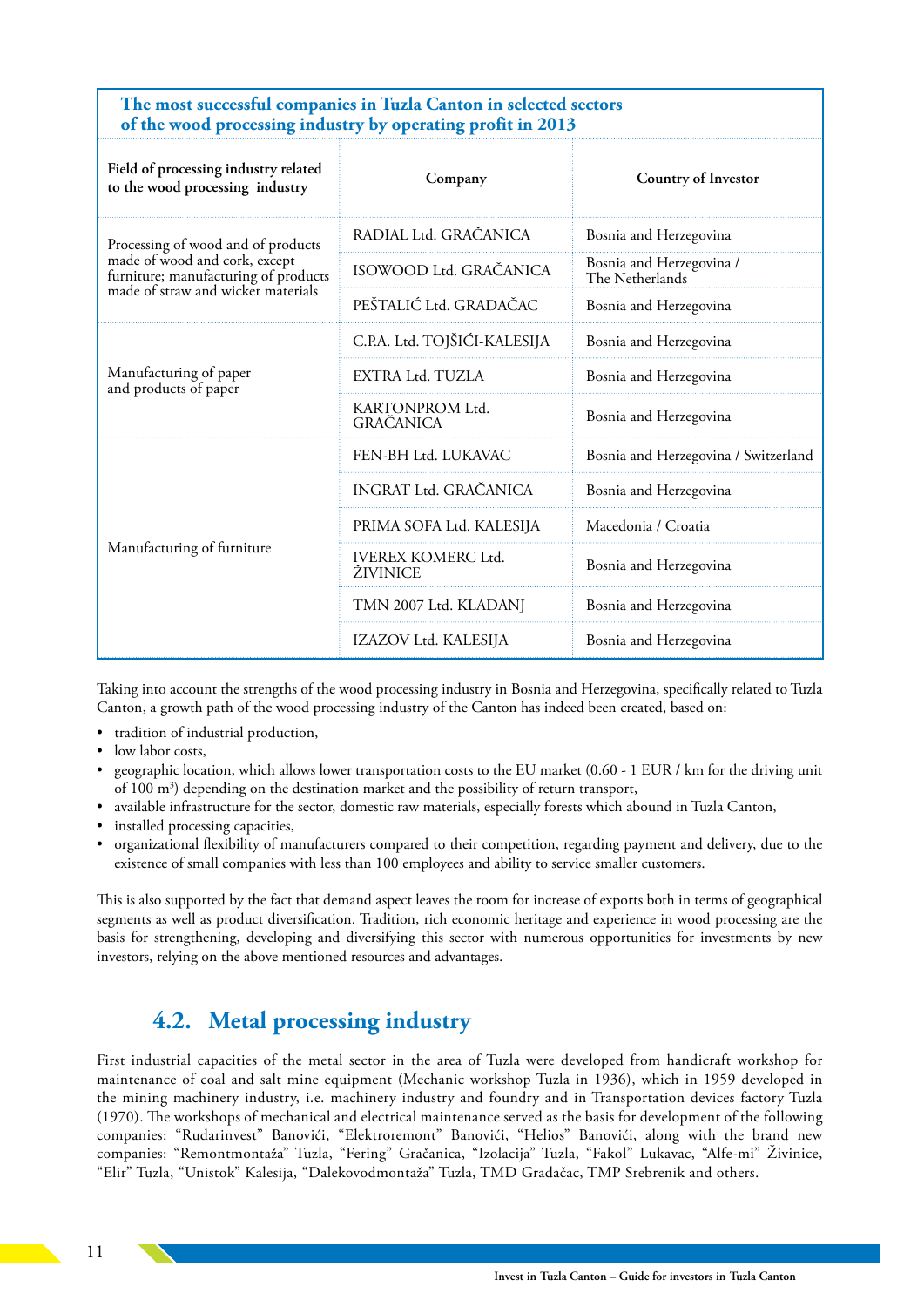The key products and services provided by metal processing companies of Tuzla Canton are production of metal components, constructions, process equipment, different types of profiles, parts for automotive industry, tools and instruments, agricultural equipment, molten elements, metalware, metal constructions installation, projecting, modeling, simulating, optimization, reengineering, maintenance, education and scientific and research activities.

From the standpoint of the total production and sales, export earnings, number of employees and its share in GDP, the metal processing industry is the most important industry and export sector in Bosnia and Herzegovina, which registers foreign trade surplus in most segments of its production. The share of processing industry with the metal processing industry as its component, in the total export of Tuzla Canton in 2013 stood at 94%.

### **Metal processing industry of Tuzla Canton**

- Besides its direct influence on the economic development in form of new employment, creating added value etc., this industry also has indirect (multiple) influence on the development of the industry and the total economy by encouraging development of other economic sectors (energy, mining, construction, and small and medium sized enterprises in general)
- High share in the industry and overall economy in terms of employment
- Export attractive industry branch
- • Opportunities for business cooperation and joint ventures with foreign companies from highly developed EU countries
- Skilled workforce formed through secondary education, but also through the Faculty of Mechanical Engineering and the Faculty of Electrical Engineering of Tuzla University
- • Due to technological complexity, suitable for cooperation with higher-education institutions and research centers

In 2013, there were 178 companies in the metal processing industry of Tuzla Canton which employed 4,070 workers. The total profit was 3,575,707 BAM. The share of export earnings in the total sales earnings was 29.08%. The highest share of export earnings in the total sales earnings was registered by the companies that produce electric equipment (70.56%).

| Basic economic indicators of companies in the metal processing industry<br>in Tuzla Canton in 2013 |                           |                                    |                 |                            |                         |                                                                   |  |
|----------------------------------------------------------------------------------------------------|---------------------------|------------------------------------|-----------------|----------------------------|-------------------------|-------------------------------------------------------------------|--|
| Field of processing<br>industry related to the metal<br>processing industry                        | Number<br>of<br>companies | Total<br>number<br>of<br>employees | Total<br>profit | Total<br>sales<br>earnings | Export<br>earnings      | Percentage<br>of export<br>earnings in<br>total sales<br>earnings |  |
| Production of base metal                                                                           | 7                         | 130                                | 2,433,557       | 16,666,723                 | 8,358,872               | 50.15%                                                            |  |
| Production of finished metal<br>products except machinery and<br>equipment                         | 91                        | 1,968                              | 2,179,874       | 176,997,008                | 76,823,666              | 43.40%                                                            |  |
| Production of electric equipment                                                                   | 13                        | 377                                | 3,150,705       | 28, 248, 198               | 19,933,345              | 70.56%                                                            |  |
| Production of machinery and<br>equipment                                                           | 36                        | 782                                | $-4,015,537$    | 34,448,137                 | 6,544,415               | 19.00%                                                            |  |
| Production of motor vehicles,<br>trailers and semi-trailers                                        | 3                         | 395                                | $-280,267$      | 114,444,921                | 124,999                 | 0.11%                                                             |  |
| Production of other transport<br>equipment                                                         | $\overline{2}$            | 15                                 | 8,810           | 231,693                    | 76,373                  | 32.96%                                                            |  |
| Repair and installation of<br>machinery and equipment                                              | 26                        | 403                                | 98,565          | 18,521,684                 | 1,406,080               | 7.59%                                                             |  |
| <b>TOTAL-Metal processing</b><br>industry in Tuzla Canton 2013                                     | 178                       | 4,070                              | 3,575,707       |                            | 389,558,364 113,267,750 | 29.08%                                                            |  |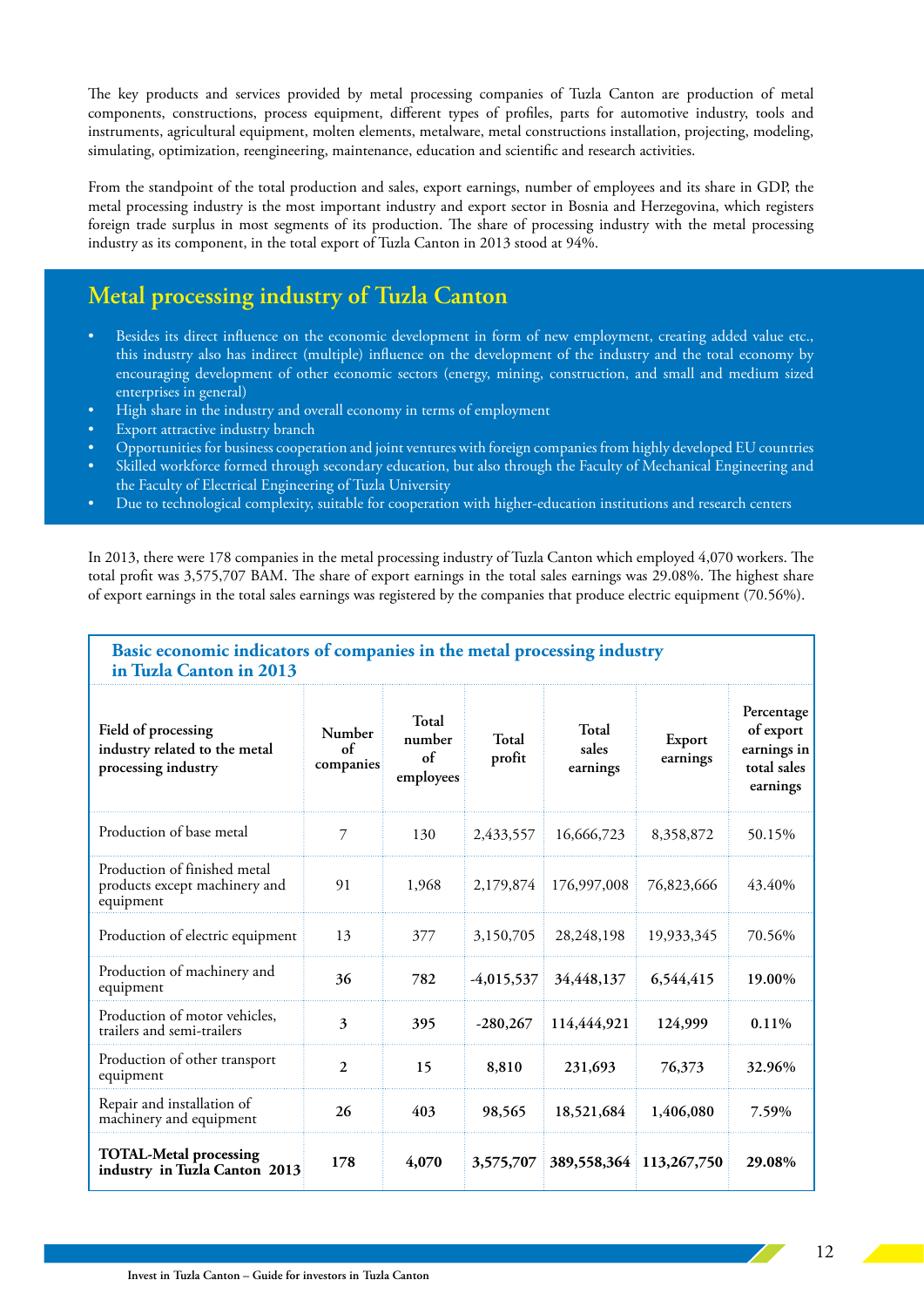The main factors affecting the development prospects of the metal processing industry of Tuzla Canton which contribute to its competitive advantage are reflected in:

- qualified workforce that is educated for work in this sector through secondary education with numerous profiles such as: mechanical technician, mechanical technician for computer design, mechanical technician – CNC machine operator, mechatronics technician, locksmith, welder, metal lathe operator and other, and also through the Faculty of Mechanical Engineering and the Faculty of Electrical Engineering of Tuzla University,
- connection with regional markets and
- installed processing capacities.

Some of the most successful companies of Tuzla Canton are precisely in the metal processing industry (Alfe-Mi Ltd. Živinice, Deling Ltd. Tuzla and others). Foreign investors have also recognized the potential of this sector, so there are also companies with foreign capital share in Tuzla Canton: CIMOS TMD automotive industry Ltd. Gradačac – founder CIMOS Ltd. automotive industry Slovenia, WAGNER AUTOMOTIV Ltd. aluminum castings foundry Gradačac – cofounder WAGNER AG Switzerland, ELSTA MOSDORFER BOSNIA Ltd. TUZLA – founder ELSTA-Mosdorfer Gesellschaft m.b.H. Austria, TRAKTIONSSYSTEME BOSNIA Ltd. TUZLA – founder Traktionssysteme Austria GmbH Austria and others.

| The most successful companies in Tuzla Canton in selected sectors<br>of the metal processing industry by operating profit in 2013 |                                              |                                      |  |  |  |  |
|-----------------------------------------------------------------------------------------------------------------------------------|----------------------------------------------|--------------------------------------|--|--|--|--|
| Field of processing industry related<br>to the metal processing industry                                                          | Company                                      | Investor origin                      |  |  |  |  |
| Production of base metal                                                                                                          | WAGNER AUTOMOTIV Ltd.<br><b>GRADAČAC</b>     | Bosnia and Herzegovina / Switzerland |  |  |  |  |
|                                                                                                                                   | TMD - AGS Ltd. GRADAČAC                      | Bosnia and Herzegovina               |  |  |  |  |
| Production of finished metal<br>products except machinery and                                                                     | UNIS-TOK Ltd. KALESIJA                       | Bosnia and Herzegovina               |  |  |  |  |
| equipment                                                                                                                         | INDEX Ltd. GRAČANICA                         | Bosnia and Herzegovina               |  |  |  |  |
|                                                                                                                                   | LAFAT KOMERC Ltd. KALESIJA                   | Bosnia and Herzegovina               |  |  |  |  |
| Production of electric equipment                                                                                                  | <b>TRAKTIONSSYSTEME BOSNIA</b><br>Ltd. TUZLA | Austria                              |  |  |  |  |
| Production of machinery and                                                                                                       | BOSNA-NILESS Ltd. LUKAVAC                    | Bosnia and Herzegovina               |  |  |  |  |
| equipment                                                                                                                         | STROJ Ltd. GRADAČAC                          | Bosnia and Herzegovina               |  |  |  |  |
| Production of motor vehicles, trailers                                                                                            | TMD Ai Ltd. GRADAČAC                         | Slovenia                             |  |  |  |  |
| and semi-trailers                                                                                                                 | MAGMA METAL Ltd.<br><b>GRADAČAC</b>          | Bosnia and Herzegovina               |  |  |  |  |
| Repair and installation of machinery                                                                                              | ELCOM Ltd. TUZLA                             | Bosnia and Herzegovina               |  |  |  |  |
| and equipment                                                                                                                     | TEHNOPETROL Ltd. TUZLA                       | Bosnia and Herzegovina               |  |  |  |  |

**Significant investment opportunity for establishment and development of metal processing industry companies is evident in the announced and started investments in the thermal power system in Tuzla Canton. They include the construction of Thermal block 7 in Tuzla with the power of 450 MW and Thermal block in Banovići with the power of 300 MW, whose investment value is estimated at over 2.5 billion BAM and investment maintenance in large business systems in the sector of repair and installation of machinery and equipment.**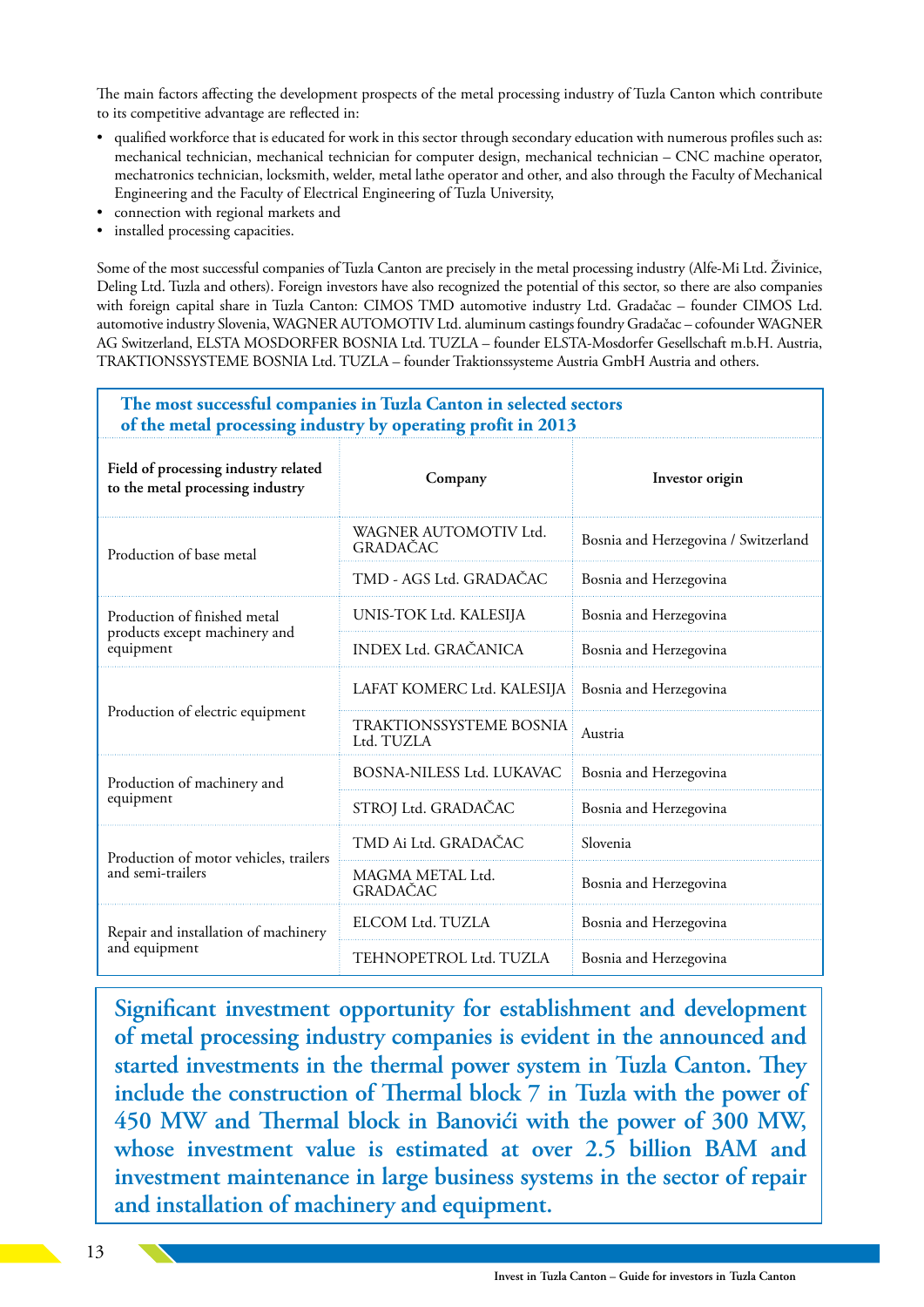### **4.3. Agricultural production and food industry**

Agricultural production and food industry are among the oldest economic activities in the Canton. The first factories, Tuzla Brewery and Spirit Factory Tuzla, were built at the time of the Austro-Hungarian governance (between 1884 and 1886). According to the number of economic entities, including crafts (412), companies (187), as well as agricultural holdings (12,753 family agricultural holdings enrolled in the Register of agricultural holdings, with 23,942 members), this sector is considered as one of the most important industry branches of Tuzla Canton.

Agricultural production and food industry of Tuzla Canton show remarkable growth potential based on:

- • tradition,
- spatial and zoning capacities,
- wealth of resources,
- skilled labor force.

Tuzla Canton has 114,102 hectares of arable land (plough land – 85,807 ha, orchards – 15,329 ha, meadows – 12,960 ha, vineyards - 6 ha) and 11,123 ha of pastures. Land is underused, with low effects in primary agricultural production. Therefore, domestic production is not even close to meet the population needs for food, which opens up room for new investments in this sector. The Faculty of Technology at Tuzla University, together with its departments of food technology, agriculture and chemical engineering, produces highly educated staff ready to encourage further development of the sector by applying gained knowledge and skills. Qualified workforce in this sector is also educated at secondary vocational schools in the Canton with the profiles that suit the needs of food sector activities (agricultural technician, food technician, chemical technician with focus on biotechnology, etc.).

Our company – the German Gourmet Dairy Zott – which stands for taste and quality coupled with a passion for milk decided to realize an investment for a production site in Gradačac, because its central location is excellent for strengthening our position in the Adriatic's. Straight from the beginning of the project, we were supported by the responsible authorities in a very obliging manner and our cooperation was very efficient, effective and positive. We feel welcomed in Gradačac and we are proud that we can rely on such qualified and motivated staff who shares the passion for taste and the natural raw material milk with us. " "<br>"<br>-

### **Anton Hammer**

**Executive Director Finance & Service Zott SE & Co. KG**



**According to The Competitiveness study of three value chains in agriculture of Tuzla Canton, created by the International Finance Corporation (IFC), the member of the World Bank Group, for the Government of Tuzla Canton, this Canton has significant potential for agricultural production and agrobusiness. The export potential has been identified for certain types of vegetables (especially dried) and fruits (especially frozen) as well as dairy products (sour cream and cheese), which opens up the room for additional investments in cold-storage units and other processing facilities.**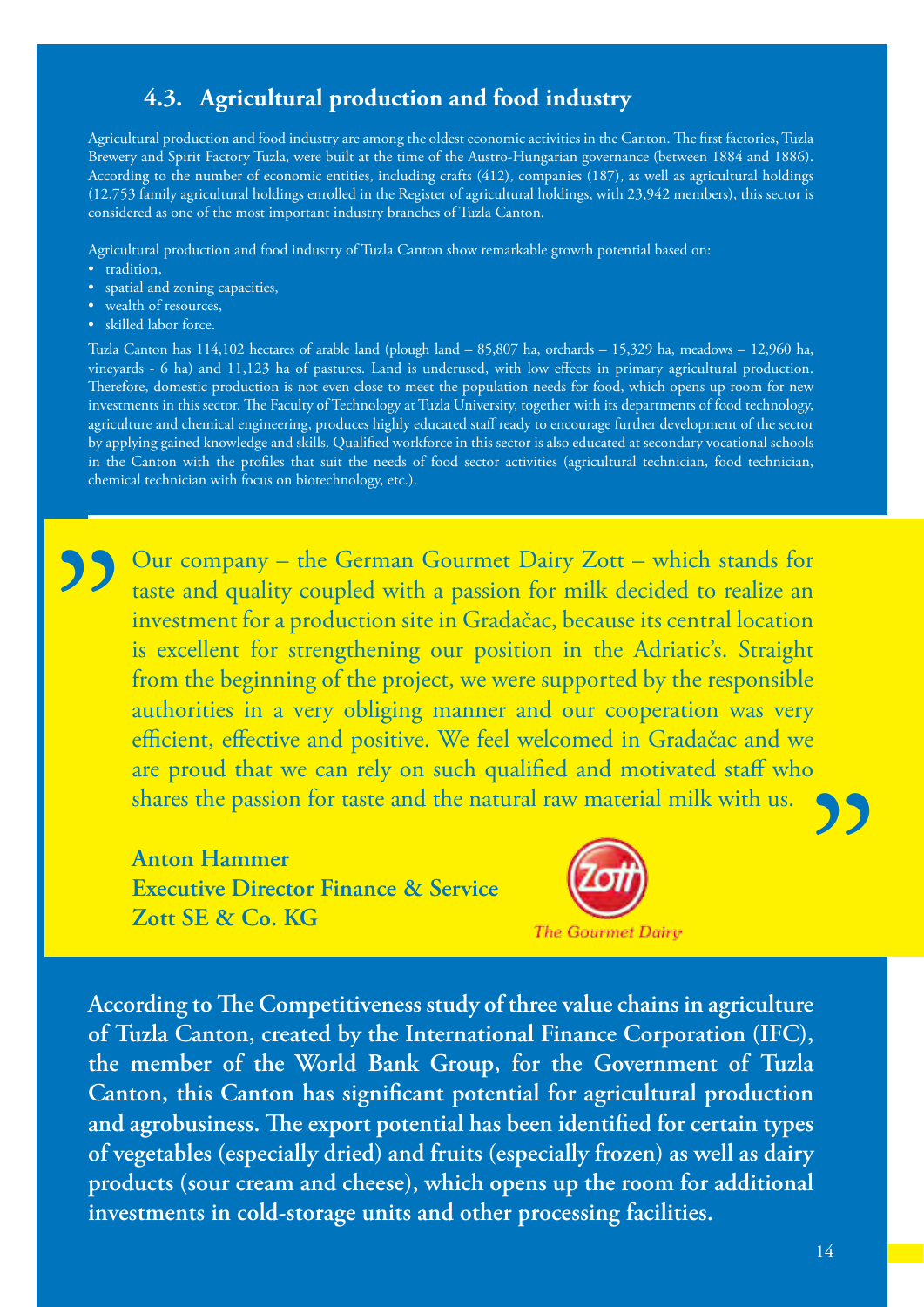| Performance indicators for fruit and vegetable crop, livestock and production of<br>milk, eggs, wool and honey in Tuzla Canton in 2013 |                         |            |       |                  |                     |               |              |                                              |         |                               |          |
|----------------------------------------------------------------------------------------------------------------------------------------|-------------------------|------------|-------|------------------|---------------------|---------------|--------------|----------------------------------------------|---------|-------------------------------|----------|
| Actual harvest yields                                                                                                                  |                         |            |       |                  | Actual fruit yields |               |              |                                              |         |                               |          |
|                                                                                                                                        |                         | Yield, ton |       |                  | Number<br>of        |               | Yield        | Number of livestock                          |         | Milk, eggs, wool and          |          |
| Harvest                                                                                                                                | Harvested<br>area in ha | Total      | By ha | Harvest          | bearing             | Total,        | Kg per       | Livestock Number                             |         | honey production              |          |
| Wheat                                                                                                                                  | 3,567                   | 16,813     | 4.7   | Cherries         | trees<br>125,868    | tons<br>1,653 | tree<br>13.1 | Cattle                                       | 58,606  | Cow milk<br>(0001)            | 93,541.4 |
| Rye                                                                                                                                    | 296                     | 1,153      | 3.9   | Sour<br>cherries | 51,696              | 518           | 10.0         | Cows<br>and<br>heifers                       | 42,750  | Per milking<br>cow (liters)   | 2,577.0  |
| Barley                                                                                                                                 | 571                     | 2,603      | 4.6   | Apricots         | 42,303              | 228           | 5.4          | Sheep                                        | 58,236  | Sheep milk<br>(0001)          | 310.3    |
| Oats                                                                                                                                   | 525                     | 1,958      | 3.7   | Apples           | 1,267,199           | 12,967        | 10.2         | Sheep for<br>breeding                        | 38,878  | Per milking<br>sheep (liters) | 27.0     |
| Corn<br>Grain                                                                                                                          | 21,512                  | 89,033     | 4.1   | Pears            | 505,387             | 4,308         | 8.5          | Pigs                                         | 7,218   | Goat milk<br>(0001)           | 344.9    |
| Soybeans                                                                                                                               | 22                      | 54         | 2.5   | Quinces          | 20,685              | 293           | 14.2         | Sows and<br>dry pregnant<br>sows             | 593     | Per milking<br>goat (liters)  | 136.0    |
| Potatoes                                                                                                                               | 7,173                   | 69,814     | 9.7   | Plums            | 2,511,881 43,849    |               | 17.5         | Horses                                       | 1,518   | Wool (tons)                   | 74.2     |
| Carrots                                                                                                                                | 95                      | 487        | 5.1   | Peaches          | 45,225              | 536           | 11.8         | Mares<br>and young<br>broodmares             | 138     | Per sheep<br>(kg)             | 1.8      |
| Onions                                                                                                                                 | 618                     | 3,218      | 5.2   | Walnuts          | 80,495              | 445           | 5.5          | Poultry (in<br>thousand<br>heads)            | 9,050.8 | Eggs<br>(thousands<br>pieces) | 66,851.8 |
| Garlic                                                                                                                                 | 224                     | 536        | 5.2   |                  |                     |               |              | Egg laying<br>hens (in<br>thousand<br>heads) | 467.1   | Per hen<br>(pieces)           | 132.4    |
| Beans -<br>Grain                                                                                                                       | 635                     | 536        | 0.8   |                  |                     |               |              | Goats                                        | 4,299   | Honey (tons)                  | 295.9    |
| Peas -<br>Grain                                                                                                                        | 70                      | 68         | 1.0   |                  |                     |               |              | Rabbits                                      | 1,137   | Per hive (kg)                 | 6.7      |
| Cabbage<br>and kale                                                                                                                    | 1,068                   | 4,858      | 4.6   |                  |                     |               |              | Beehives                                     | 44,470  |                               |          |
| Tomato                                                                                                                                 | 591                     | 2,944      | 5.0   |                  |                     |               |              |                                              |         |                               |          |
| Green<br>pepper                                                                                                                        | 538                     | 1,776      | 3.3   |                  |                     |               |              |                                              |         |                               |          |
| Cucumber                                                                                                                               | 513                     | 2,525      | 4.9   |                  |                     |               |              |                                              |         |                               |          |
| Clover                                                                                                                                 | 2,227                   | 7,516      | 3.4   |                  |                     |               |              |                                              |         |                               |          |
| Alfalfa                                                                                                                                | 2,153                   | 7,605      | 3.5   |                  |                     |               |              |                                              |         |                               |          |
| Corn for<br>forage                                                                                                                     | 8,773                   | 133,593    | 15.2  |                  |                     |               |              |                                              |         |                               |          |
| Fodder beet                                                                                                                            | $\overline{9}$          | 134        | 14.9  |                  |                     |               |              |                                              |         |                               |          |
| A mixture<br>of legumes<br>with grasses<br>and corn                                                                                    | 302                     | 950        | 3.1   |                  |                     |               |              |                                              |         |                               |          |
| Grass -<br>trefoil<br>mixture                                                                                                          | 3,290                   | 12,602     | 3.8   |                  |                     |               |              |                                              |         |                               |          |

*Source: Federal Bureau of Statistics*

15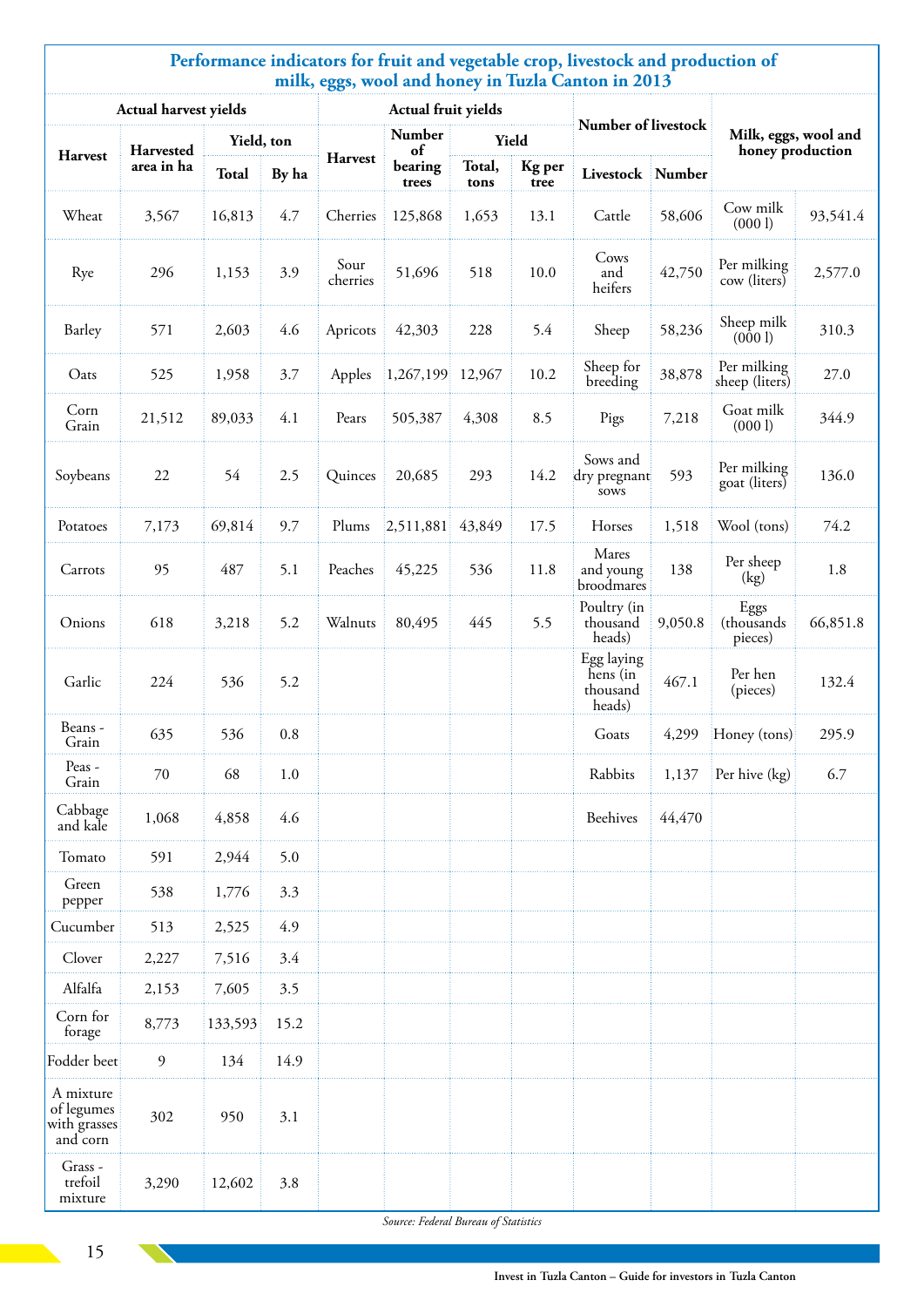Confirmations that this sector of Tuzla Canton has resources that provide competitive advantage in the market are foreign investors such as Zott SE Ltd. Gradačac (investors from Germany, Croatia and BiH) and Lactalis BH Ltd. Gradačac (Dukat, Croatia). In July 2014, the domestic company "Bingo" Ltd. Tuzla completed the most significant investment in the field of agricultural production in Tuzla Canton by opening one of the most modern hen farms, with the capacity of 39,000 egg-laying hens that can produce 35,000 consumption eggs a day, or close to a million a month, with an initial investment of approx. 10,000,000 BAM.

### **Agricultural production and food industry of Tuzla Canton**

- Very significant potential available in the agricultural (arable) land, and also in fruit and livestock
- Significant potential for export as well as for import substitution of products in the domestic market
- Special opportunities in production and export of healthy food, organic food and natural food
- Qualified workforce

Exports of food, livestock, beverages and tobacco in Tuzla Canton in 2013 amounted to 40,405,000 BAM, with a share of around 4% of the total export of the Canton in the given year. The agricultural production and food industry of Tuzla Canton in 2013, involved a total of 187 companies that employed a total of 1,841 workers, with the registered growth rate in the total sales earnings and export earnings when compared to the previous two years. Besides the obvious results achieved in the previous period, there is still a disparity between the potential that this economic branch of Tuzla Canton possesses and the achieved performance. Thus, this economic branch registered a loss in 2013. Local food producers are not sufficiently aware of the opportunities offered by processors, nor are they organized well enough to sell their products to major purchasers/customers. Most local producers produce partly for their own needs and partly for the market needs, generally selling their products locally. In addition, the lack of capital presents a major constraint on more efficient and faster activation of the production factors, which opens up numerous opportunities for investors.

| Basic economic indicators of companies in agricultural production<br>and food industry in Tuzla Canton in 2013                   |                           |                                    |                 |                                      |                    |                                                                   |  |
|----------------------------------------------------------------------------------------------------------------------------------|---------------------------|------------------------------------|-----------------|--------------------------------------|--------------------|-------------------------------------------------------------------|--|
| Field of Agriculture, forestry<br>and fishing and Processing<br>industry related to agricultural<br>production and food industry | Number<br>of<br>companies | Total<br>number<br>of<br>employees | Total<br>profit | Total<br>sales<br>earnings           | Export<br>earnings | Percentage<br>of export<br>earnings in<br>total sales<br>earnings |  |
| Crop and animal production,<br>hunting and related services                                                                      | 71                        | 290                                | $-555,504$      | 51,861,775                           | 2,027,287          | 3.91%                                                             |  |
| Production of food products                                                                                                      | 103                       | 1,240                              |                 | $-16,170,309$ 189,742,632 40,232,492 |                    | 21.20%                                                            |  |
| Production of beverages                                                                                                          | 13                        | 311                                |                 | $-2,178,005$ 25,569,642              | 396,720            | 1.55%                                                             |  |
| <b>TOTAL-Agricultural</b><br>production and food industry<br>in Tuzla Canton 2013                                                | 187                       | 1,841                              |                 | $-18,903,818$ 267,174,049 42,656,499 |                    | 15.97%                                                            |  |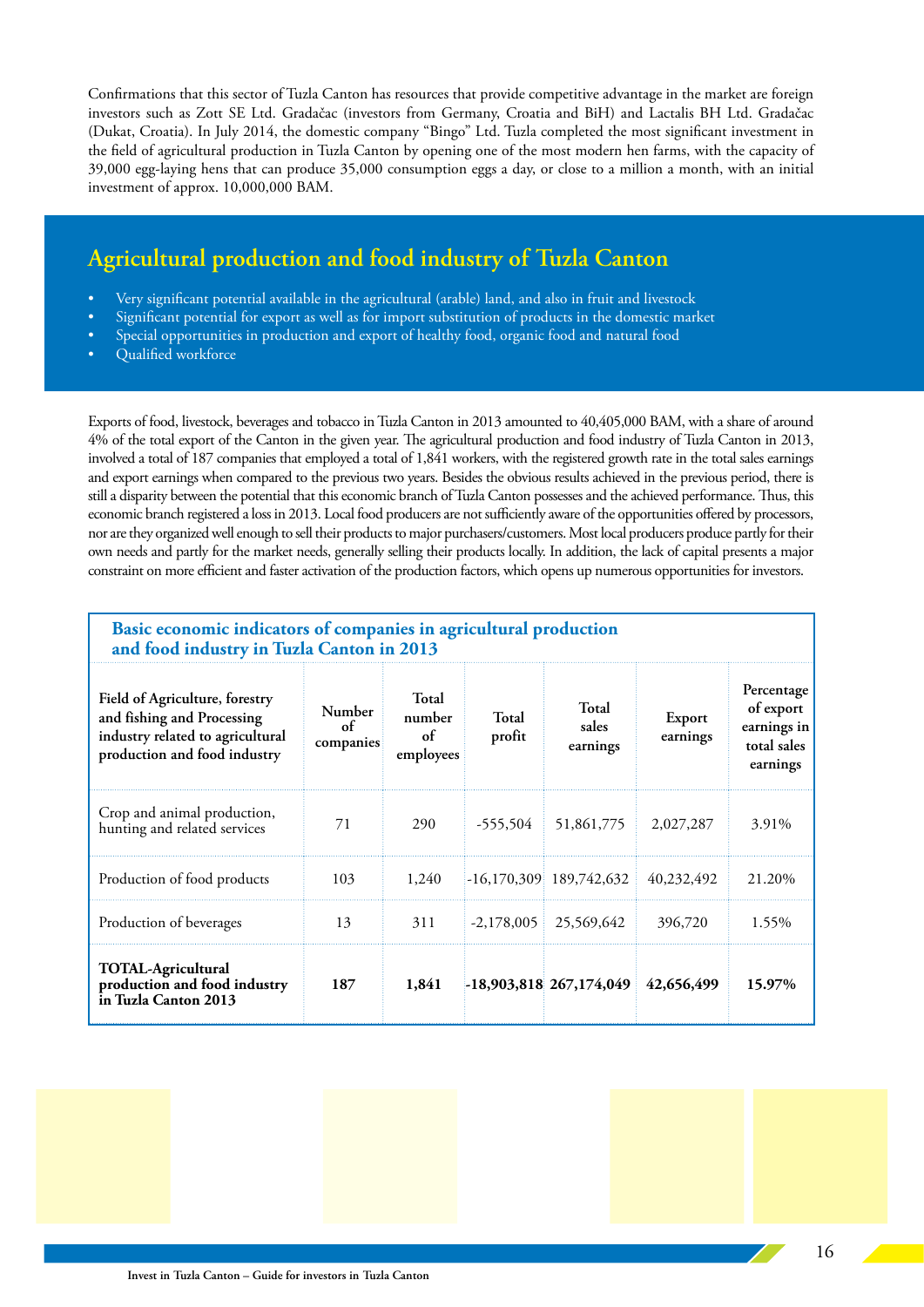| The most successful companies in Tuzla Canton in selected sectors of the agricultural<br>production and food industry by operating profit in 2013 |                                                               |                        |  |  |  |  |
|---------------------------------------------------------------------------------------------------------------------------------------------------|---------------------------------------------------------------|------------------------|--|--|--|--|
| Field of Agriculture, forestry and<br>fishing and Processing industry<br>related to agricultural production<br>and food industry                  | Company                                                       | Investor origin        |  |  |  |  |
|                                                                                                                                                   | KORNIŠON BOSNIA Ltd. KALESIJA                                 | Bosnia and Herzegovina |  |  |  |  |
| Crop and animal production, hunting<br>and related services                                                                                       | LANDGOLD Ltd. GRAČANICA                                       | Bosnia and Herzegovina |  |  |  |  |
|                                                                                                                                                   | LEDENIČKA DOLINA (farmers' co-op)<br>GRADAČAC (business unit) | Bosnia and Herzegovina |  |  |  |  |
|                                                                                                                                                   | EUROTRANS Ltd. GRADAČAC                                       | Bosnia and Herzegovina |  |  |  |  |
| Production of food products                                                                                                                       | MENPROM Ltd. GORNJA TUZLA                                     | Bosnia and Herzegovina |  |  |  |  |
|                                                                                                                                                   | REBRONJA Ltd. DOBOJ ISTOK                                     | Bosnia and Herzegovina |  |  |  |  |
|                                                                                                                                                   | <b>BONY Ltd. TUZLA</b>                                        | Bosnia and Herzegovina |  |  |  |  |
| Production of beverages                                                                                                                           | PAPAGO Ltd. LUKAVAC                                           | Bosnia and Herzegovina |  |  |  |  |
|                                                                                                                                                   | MAJEVIČKI STUDENAC Ltd. TUZLA                                 | Bosnia and Herzegovina |  |  |  |  |

### **4.4. Plastics and tool industry**

There is an increasing evidence of the consumer industries in Bosnia and Herzegovina, which use plastics in their products, potentially offering market opportunities for companies in the plastics and tools processing industry, which opens up the possibility to increase production, equipment utilization and productivity level.

The key products of this sector in Tuzla Canton are: PVC + ALU products (gates, fences, stacking garage doors, construction metalware), plastic packaging (garbage bags, LDPE bags for deep freezing with bar codes, bags with a hard handle for educational institutions, protective foil for the construction industry, general purpose foil, foil for agriculture, warning tapes with detection wire), products for the construction industry, products for heating, plumbing products, products for electrical installations.

### **Plastics and tool industry of Tuzla Canton**

- Geographical location in the wider region of the former Yugoslavia and its tradition
- Companies from Tuzla Canton engaged in this sector are prominent reference centers of the industry
- Experience in plastics processing and stable relationships with customers and suppliers
- Cooperation with partners in the region and free trade agreements
- The existence of Plastics and Tools Cluster that founded the Center of modern technologies

The plastics and tool industry is mostly concentrated in the Gračanica region, with highly successful companies (Plamingo Ltd., Helioplast Ltd., Variplast Ltd. and others) that demonstrate a positive trend when it comes to the access to European markets, as well as with the partners in the region. The companies engaged in the production of Aluminium and PVC joinery are included in some of the largest investments in the construction industry in Bosnia and Herzegovina (Mellain building in Tuzla, Sarajevo City Center building - Al Shiddi Group investment and other). The above mentioned details are evidence of the extraordinary potential for new investments and further development of this sector in Tuzla Canton.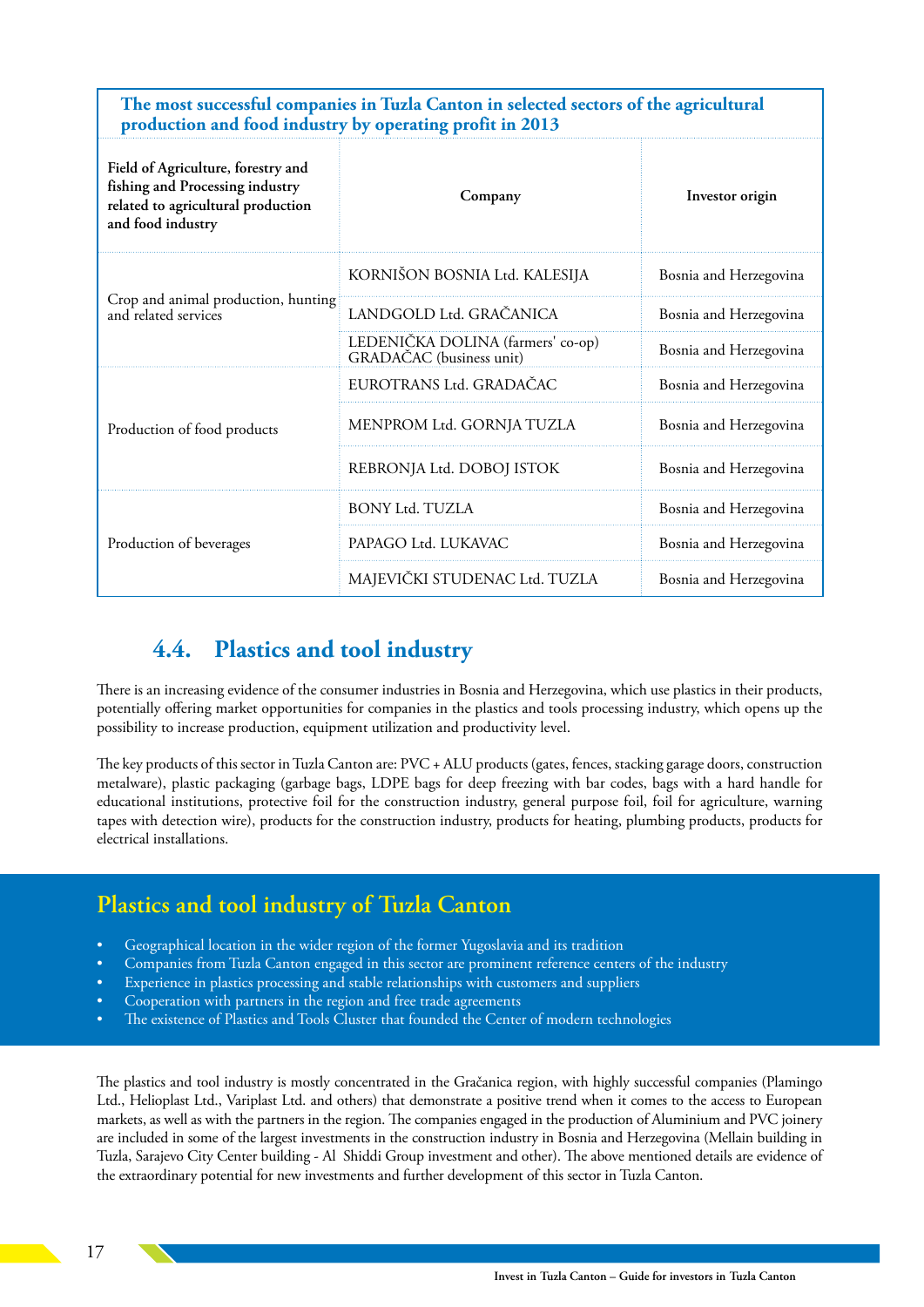The municipality where the plastics and tool industry of Tuzla Canton is largely concentrated is also the seat to the Association of legal entities "Plastics and Tools Cluster," the first and the only cluster for this type of business activity in Bosnia and Herzegovina. It was launched in 2007 by the private sector with a mission to connect the micro, small, medium and large enterprises in the sector of plastics and tool processing. The founders are Helioplast Ltd. Gračanica, Plamingo Ltd. Gračanica, Plastex Ltd. Gračanica, Bema BA Ltd. Gračanica, Variplast Ltd. Gračanica, Plastika Božić Ltd. Sočkovac, Zimplast Ltd. Gračanica, Fragmat Izolirka Ltd. Gračanica, IDEA Co. Ltd. Gračanica.

To support the development of this industry, MTTC Ltd. (Machine Tool Technology Center - Center for modern technologies) was founded in Gračanica and is the first significant result of the cluster that provides services to improve the competitiveness of companies engaged in this activity by providing 3D scanning, 3D printing - plastic, plaster, metal, gold, titanium, 3D product and tools design, 3D tools design and optimization, analysis of hidden defects of the product, converting CAD models to CAM, and education services (SolidWorks basic and advanced training module, SolidCAM training for 2.5-axial, 3-axial and 5-axial machining, practical training for CAM on 3-axis and 5-axis CNC machines and processing technology for polymeric materials).

In addition, competitiveness of the sector is contributed by qualified workforce for the sector, educated by the Faculty of Mechanical Engineering in Tuzla, and in secondary schools for occupations: mechanical technician for computer design, electrician of computational technology and automation, producer and assembler of AL and PVC windows and doors, and other.

In 2013, the plastics and tool industry of Tuzla Canton included 69 companies that employed 1,171 workers. The proof that this is a sector with excellent growth potential is the growth of key economic indicators for this branch. The total amount of profits realized by the 69 companies in 2013 amounted to 12,512,213 BAM, with registered continuous growth in the period 2011- 2013, and the total amount of profit in 2013 was by approx. 3 million BAM higher when compared to 2012, and by approx. 6 million BAM higher than in 2011.

| Basic economic indicators of companies in the plastics and tool industry<br>in Tuzla Canton in 2013 |                        |                                 |                 |                                                 |                    |                                                                   |
|-----------------------------------------------------------------------------------------------------|------------------------|---------------------------------|-----------------|-------------------------------------------------|--------------------|-------------------------------------------------------------------|
| Field of the processing<br>industry related to the plastics<br>and tool industry                    | Number of<br>companies | Total<br>number of<br>employees | Total<br>profit | Total<br>sales<br>earnings                      | Export<br>earnings | Percentage<br>of export<br>earnings in<br>total sales<br>earnings |
| Manufacturing of rubber and<br>plastic products                                                     | 69                     |                                 |                 | $1,171$ $12,512,213$ $138,402,011$ $55,991,993$ |                    | 40.46%                                                            |
| <b>TOTAL-Plastics and tool</b><br>industry in Tuzla Canton 2013                                     | 69                     | 1,171                           |                 | $12,512,213$ 138,402,011 55,991,993             |                    | 40.46%                                                            |

*Source: TRON systems*

The growth of the total profit for the companies in the tool and plastics sector is the result of the continuous growth of total sales earnings, which in 2013 amounted to 138,402,011 BAM. The level of participation of export earnings in the total sales earnings of the companies operating in this sector also increased in the period 2011-2013, and the export earnings in the total sales earnings at the branch level amounted to 40.46%.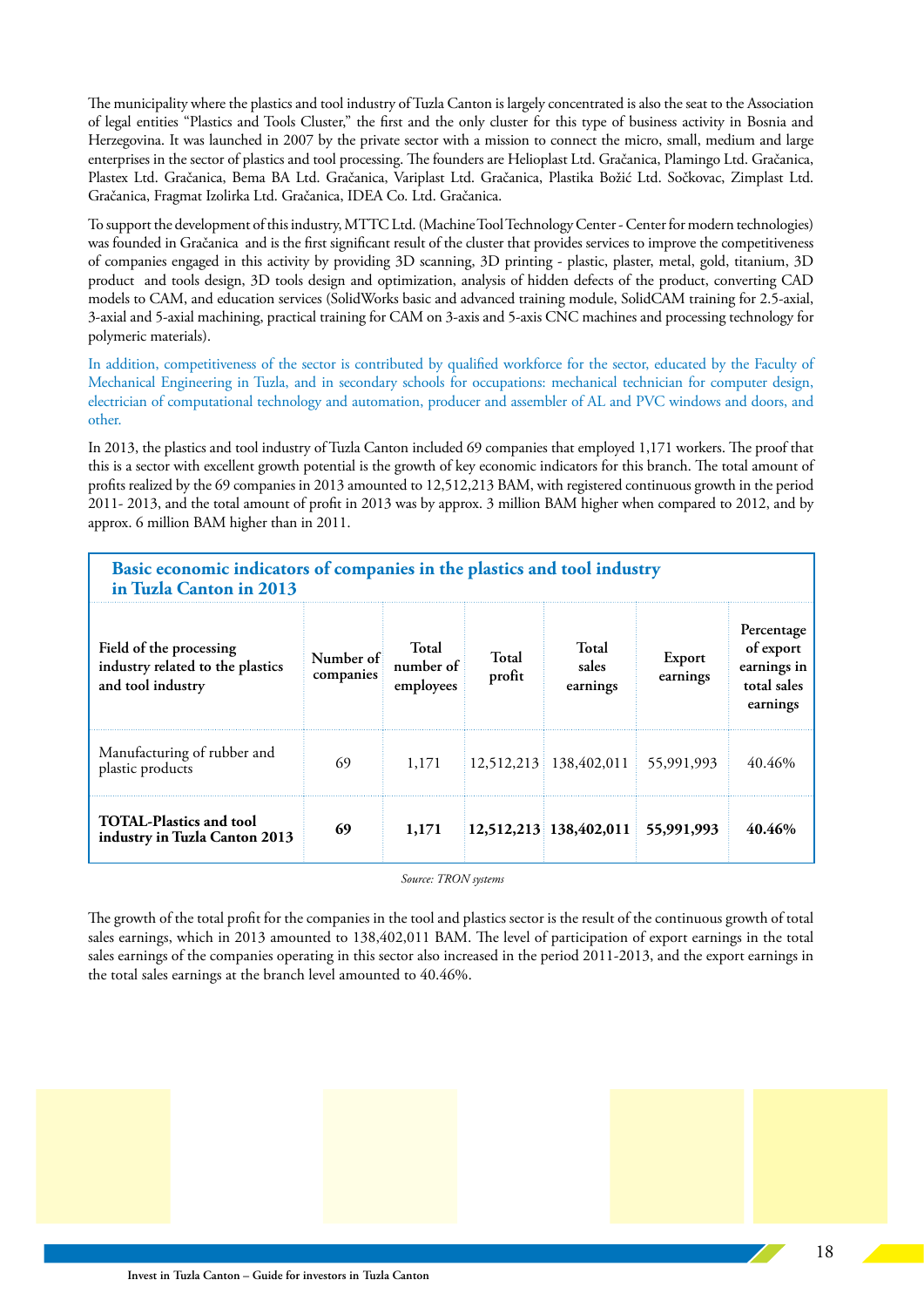### **The most successful companies in Tuzla Canton in selected sectors of the plastics and tool industry by operating profit in 2013 Field of the processing industry related to the plastics and tool industry Company Investor origin** Manufacturing of rubber and plastic products HERCEG Ltd. SREBRENIK Bosnia and Herzegovina PLAMINGO Ltd. GRAČANICA Bosnia and Herzegovina / Germany ALIBEGOVIĆ-PLAST Ltd. GRAČANICA Bosnia and Herzegovina HELIOPLAST Ltd. GRAČANICA Bosnia and Herzegovina PGL-PROTECT Ltd. LUKAVAC Bosnia and Herzegovina / Slovenia DEPLAST Ltd. TUZLA Bosnia and Herzegovina PLASTEX Ltd. GRAČANICA Bosnia and Herzegovina BUSCHERHOFF-PLASTIKAL JSC. KALESIJA | Bosnia and Herzegovina / Germany POLY Ltd. GRAČANICA Bosnia and Herzegovina PULLCOM BH Ltd. GRADAČAC Bosnia and Herzegovina / Italy

Given the advantages of this sector and the results achieved by the companies engaged in the said activities, and through the analysis of the sector, numerous opportunities and potential for growth of this sector in Tuzla Canton are identified, based on:

- vertical and horizontal integration within the value chain (clustering),
- entering new markets,
- • major companies in the automotive and appliances industry are looking for suppliers of plastic components,
- • aimed at reducing emissions of carbon monoxide, new EU regulations, require the automotive industry to use lighter components, where plastics is already used as a substitute for metal.

### **4.5. Chemical industry**

The chemical industry in Tuzla Canton has a long tradition, but due to bad privatization processes, poor management by owners, outdated technology, liberalization of imports and neglect of the market the former giants of the Yugoslav economy (Dita JSC. Tuzla, Polihem and others) from the area of Tuzla Canton remained at the margin of market developments. Regardless of the above mentioned, **the strongest production in the chemical industry in Bosnia and Herzegovina, with significant opportunities for new investments, is concentrated in Tuzla Canton.** Chemical industry in the Canton is based on resources that have traditionally allowed the production of salt, soda, coke, and detergents. The annual level of production of coke amounts to approximately 290,000 tons, 380,000 tons of soda and 140,000 tons of salt.

### **Chemical industry of Tuzla Canton**

- • Long tradition and recognition for the production of detergents, soda, coke and other products of the chemical industry
- • Existing qualified workforce and new workforce educated at secondary schools and universities
- • Built infrastructure
- • Developed and recognizable brands in the international market

The basis for further development of this industry in Tuzla Canton:

- • existing qualified workforce and new workforce educated at secondary schools and universities,
- built infrastructure.
- • construction of a treatment plant for municipal and industrial wastewater, in order to protect environment in the Canton which was significantly polluted by the chemical industry.

The chemical industry of Tuzla Canton is distinguished by developed brands recognizable in the international market. Tuzla's salt is an irreplaceable part of households throughout the former Yugoslavia and beyond, and products of the detergents factory Dita Ltd. Tuzla (Ava, Arix, 3DE, Softly and many others) have become synonyms for powder and liquid detergents.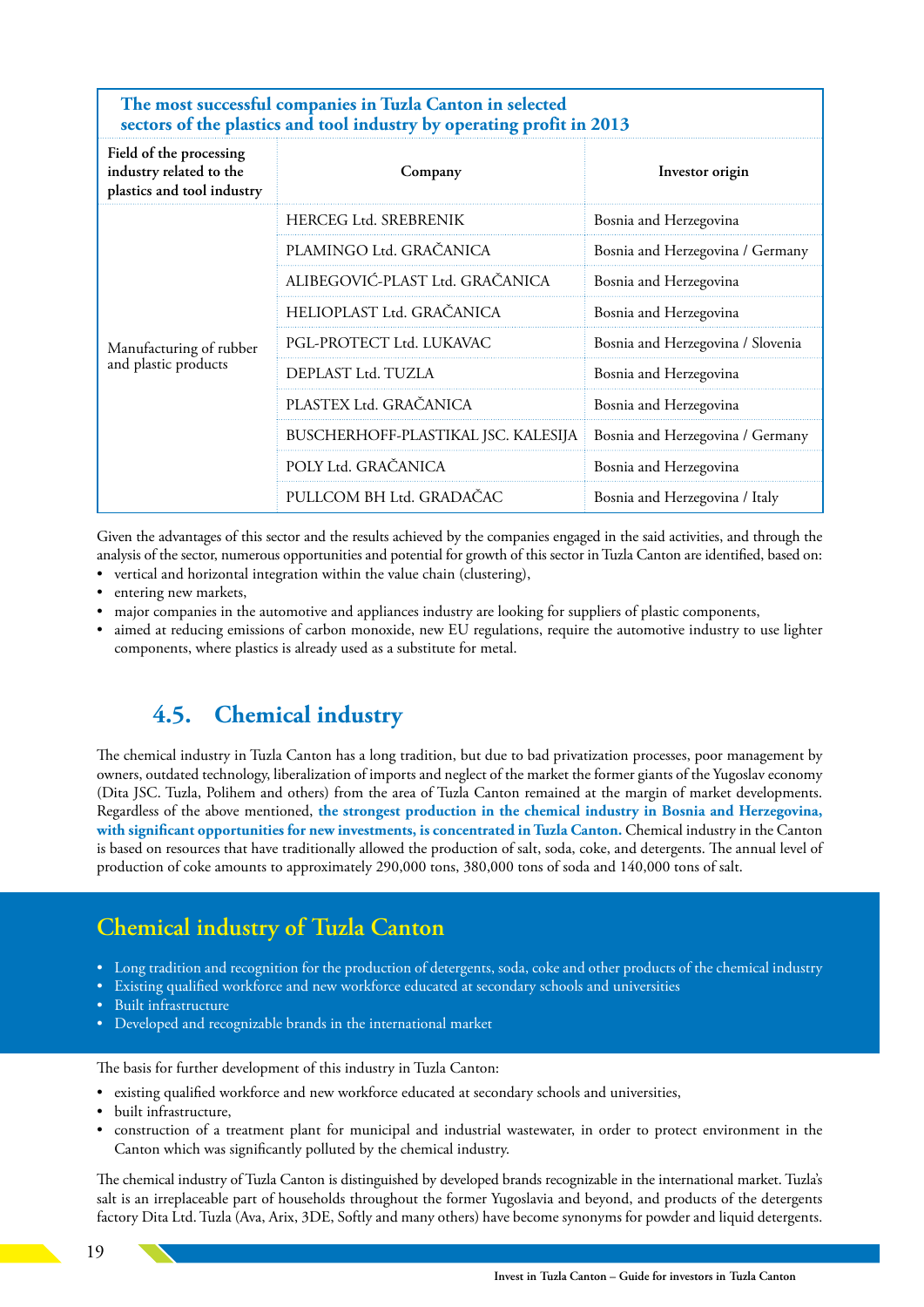Foreign investors have recognized the potential of this industry with significant investments in the production of soda (Sisecam Soda Lukavac Ltd. - Investor Soda Sanayii A.S. Turkey) and coke, ammonium sulfate, crude tar and others (Global Ispat Coke Industry Ltd. Lukavac, investor Global Infrastructure Holdings Ltd. UK).

New investments in the chemical industry of the Canton contribute to its further development, and one of planned investments in the coming period is the beginning of an important investment cycle in the salt factory Solana JSC. Tuzla. It began by the reconstruction of the transformer station, construction of shelf warehouse, and preparations for the construction of a modern bulk warehouse, which will ultimately result in a new salt factory.

**Tuzla Canton has a very good industrial infrastructure, rich natural resources and skilled workforce, which are the reasons behind investments in the area of this Canton. We have also witnessed a high level of business ethics of our local partners and employees, while emphasizing that the available opportunities do neutralize existing challenges.** "

### **Baris Donmez General Manager Sisecam Soda Ltd. Lukavac**

The selected sectors of the chemical industry in Tuzla Canton in 2013, involved a total of 19 companies, which employed 2,391 workers. These companies achieved the total sales earnings in the amount of 391,367,779 BAM. That this is an export-oriented industry is indicated by data on the share of exports in total sales earnings at the branch level, representing 79.85%. Companies in the chemical industry of Tuzla Canton, in 2013, operated at a loss at the industry level, since it is known that most of the capacities depend on foreign markets, where competition is fierce. All disruptions in the world market are directly reflected on the operations of the industry, but with the previously mentioned advantages, supporting activities of restructuring, introduction of new technologies, expansion of markets and certification according to international standards, profit would soon be realized at the industry level. SISE<br>
Soda L<br>
Soda L<br>
Soda L<br>
M. That this

#### **Basic economic indicators of companies in the chemical industry in Tuzla Canton in 2013**

| Field of the processing<br>industry related<br>to the chemical industry          | Number of<br>companies      | Total<br>number of<br>employees | Total<br>profit | Total<br>sales<br>earnings            | Export<br>earnings                                | Percentage<br>of export<br>earnings in<br>total sales<br>earnings |
|----------------------------------------------------------------------------------|-----------------------------|---------------------------------|-----------------|---------------------------------------|---------------------------------------------------|-------------------------------------------------------------------|
| Production of coke and refined<br>petroleum products                             | 3                           |                                 |                 |                                       | $1,026$ $-24,063,040$ $195,351,827$ $165,507,818$ | 84.72%                                                            |
| Production of chemicals and<br>chemical products                                 | 13                          | 862                             |                 |                                       | $13,346,895$ 161,636,184 128,845,527              | 79.71%                                                            |
| Production of basic<br>pharmaceutical products and<br>pharmaceutical supplements | $\mathcal{D}_{\mathcal{L}}$ | 85                              | 723,787         | 6,151,656                             | 134,005                                           | 2.18%                                                             |
| Extraction of salt *                                                             | 1                           | 418                             |                 | $1,813,802$ $28,228,112$ $18,017,650$ |                                                   | 63.83%                                                            |
| <b>TOTAL-Chemical industry of</b><br>Tuzla Canton 2013                           | 19                          | 2,391                           |                 |                                       | $-8,178,556 \in 391,367,779 \in 312,505,000$      | 79.85%                                                            |

*Source: TRON systems* 

*\* Solana JSC. Tuzla represents one of the most important carriers of the chemical industry of Tuzla Canton, but by the code of business activity it is classified in extraction of salt, which is why this branch is included in the overview of the chemical industry.*

**Soda Lukavac**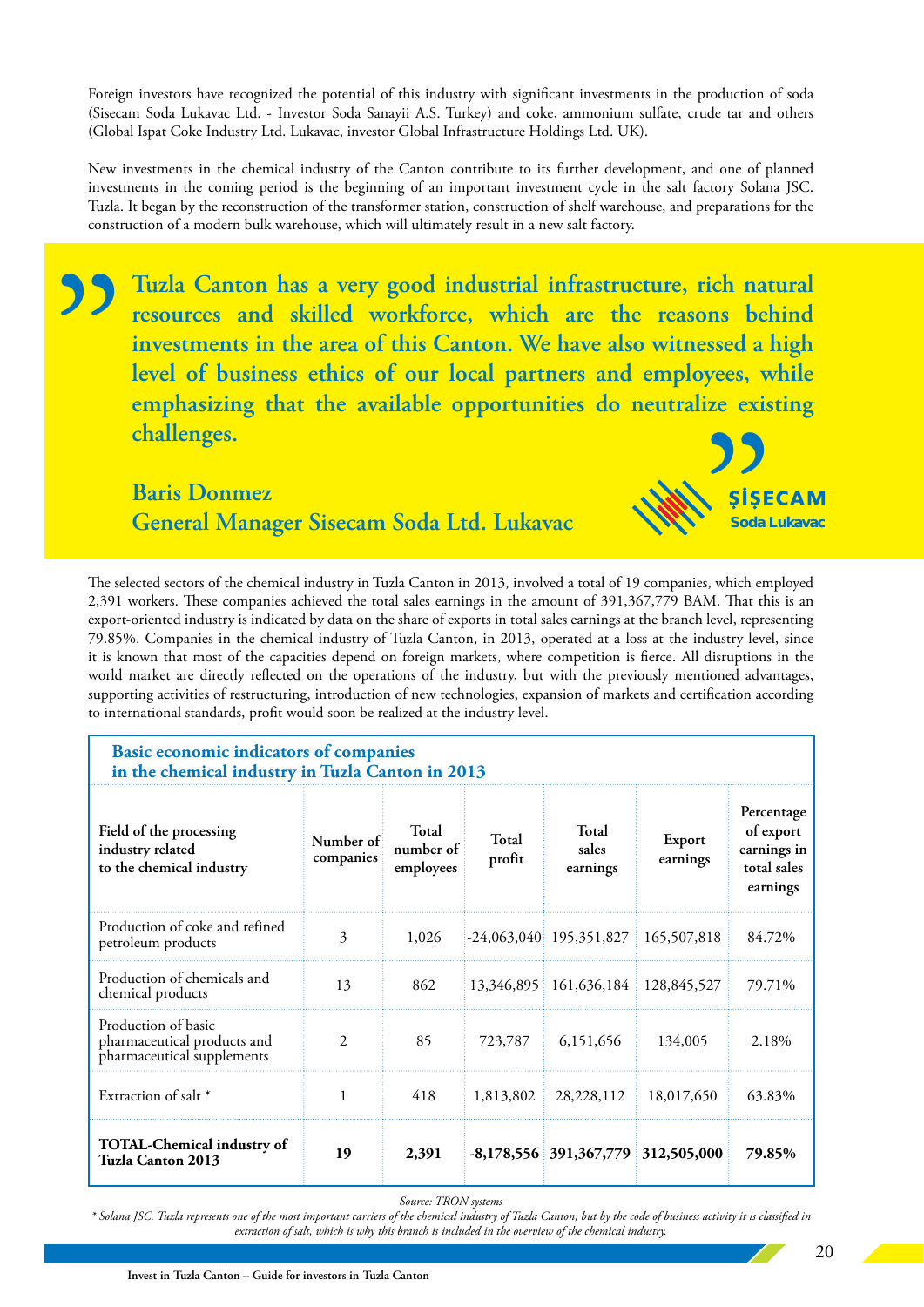Two faculties at Tuzla University, the Faculty of Technology with its departments of Chemical Engineering and Technology that offer majors in chemical engineering, chemistry and engineering of materials, ecological engineering and chemical technology and the Faculty of Pharmacy, educate workforce that find jobs in the chemical industry of the Canton and by the acquired knowledge and skills contribute to the further development of the sector. Qualified workforce in this sector is educated in secondary vocational schools in the Canton and in professions that suit the needs of this industry (pharmaceutical technician, chemical technician with focus on biotechnology and chemical technician in pharmaceutical production).

### **The most successful companies in Tuzla Canton in selected sectors of the chemical industry by operating profit in 2013**

| Field of the processing<br>industry related<br>to the chemical industry | Company                              | Investor origin                    |
|-------------------------------------------------------------------------|--------------------------------------|------------------------------------|
| Production of coke and<br>refined petroleum products                    | HEMPRO Ltd. GRADAČAC                 | Bosnia and Herzegovina             |
| Production of chemicals and<br>chemical products                        | SISECAM SODA LUKAVAC - Ltd. LUKAVAC. | Bosnia and Herzegovina /<br>Turkey |
|                                                                         | <b>BEAT BH Ltd. ŽIVINICE</b>         | Bosnia and Herzegovina             |
|                                                                         | BAUKLAR Ltd. Lukavac                 | Bosnia and Herzegovina             |
| Production of basic                                                     | ZADA PHARMACEUTICALS Ltd. LUKAVAC    | Bosnia and Herzegovina             |
| pharmaceutical products and<br>pharmaceutical supplements               | CYDONIA Ltd.GRAČANICA                | Bosnia and Herzegovina             |
| Extraction of salt                                                      | SOLANA JSC. Tuzla                    | Bosnia and Herzegovina             |

### **4.6. Tourism**

Rich cultural and historical heritage is the basis for offers in the field of cultural tourism, and mineral resources provide a basis for offers in health and wellness tourism, and their participation is growing from year to year in Tuzla Canton.

### **Cultural and historical heritage – opportunity for tourism development**

In the area of Tuzla Canton there are 687 registered units of heritage, including 39 national monuments, such as the Colorful (Šarena) mosque with the harem in Tuzla and Gradačac Old Town with Gradaščević Tower, 271 monuments of cultural and historical heritage, 139 architectural monuments, 87 units of ethnological heritage and 97 units of natural heritage. Monuments belong to different historical periods and are open for tourist visits. The largest and oldest archaeological site is a narrow area of the city of Tuzla (lake settlement from the Neolithic period), while in the historical and social milieu of the medieval Bosnian state the characteristic cultural phenomenon of Bosnia was created, which is spread on Tuzla Canton - tombstones, as well as the Stone Town in Srebrenik and Tower in Gradačac.

### **Mineral springs – opportunities for investment into health and wellness tourism facilities**

Larger accumulation of thermal-mineral waters is found in the Spreča faults, which represents the largest fault zone in the former Yugoslavia. Accumulation of thermal waters, which extends in the zone along the river Spreča, from Suho Polje over Gračanica to Miričina, is one of the larger accumulations for these types of spas in the area of the former Yugoslavia. Exploitation capacity of reservoirs provide water diversion with at least 20 exploitation wells, with depth of 30 to 1,000 m, with an average capacity of about 100 m<sup>3</sup> per second per borehole. So far, registered sites of thermal water are: Ilidža - Gradačac (health spa, bath), Tuzla and Gračanica (thermal pools).

Usage and healing properties of salt water from Tuzla has been known for more than ten centuries, and the first analysis of Tuzla salt water for medical purposes was performed in 1887, by Vienna balneologist Ernest Ludwig. Tuzla salt water was used during the Ottoman and Austro-Hungarian empires, and there is a record that one of the patients of Slana Banja (Salt Spa) in Tuzla was the Austro-Hungarian Emperor Franz Joseph. At the site of the old spa Bristol in Tuzla, company "Uni Bristol" is implementing one of the largest investments in tourism in the Canton, restoring centuries-old tradition of treatment by salt water, building a complex which will include a clinic with baths, modern spa and health and recreational complex.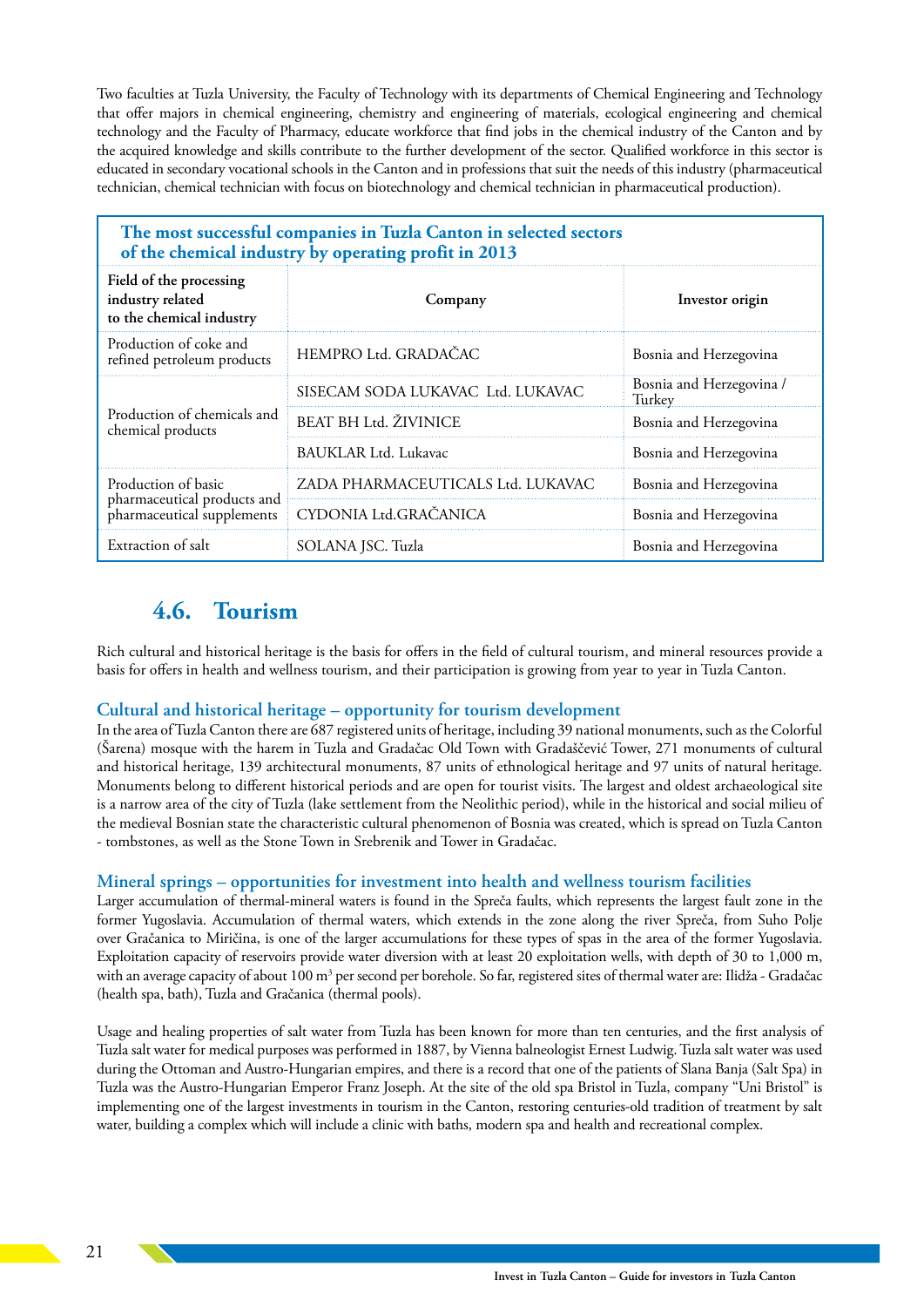**According to the World Tourism Organization (UNWTO), Bosnia and Herzegovina has been defined as one of top three tourist destinations in the world with the overall growth potential of the tourism market of 10.5% (for the period up to 2020). Currently, an application for registration of tombstones in Bosnia and Herzegovina, Serbia and Croatia is being prepared. Of these three, BiH has the highest number of tombstones, which amounts to about 60,000, while there are about 4,400 in Croatia and 4,100 in Serbia.**

Since 1968, numerous scientific analyses have been conducted, which confirm multiple healing properties of Kladanj mineral water that the famous 17<sup>th</sup> century Turkish traveler Evliya Çelebi called the "Fountain of Youth" or "Male water", and which has healing properties primarily in terms of strengthening physical ability. At this site, there is a hotel complex Muška voda (Male water) and Male water spring. Within the hotel premises there is a dam, sports stadium and training ground, making it attractive for sports teams.

There are numerous qualities of tourist offer of Tuzla Canton that would, with the current strengths and heritage and an innovative approach adjusted to world trends and investments, create a momentum for development of other economic sectors in the Canton, but also the overall development of the area, creating many opportunities for new investors.

|                    | Richness of tourist offer in Tuzla Canton                                                                                                                                                                                                                                                                                                                                                                                                                                                                                                                                                                                                                                                                                                                                                                                                                                                                                                                                                                                                                                                                                                                                                                                                                                                                                                                                                                                                                                                                                                                                                                                                                                                                                                                                                                                                   |
|--------------------|---------------------------------------------------------------------------------------------------------------------------------------------------------------------------------------------------------------------------------------------------------------------------------------------------------------------------------------------------------------------------------------------------------------------------------------------------------------------------------------------------------------------------------------------------------------------------------------------------------------------------------------------------------------------------------------------------------------------------------------------------------------------------------------------------------------------------------------------------------------------------------------------------------------------------------------------------------------------------------------------------------------------------------------------------------------------------------------------------------------------------------------------------------------------------------------------------------------------------------------------------------------------------------------------------------------------------------------------------------------------------------------------------------------------------------------------------------------------------------------------------------------------------------------------------------------------------------------------------------------------------------------------------------------------------------------------------------------------------------------------------------------------------------------------------------------------------------------------|
| Ethno - tourism    | Ethno courtyard in Mačkovac<br>$\bullet$<br>Bosnian courtyard "Mala Lohinja" - Gračanica                                                                                                                                                                                                                                                                                                                                                                                                                                                                                                                                                                                                                                                                                                                                                                                                                                                                                                                                                                                                                                                                                                                                                                                                                                                                                                                                                                                                                                                                                                                                                                                                                                                                                                                                                    |
| Historical tourism | Gradačac fortress<br>$\bullet$<br>Archaeological Park of neolithic settlement in Tuzla<br>Fortress Gradina in Srebrenik<br>Tombstone necropolises in Kladanj, Banovići, Živinice, Kalesija, Tuzla, Teočak and Sapna<br>$\bullet$<br>Stone spheres in Teočak<br>Tourist train "Ciro"                                                                                                                                                                                                                                                                                                                                                                                                                                                                                                                                                                                                                                                                                                                                                                                                                                                                                                                                                                                                                                                                                                                                                                                                                                                                                                                                                                                                                                                                                                                                                         |
| Water tourism      | Thermal spa "Ilidža" Gradačac, which applies modern methods of treatment and medical rehabilitation,<br>based on the healing properties of mineral water.<br>• Complex Pannonian Lakes in Tuzla, located in the city center, includes three artificial salt lakes, salty<br>waterfalls, Neolithic settlement, sports fields and other supporting facilities. Salt lakes, except being an<br>attractive swimming location for many visitors, have medicinal properties due to the content of salts and<br>other minerals.<br>• Lake "Modrac" in Lukavac is one of the largest water accumulations in the former Yugoslavia. It is suitable<br>for fishing, and is used to ensure process water for industries in Tuzla and Lukavac.<br>Paradise Lake in Bašigovci (Zivinice municipality) - In order to take advantage of this natural resource,<br>local residents and Živinice Municipality implemented activities on preparing the shores of the lake, which<br>is abundant in fish potential, but it is also a great destination for swimmers.<br>Lake "Hazna" Gradačac, area of 1 km <sup>2</sup> , with prepared beaches and other facilities for rest and recreation<br>٠<br>in natural environment and clean water.<br>Lake "Vidara" Gradačac - area of 7 km <sup>2</sup> , artificial water accumulation with a capacity of over one million m <sup>3</sup><br>of water, which is an area for significant sporting events organized by the sport fishing associations.<br>Lake Bistarac Lukavac is known for its cleanliness, modern swimming areas, large campsite, sports facilities,<br>large parking area, and landscaped picnic areas. It is suitable for sports fishing.<br>Lake "Sniježnica" near Teočak made in the 1970s for needs of the Thermal Power Plant Ugljevik - a<br>paradise for lovers of fishing and swimming. |
| Religious tourism  | "Djevojačka pećina" (cave) Kladanj - entrance to the cave is about 30 meters above the right bank of the<br>river Bukovica. One of the most important pilgrimage sites which attracts up to fifty thousand pilgrims a<br>day. The cave contains drawings - engravings, occupying an area of about 15 meters in length that point<br>to the epoch of the early Stone Age - Paleolithic, older than 10,000 years.<br>Sacral buildings (mosques, churches)                                                                                                                                                                                                                                                                                                                                                                                                                                                                                                                                                                                                                                                                                                                                                                                                                                                                                                                                                                                                                                                                                                                                                                                                                                                                                                                                                                                     |
| Fair tourism       | Among major fairs are:<br>Plum Fair in Gradačac,<br>Days of berries in Čelić,<br>$\bullet$<br>Business and trade fair in Gračanica,<br>$\bullet$<br>International fair of tourism, hunting and fishing in Lukavac "LIST".<br>These fairs serve for the presentation the tourist offer of the Canton and promotion and networking of<br>business entities and investors.                                                                                                                                                                                                                                                                                                                                                                                                                                                                                                                                                                                                                                                                                                                                                                                                                                                                                                                                                                                                                                                                                                                                                                                                                                                                                                                                                                                                                                                                     |
| Sports tourism     | As one of the most common places for preparation of Bosnian sports teams and teams from the former<br>Yugoslav countries, is a complex Muška Voda (Male Water) Kladanj, which, among other things, includes<br>hotel, dam, sports stadium and training ground, which makes it suitable for sports teams.<br>• Hiking, hunting, fishing, biking, caving, hippodrome/racecourses                                                                                                                                                                                                                                                                                                                                                                                                                                                                                                                                                                                                                                                                                                                                                                                                                                                                                                                                                                                                                                                                                                                                                                                                                                                                                                                                                                                                                                                              |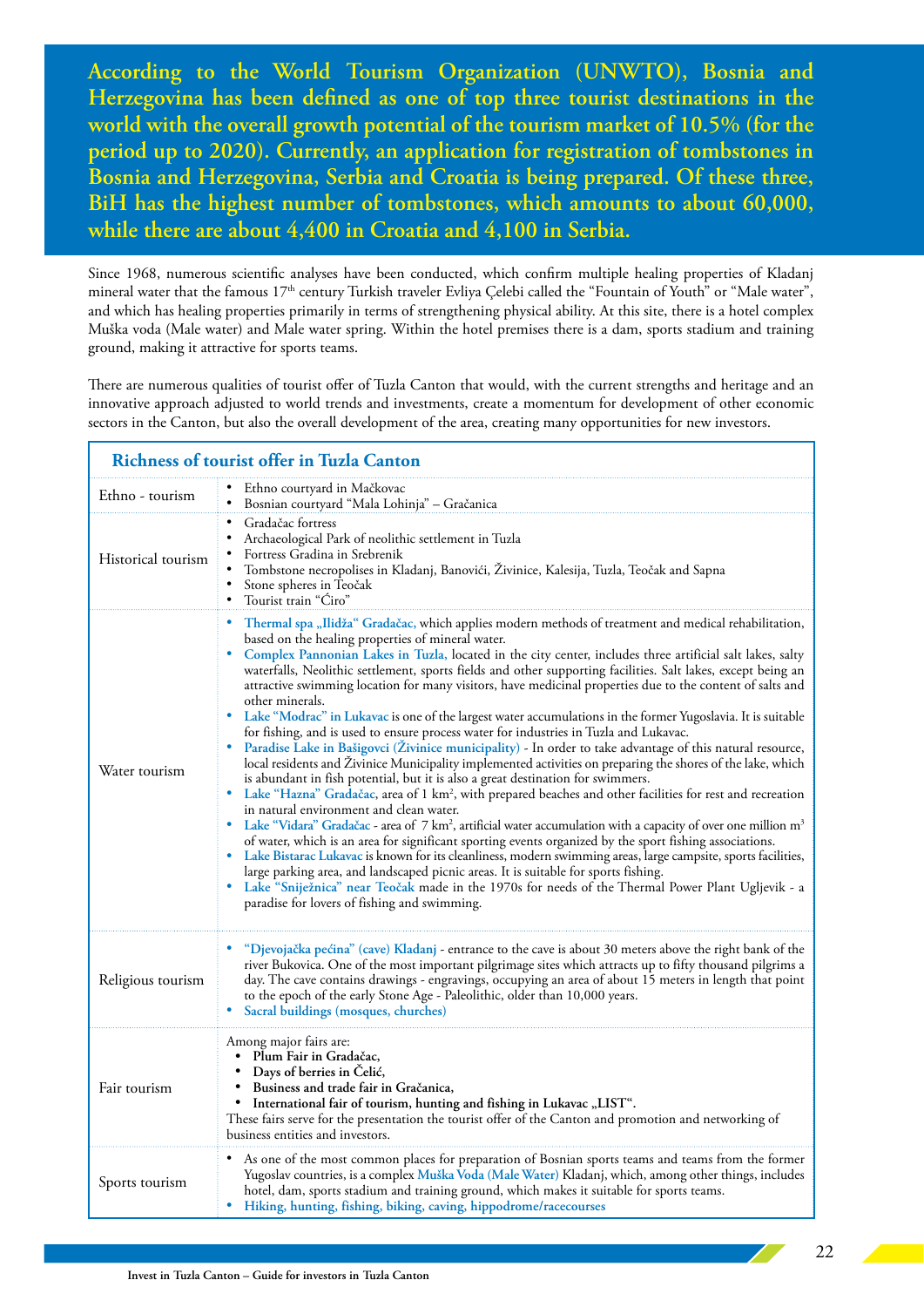A very important option in the creation of health tourism offer is the available combination of clinical and healthcare services - cardiovascular surgery and intervention, dermatological and similar, in which the Public Healthcare Institution University-Clinical Center, Heart Center BiH and private practices are far more competitive in price compared to the same abroad, with the same level of quality.

### **Tourism of Tuzla Canton**

Development of tourism in Tuzla canton is facilitated by the following competitive advantages:

- rich cultural and historical heritage,
- available mineral, thermal and thermo-mineral waters,
- quality transportation network of the Canton by road, rail and air traffic with various destinations in Bosnia and Herzegovina, neighboring countries and Europe,
- qualified workforce.

Tourism in Tuzla Canton has predispositions to achieve a strong growth, taking into account natural resources, rich heritage and history, good geographical location, great cuisine at reasonable prices and the status of an unknown tourist destination for major markets. In Tuzla, there is a Tourist Information Centre, where tourists can find all the necessary information about tours of the city of Tuzla, Tuzla Canton and BiH, information on available accommodation, the current events in the city, as well as tourist maps and souvenirs. Visitors of Tuzla Canton can use a large range of accommodations and services provided by travel agencies, organizations, information centers and certified tourist guides coordinated by the Tourist Board of Tuzla Canton (**www.tourism-tk.ba**).

Forty-two (42) companies operating in selected sectors of tourism in Tuzla Canton in 2013 employed a total of 332 workers. However, the economic structure of tourism is still largely made up of home businesses, as well as handicrafts. **The increased number of nearly 6,000 overnight stays in 2013 when compared to 2012, increasing orientation towards tourism, and connection of Tuzla Canton with Europe through low-cost flights from Tuzla Airport are all in favor of the new investment opportunities in this sector.**

Cheap charter flights from European cities (Basel, Dortmund, Göteborg, Malmö and Eindhoven) have enabled numerous BiH Diaspora to, due to shorter time required for travel and lower costs, spend more vacation days in Tuzla Canton and Bosnia and Herzegovina, and experience the tourist offer of this area.

| <b>Basic economic indicators of companies</b><br>in tourism sector of Tuzla Canton in 2013                      |                        |                                 |                          |                            |                    |                                                                   |
|-----------------------------------------------------------------------------------------------------------------|------------------------|---------------------------------|--------------------------|----------------------------|--------------------|-------------------------------------------------------------------|
| Field of tourism                                                                                                | Number of<br>companies | Total<br>number of<br>employees | Total<br>profit          | Total<br>sales<br>earnings | Export<br>earnings | Percentage<br>of export<br>earnings in<br>total sales<br>earnings |
| Accommodation                                                                                                   | 14                     | 216                             | $-1,289,507$ = 5,238,686 |                            | $\theta$           | $0.00\%$                                                          |
| Travel agencies, tour organizers,<br>tour operators and other<br>reservation services and related<br>activities | 14                     | 33                              |                          | 229,240 6,542,704          | 4,918,590          | 75.18%                                                            |
| Sports, entertainment and<br>recreation activities                                                              | 14                     | 83                              | 68,333                   | 4,397,984                  | 49,952             | 1.14%                                                             |
| <b>TOTAL-Tourism in Tuzla</b><br>Canton 2013                                                                    | 42                     | 332                             |                          | $-991,934$ 16,179,374      | 4,968,542          | 30.71%                                                            |

#### *Izvor: TRON systems*

The structure of natural or inherited and built elements of tourism offer in the area of Tuzla Canton works in favor of creating a **multidimensional touristic offer** and its combination with other branches of the economy. Potential for growth of the sector is supplemented by workforce with specialized knowledge acquired at the Tourism and Catering school in Tuzla, as well as an increasing number of old and traditional crafts. Specifically, the increased awareness of the potential of this sector has contributed to the establishment of 164 new "old and traditional crafts" in the Canton area in the past two years, with the presence of the traditional event, "Days of old crafts," organized by the Association "Old and artistic crafts" Tuzla.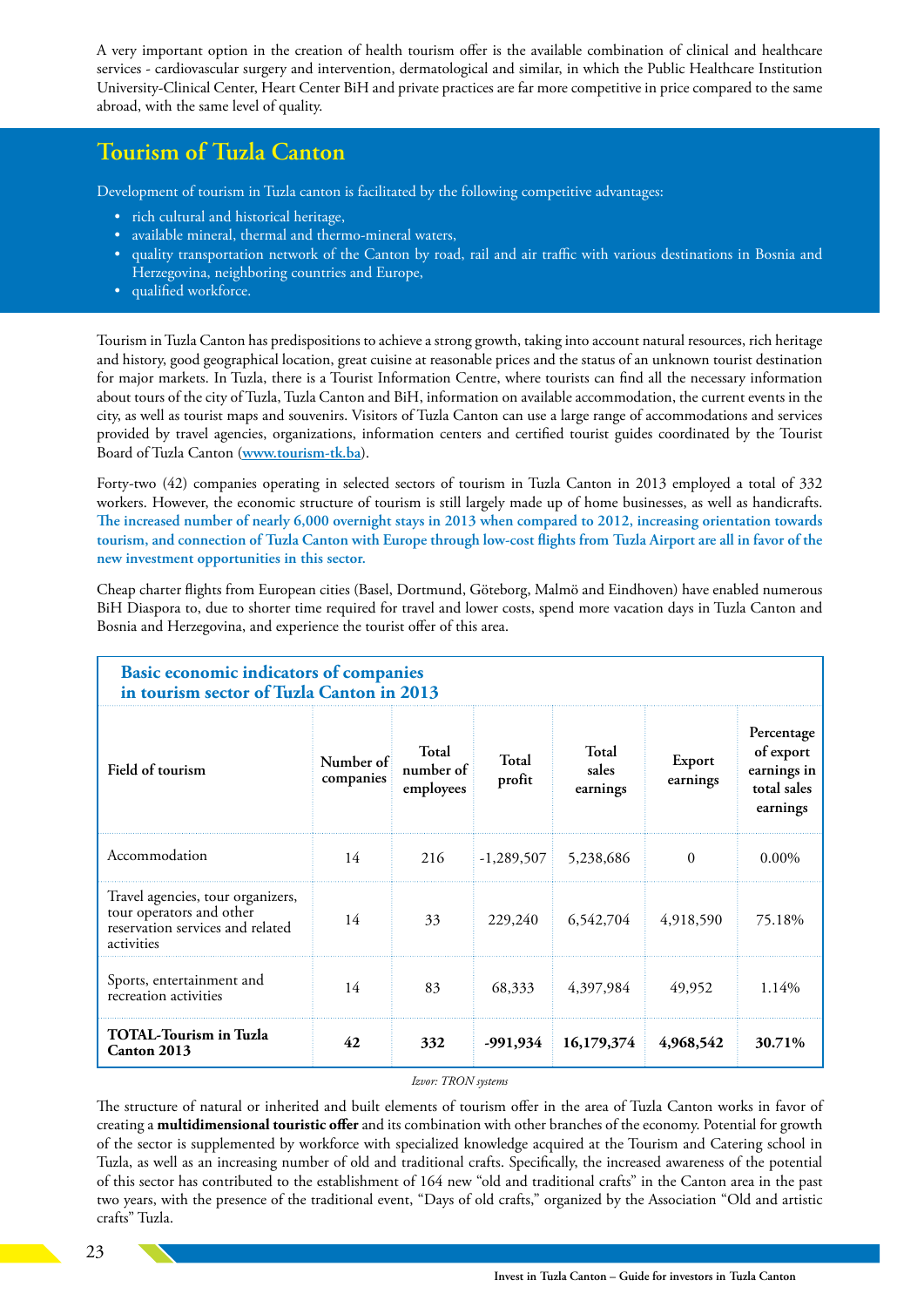| The most successful companies in Tuzla Canton<br>in the selected sectors of the tourism by operating profit in 2013 |                             |                                                          |  |  |  |
|---------------------------------------------------------------------------------------------------------------------|-----------------------------|----------------------------------------------------------|--|--|--|
| Field of tourism                                                                                                    | Company                     | Investor origin                                          |  |  |  |
| Accommodation                                                                                                       | NARGALIĆ-KOMERC Ltd. TUZLA  | Bosnia and Herzegovina                                   |  |  |  |
|                                                                                                                     | <b>GTI BH Ltd. LUKAVAC</b>  | Bosnia and Herzegovina                                   |  |  |  |
|                                                                                                                     | SIDOIL Ltd. SREBRENIK       | Bosnia and Herzegovina                                   |  |  |  |
|                                                                                                                     | LOGCAP-TRAVEL Ltd. ŽIVINICE | Bosnia and Herzegovina                                   |  |  |  |
| Travel agencies, tour<br>organizers, tour operators                                                                 | ELKETOURS Ltd. LUKAVAC      | Bosnia and Herzegovina                                   |  |  |  |
| and other reservation<br>services and related activities                                                            | PUTNIK Ltd. TUZLA           | Bosnia and Herzegovina /<br>The United States of America |  |  |  |
| Sports, entertainment and<br>recreation activities                                                                  | TERME Ltd. GRAČANICA        | Bosnia and Herzegovina                                   |  |  |  |
|                                                                                                                     | AQUATECH Ltd. TUZLA         | Bosnia and Herzegovina                                   |  |  |  |

### **5. Developed entrepreneurial infrastructure for greenfield and brownfield investments**

Tuzla Canton offers potential investors an established network of business zones, technology parks and business incubators, with developed infrastructure, mixed ownership (public and private) and possibilities of greenfield and brownfield investments in various industries. Ministries and administrative bodies as well as local authorities of Tuzla Canton are ready to provide their help to potential investors in every moment, regarding business establishment in the previously mentioned entrepreneurial infrastructure subjects.

### **5.1. Business zones**

In Tuzla Canton, there are 18 business zones that include 11 existing ones and seven in the initiation phase.

|                       | <b>Business zones in Tuzla Canton</b>         |                                                                                   |              |                                  |                                                              |  |
|-----------------------|-----------------------------------------------|-----------------------------------------------------------------------------------|--------------|----------------------------------|--------------------------------------------------------------|--|
| City/<br>Municipality | Name                                          | <b>Type/Status</b>                                                                | Area<br>(ha) | <b>Number</b><br>of<br>companies | Contact                                                      |  |
| Tuzla                 | Development<br>entrepreneurial zone<br>Tuzla  | Business zone in the<br>initiation phase -<br>Business-production zone            | 16           |                                  | Muris Nišić<br>+ 387 35 806 371<br>rpc@rpctuzla.ba           |  |
| Čelić                 | Business complex<br>business zone<br>"Brnjik" | Existing business zone                                                            | 29           | 3                                | Arif Salkić<br>+ 387 35 668 654<br>opcelicprivreda@gmail.com |  |
| Doboj                 | Business zone<br>"Luke"                       | Business zone in the<br>initiation phase - Business<br>zone for the food industry | 20           |                                  | Damir Avdaković<br>+ 387 35 720 421                          |  |
| Istok                 | Business zone<br>"Starača"                    | Business zone in the<br>initiation phase -<br>industrial, mixed zone              | 32           |                                  | privreda.dobojistok@bih.net.ba                               |  |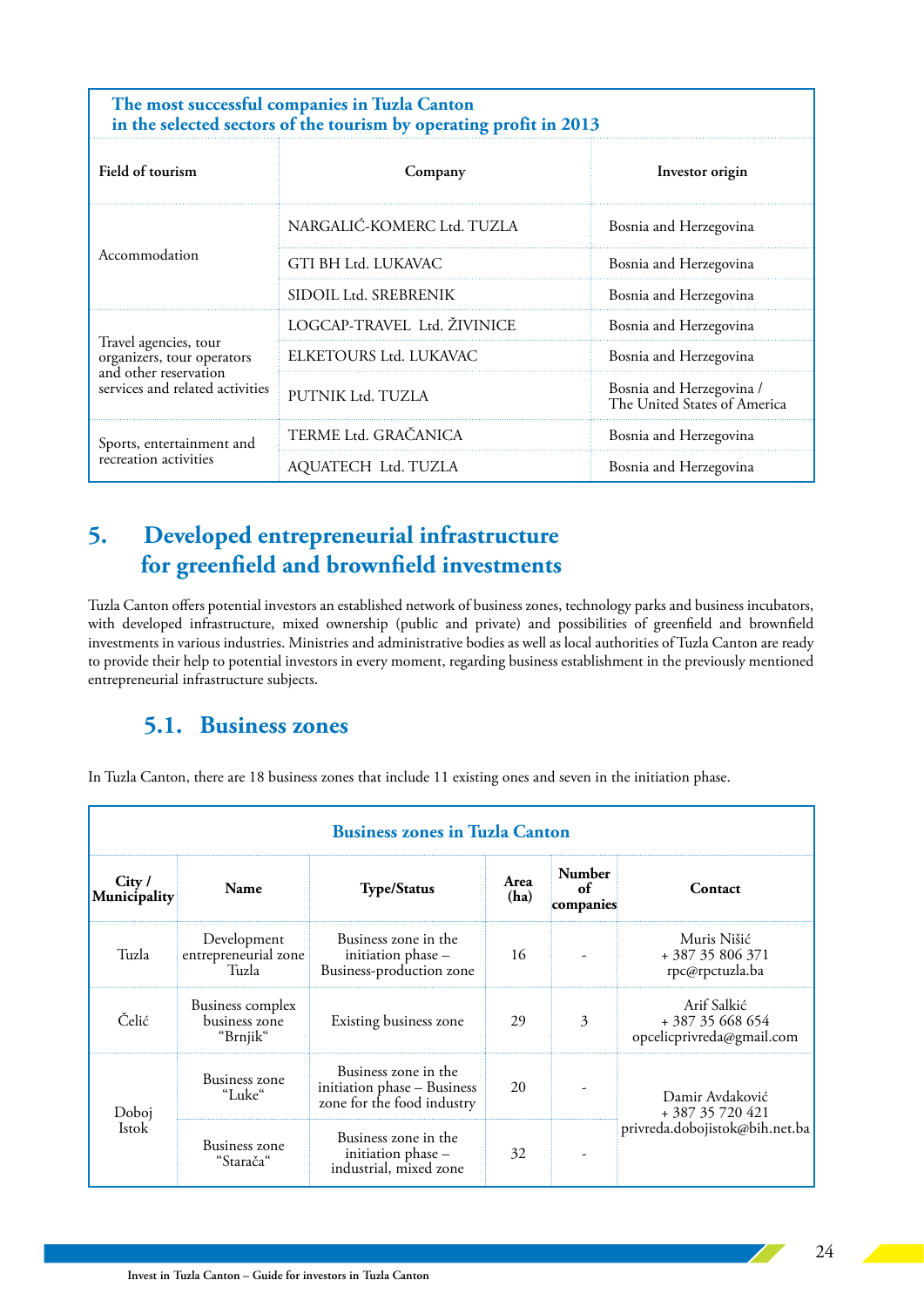| City/<br>Municipality | Name                                                                                   | <b>Type/Status</b>                                                                                                     | Area<br>(ha) | Number<br>of<br>companies         | Contact                                                               |
|-----------------------|----------------------------------------------------------------------------------------|------------------------------------------------------------------------------------------------------------------------|--------------|-----------------------------------|-----------------------------------------------------------------------|
| Gračanica             | The zone is not<br>registered $-$ it is<br>regulated by the zone<br>planning documents | Existing business zone -<br>Industrial and<br>entrepreneurial-crafts                                                   | 234          | 187                               | Fernada Helić Čamdžić<br>+38735700824<br>f.helic@opcina-gracanica.ba  |
| Gradačac              | Industrial zone<br>$1$ and $2$                                                         | Existing business zone -<br>Industrial zone                                                                            | 42.7         | 35                                | Mustafa Šakić<br>+ 387 35 369 750<br>opc.grad@bih.net.ba              |
| Kalesija              | Industrial zone<br>Kalesija                                                            | Existing business zone -<br>Entrepreneurial-crafts                                                                     | 12           | 11                                | Mirsada Džinović<br>+ 387 35 631 259                                  |
|                       | Business zone<br>Kalesija Gornja                                                       | Existing business zone -<br>Entrepreneurial-crafts                                                                     | 16           | 12                                | opcina@kalesija.ba                                                    |
| Kladanj               | Business zone "Ravni<br>Stanovi"                                                       | Business zone in the<br>initiation phase -<br>Entrepreneurial-crafts,<br>industrial or specialized                     | 24.4         |                                   | Dženad Selimbašić<br>+ 387 35 628 483<br>dzenad.selimbasic@kladanj.ba |
| Lukavac               | Industrial zone<br>Lukavac                                                             | Existing business zone -<br>Various (industrial,<br>production and services,<br>customs warehouses and<br>other types) | 14.4         | 1                                 | Dževad Mujkić<br>+ 387 35 553 554<br>kabinet_nacelnika@lukavac.ba     |
| Sapna                 | Industrial-business<br>zone $1$ (IP 1)                                                 | Business zone in the<br>initiation phase -<br>Industrial-business zone                                                 | 2            |                                   | Fehrudin Selimović<br>+ 387 35 599 558<br>fehrudin_s@hotmail.com      |
| Srebrenik             | "Špionica I"<br><i><u><b>Srebrenik</b></u></i><br>Municipality                         | Existing business zone                                                                                                 | 30           | 10                                | Nusret Šerifović<br>+ 387 35 369 161<br>opc.sreb@bih.net.ba           |
| Teočak                | Business zone<br>"Janja"                                                               | Business zone in the<br>initiation phase                                                                               | 0.5          |                                   | Amir Šabačkić<br>+ 387 35 755 886<br>oteocak@bih.net.ba               |
|                       | <b>Business</b> zone<br>Maline                                                         | Existing business zone                                                                                                 | 5.5          | 26                                |                                                                       |
|                       | Business zone<br>Ciljuge 2                                                             | Business zone in the<br>initiation phase                                                                               | 9.4          | $\theta$<br>companies<br>38 plots |                                                                       |
| Živinice              | Business zone<br>Kasarna Ljubače                                                       | Existing business zone                                                                                                 | 18.85        | 4                                 | Hasan Muratović, MA<br>+ 387 35 743 303<br>nacelnik@opcinazivinice.ba |
|                       | Business zone<br>Novi grad                                                             | Existing business zone                                                                                                 | 5.6          | 22                                |                                                                       |
|                       | Business zone<br>Airport Ciljuge                                                       | Existing business zone                                                                                                 | 6.04         | 2                                 |                                                                       |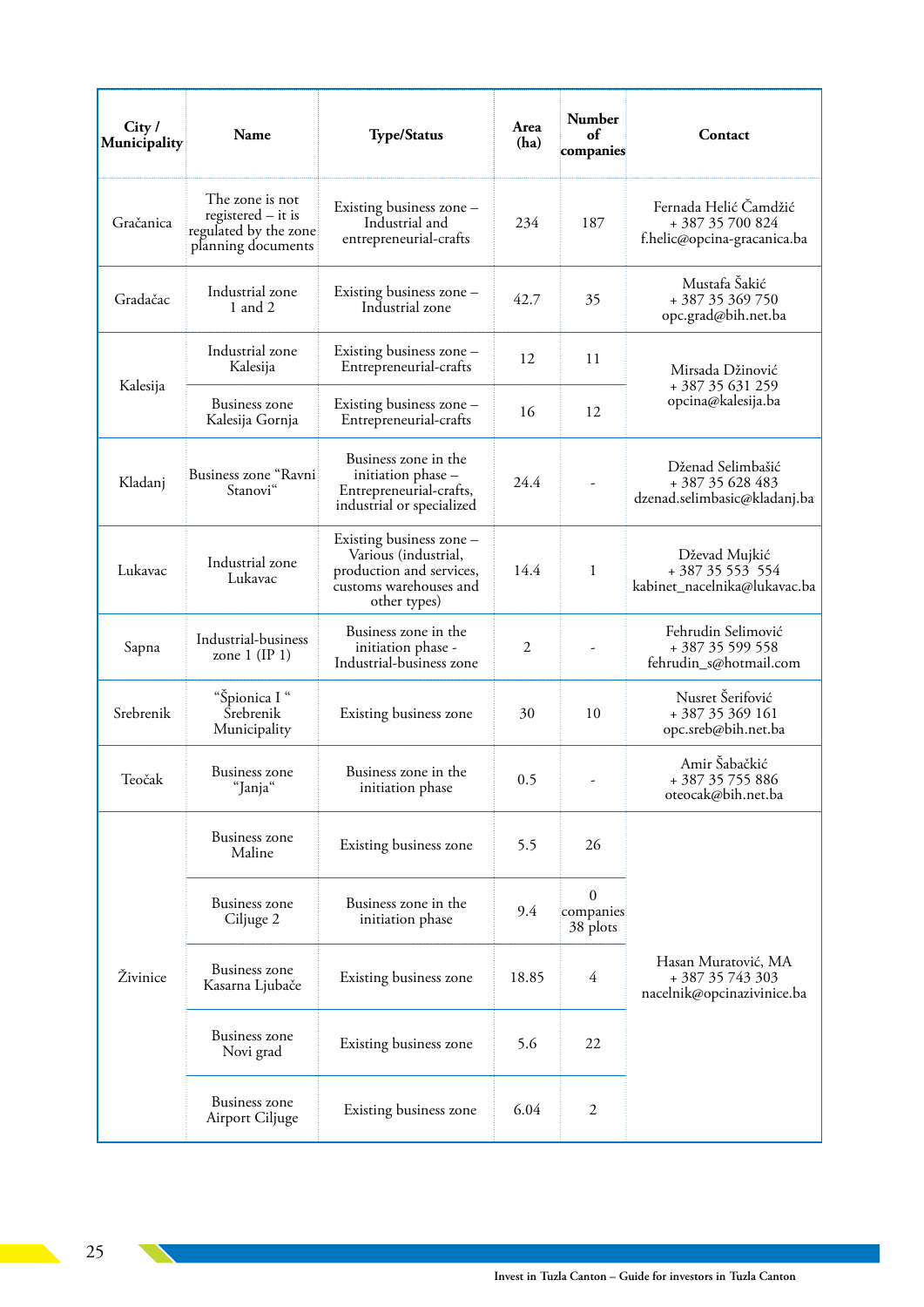### **5.2. Technology parks**

There are two technology parks in Tuzla Canton. Technology park MTTC Ltd. Gračanica is in private ownership, unlike Business Innovation Technology (BIT) Center which is established by Tuzla Municipality.

- • Since its establishment, 500,000 BAM (around 250.000 EUR) has been invested in MTCC Ltd. This technology park is focused on advanced technologies for increasing companies' productivity and efficiency.
- BIT Center Tuzla has created an ideal atmosphere and support for ICT companies, both for start-ups and established companies. In order to create financially stable companies with high growth and development potential, and also to give support and speed up the development process of companies located in BIT Center Tuzla, especially for young educated people, adequate infrastructure, specialized services and trainings have been provided.

| <b>Technology parks in Tuzla Canton</b> |                                                                 |                                |                           |    |                                               |                                                                        |
|-----------------------------------------|-----------------------------------------------------------------|--------------------------------|---------------------------|----|-----------------------------------------------|------------------------------------------------------------------------|
| City/<br>Municipality                   | Name                                                            | <b>Status</b>                  | Area<br>(m <sup>2</sup> ) |    | Number of Number of<br>companies laboratories | Contact                                                                |
| Tuzla                                   | BIT (Business)<br>Innovation<br>Technology) Center              | Existing<br>technology<br>park | $1,700 \text{ m}^2$       | 20 |                                               | Robert Martić<br>+ 387 35 304 650<br>robert@bit.ba; info@bit.ba        |
| Gračanica                               | MTTC Ltd.<br>Gračanica<br>(Center for advanced<br>technologies) | Existing<br>technology<br>park | $200 \; \mathrm{m}^2$     | 21 |                                               | Nedim Dedić.<br>Nusret Muharemović<br>+ 387 35 705 198<br>info@mttc.ba |

### **5.3. Business incubators**

Business incubators, as a relevant element of entrepreneurial infrastructure, are also present in Tuzla Canton.

- • Development-entrepreneurial center Tuzla was established by Tuzla Municipality in 2003. Since the very beginning, it was created as a business zone model with incubator facilities, with purpose of accommodation and providing support services for establishment and development of companies. So far, over 75 companies have used the facilities and services of this center, which included over 600 employees. The business zone is a complex that consists of 26 buildings with the total area of 9,613 m<sup>2</sup>. Among them, there are 21 buildings with the total area of 9,037 m<sup>2</sup>, which provide the possibility for various entrepreneurial activities for companies located in the zone. The total area surface of the business zone complex is 158,770 m². Foreign investors also recognized advantages of this incubator and some companies with foreign investment share located in the incubator are Earth-Tec BH Ltd. (investor origin – Italy), Global Shoes Service Ltd. (investor origin – Italy), Importal diffusion Ltd. (investor origin – France) and others.
- Within the EU project "Business Environment Strengthening for more SMEs in Tuzla and Neighboring Municipalities – BESt 4 SMEs", the establishment of Centers for support to entrepreneurship with incubator facilities, modeled after BIT Center Tuzla, is planned in Srebrenik and Kalesija municipalities. Functional center in Srebrenik, as well as in Kalesija, should be established by the end of 2015, and it will enable business incubation of five new companies in each of these centers.

| <b>Business incubators in Tuzla Canton</b> |                                                                           |                                               |                     |                                    |                                                       |
|--------------------------------------------|---------------------------------------------------------------------------|-----------------------------------------------|---------------------|------------------------------------|-------------------------------------------------------|
| City/<br>Municipality                      | Name                                                                      | <b>Type/Status</b>                            | Area<br>(ha)        | Number of<br>companies             | Contact                                               |
| Tuzla                                      | Development-<br>entrepreneurial<br>center – Incubator<br>"Lipnica"        | Existing business<br>incubator                | $9,500 \text{ m}^2$ | 26                                 | Muris Nišić<br>+ 387 35 806 371<br>rpc@rpctuzla.ba    |
| Srebrenik                                  | Center for support<br>to entrepreneurship<br>with incubator<br>facilities | Business incubator in<br>the initiation phase |                     | $200 \text{ m}^2$ up to 5 new SMEs | Adnan Bjelić<br>$+38735369161$<br>opc.sreb@bih.net.ba |
| Kalesija                                   | Center for support<br>to entrepreneurship<br>with incubator<br>facilities | Business incubator in<br>the initiation phase | $200 \text{ m}^2$   | up to 5 new SMEs                   | Emir Sakić<br>+ 387 35 631 259<br>opcina@kalesija.ba  |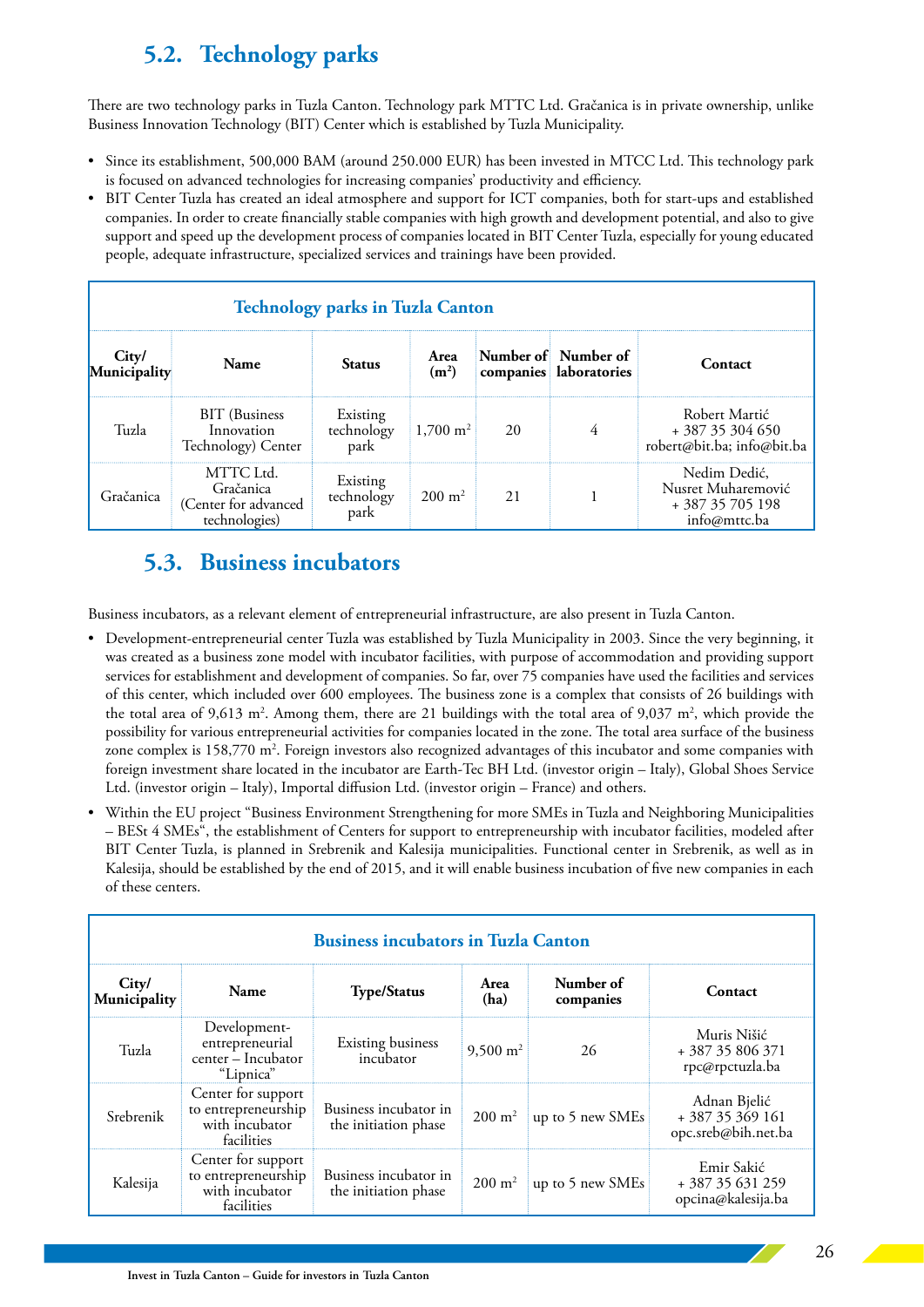### **6. Reform-oriented Government**

Bearing in mind the importance of the small business sector, and relying on the commitments of the Government of Tuzla Canton aimed at improving the business environment in Tuzla Canton, creating jobs and ensuring economic development of Tuzla Canton, in July 2011 the Ministry of development and entrepreneurship of Tuzla Canton was formed.

In addition to the general tasks of departmental jurisdiction, the Ministry provides services to investors and all other economic subjects, which, among other things, include:

- information on starting a business and investment opportunities in Tuzla Canton;
- technical support in the investment process;
- networking with partner institutions that provide support for the establishment of companies and increase in employment;
- post-investment support for existing investors (aftercare), implemented by the cooperative networks at all levels of government in BiH;
- information on support programs for investors, offered by other levels of government and international institutions;
- incentives for entrepreneurship development;
- • support in the preparation of applications for programs to support business subjects.

Additional information about the Ministry of development and entrepreneurship of Tuzla Canton is available at the Ministry website **www.mrptk.ba**. With the aim of creating a better business environment, the Government of Tuzla Canton and the IFC (International Finance Corporation), a member of the World Bank Group, have, as of October 2012, successfully implemented the regulatory reform project "Improvement of the business environment in Tuzla Canton with the aim of attracting new investments".

**The realization of the project led to significant savings in time, documentation and costs for the implementation of certain administrative procedures at minisitries and the administrative level of Tuzla Canton.**

The official website of the Government of Tuzla Canton contains the **electronic register of administrative procedures**  that lists all of the necessary documents/attachments, taxes/fees, deadlines, and other important elements for managing administrative procedures.

#### **Data on electronic registers with details on permits and licenses that investors may need in BiH, Federation of BiH, Tuzla Canton, some of its municipalities and City of Tuzla**

| Name of institution                                                    | Web link to access electronic register                                                 |
|------------------------------------------------------------------------|----------------------------------------------------------------------------------------|
| Ministry of Foreign Trade and<br><b>Economic Relations</b><br>(MOFTER) | http://rap.mvteo.gov.ba/egfVwOdlukaJedinice.aspx                                       |
| Federation of BiH                                                      | http://fbihvlada.gov.ba/bosanski/ereg/index.php                                        |
| Tuzla Canton                                                           | http://195.222.57.146/egfVwOdlukaJedinice.aspx                                         |
| City of Tuzla                                                          | http://80.65.71.100/eregistar/egfVwOdlukaJedinice.aspx                                 |
| Srebrenik Municipality                                                 | http://srebrenik.ba/index.php?option=com_<br>content&task=blogcategory&id=99&Itemid=73 |
| Živinice Municipality                                                  | http://opcinazivinice.org/novi/en/e-registar                                           |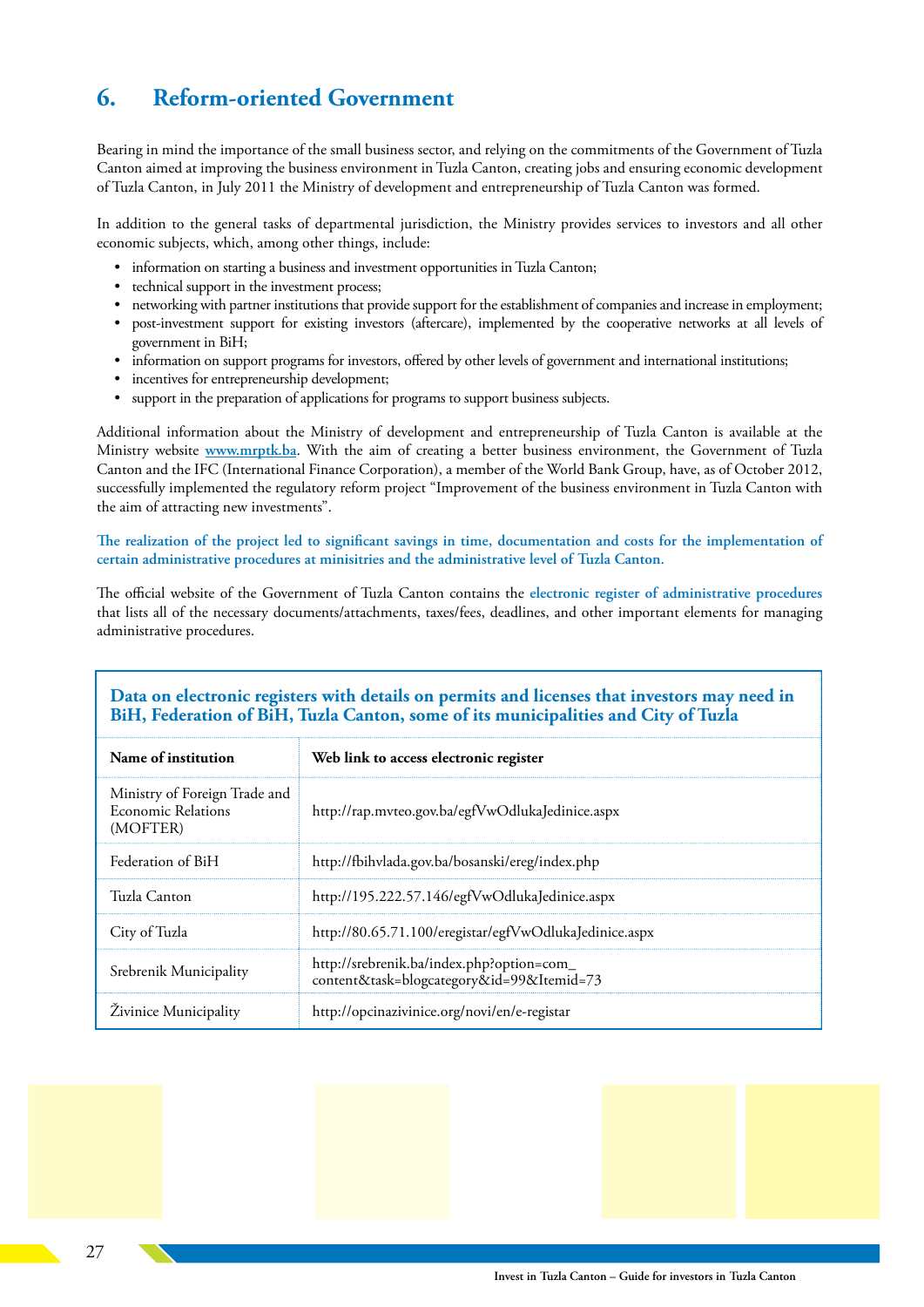Fiscal and non-fiscal incentives are available to investors at all levels of government in BiH.

| List of fiscal and non-fiscal investment incentives                    |                                                                                                                   |  |  |  |
|------------------------------------------------------------------------|-------------------------------------------------------------------------------------------------------------------|--|--|--|
| Name of institution                                                    | Web link for access to the list of fiscal and non-fiscal investment incentives                                    |  |  |  |
| Ministry of Foreign Trade and<br><b>Economic Relations</b><br>(MOFTER) | http://www.mvteo.gov.ba/izvjestaji_publikacije/izvjestaji/default.<br>aspx?id=6175&langTag=en-US                  |  |  |  |
| Agency for Foreign Investment<br>Promotion (FIPA)                      | http://www.fipa.gov.ba/informacije/povlastice/strani_investitori/default.<br>aspx?id=141&langTag=en-US            |  |  |  |
| Tuzla Canton                                                           | http://www.vladatk.kim.ba/Vlada/javni_pozivi/Lista_investicionih_poticaja_na_<br>TK_-_engleski_jezik_30062014.pdf |  |  |  |

Through thematic working groups and interdepartmental teams, the Government of Tuzla Canton works on the analysis of regulations that define the business environment of the Canton, creates proposals for amendments to the regulations referred to the lower and higher levels of government, and, in accordance with its responsibilities, conducts ongoing regulatory changes to improve the business environment.

### **7. Easy and quick access to markets**

Tuzla Canton is characterized by a favorable geostrategic position and logistics infrastructure that is evident in:

- only 30 km distance from the border with the Republic of Croatia (the European Union),
- • border with Serbia and access to transport corridors towards Central Europe, Turkey and the Middle East,
- • location near the future transnational Vc corridor which is to connect Central Europe to the Adriatic Sea,
- access to the River Port Brčko which is connected to the European rail network,
- Tuzla International Airport with five flight routes and charter flights.

Owing to its advantages over other types of traffic, **road traffic** is the most present form of mass and individual transport on the territory of Tuzla Canton. Integration of Tuzla Canton in European and BiH transport lines has been realized by means of a developed network of high-level roads in the Canton.

#### **Road network in the area of Tuzla Canton is comprised of:**

main roads (311 km), regional (340.4 km) and local roads and streets in cities (1,500 km), and plans for the highway as follows: Tuzla highway - the Sava River (Orašje) junction to Corridor X (Salzburg - Ljubljana - Zagreb - Belgrade - Niš - Skopje) and highway Tuzla - Žepče junction to corridor Vc (Budapest - Sarajevo - Ploče).

#### **Linkages with international roads**

- • Main road M-112 (Tuzla Doboj) is linked to the European road E-73 (Budapest Mohacs Osijek Ðakovo Šamac - Zenica - Mostar - Metković - representing the highway on Corridor Vc).
- • Main road M-113 (Šićki Brod Donji Hrgovi Orašje) that is linked to the A-3 highway (Zagreb Belgrade highway on Corridor X).
- • Main road M-211 (Simin Han Bijeljina) is linked to the European road E-70 (Ljubljana Zagreb Belgrade).

Due to its specificity and number of advantages, **railway traffic** is also very present in Tuzla Canton, but mainly in the transport of cargo, while its presence in passenger transport has decreased. The railway network in Tuzla Canton includes the following lines: Tuzla – Doboj, Živinice - Zvornik and Brčko - Banovići, with the total length of 187.30 km.

Tuzla Canton has good road and railway communication with the **port of Brčko**, which is located in the northeastern part of Bosnia and Herzegovina, on the right bank of the Sava river. Port of Brčko is linked to the European rail network via Tuzla – Vinkovci railroad. In 1946, railroad Brčko - Banovići was built, by which the port of Brčko established a direct rail link with Tuzla economic basin.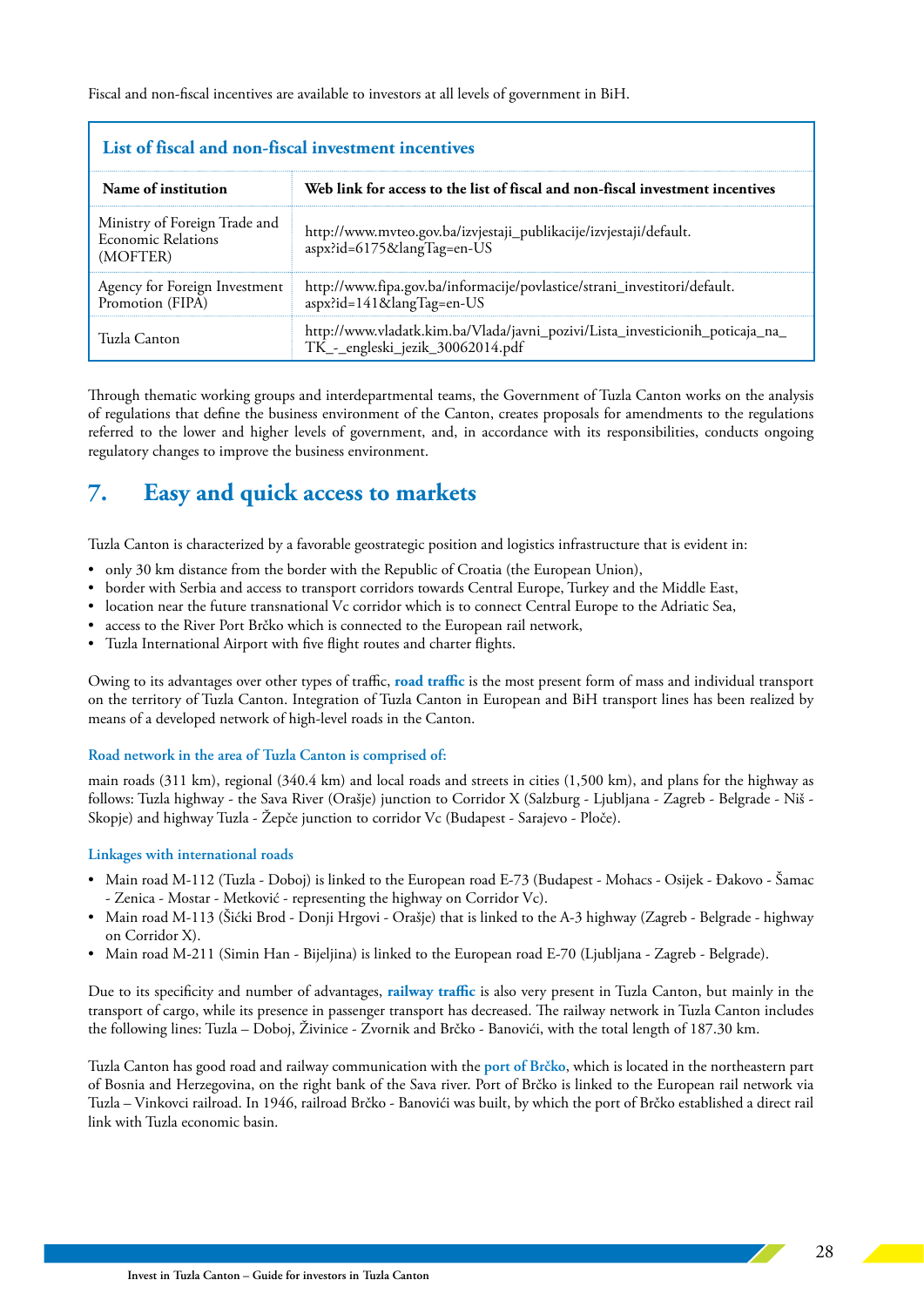**At the beginning of Xella BH founding, everything seemed very difficult. In 2008, when Xella International, as a foreign investor initiated its 23 million EUR worth investment in the former factory Siporex, a lot of work, perseverance and patience eventually paid off and resulted in this, as we have today in Tuzla. The main reason for Xella International coming to Tuzla Canton and its acquisition of Siporex Inc. was a good geographical location of the factory in terms of opportunities for export to neighboring countries, then good raw material base which allows favorable conditions for production, as well as trained and highly qualified workforce.** 

## The establishment of the Public Enterprise "Tuzla International Airport" created the basic conditions for the development<br>The establishment of the Public Enterprise "Tuzla International Airport" created the basic condition **Nihad Begić Sales and Marketing Director, Xella BH Ltd. Tuzla**

and improvement of **air traffic** in Tuzla Canton, both in the field of passenger and cargo transport. The development of air traffic in Tuzla Canton is expanding, especially in the field of passenger transport, since the airline "Wizz-Air" in May 2013 established routes to Malmö, Göteborg (Sweden) and Basel (Switzerland), and in June 2014, two additional lines to Dortmund, Germany, and Eindhoven in the Netherlands. In addition to these five regular routes from the airport, during summer months charter flights are organized for holidays in Turkey, along with cargo transport and freight forwarding and delivery of general aviation.

**The future plans include investment into the opening of cargo center at Tuzla airport.**

**YTONG** 

77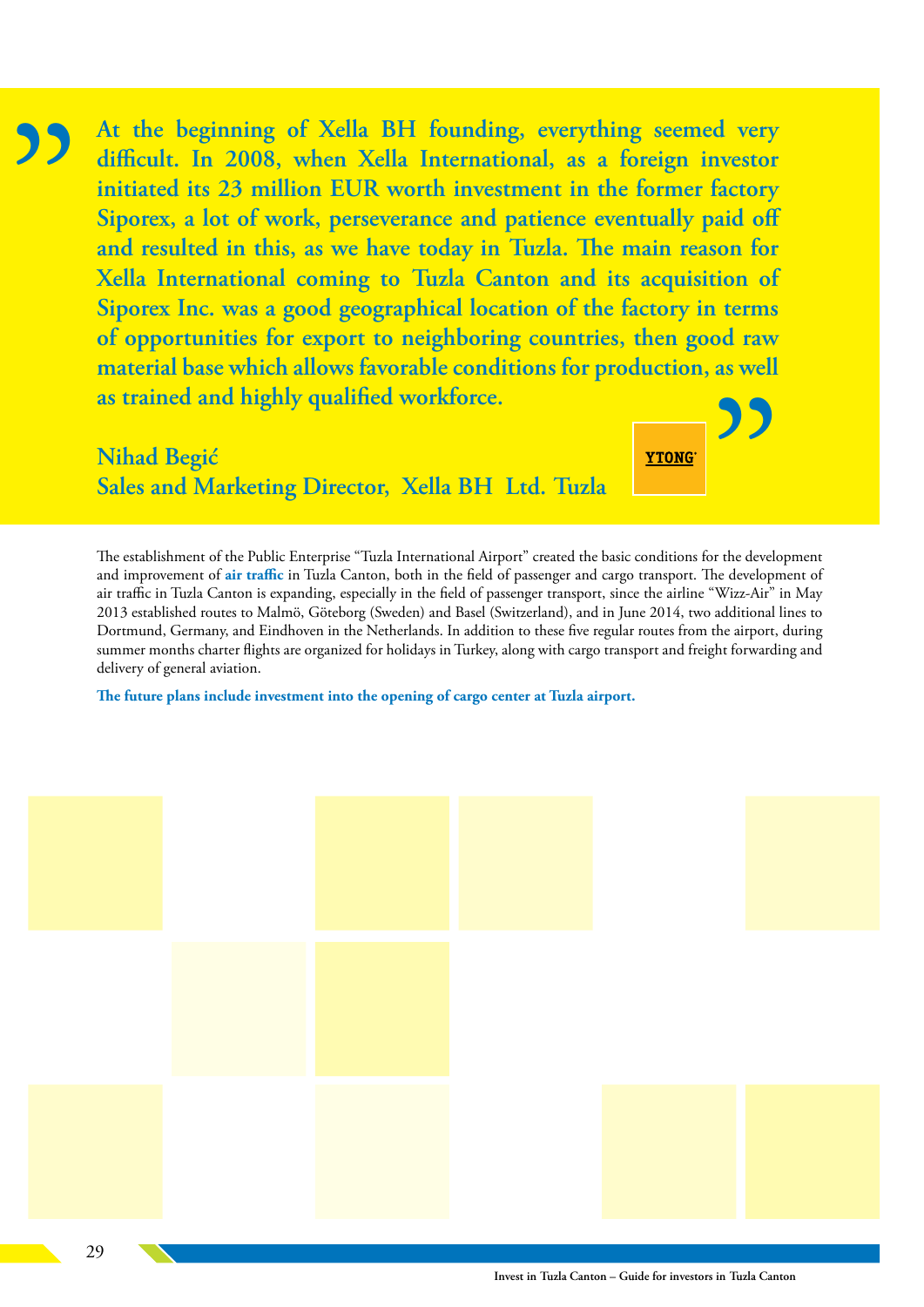### **8. Qualified workforce**

Tuzla Canton is the **most populated Canton** in the Federation of Bosnia and Herzegovina, with a total population of 477,278 inhabitants according to the preliminary results of the Census in 2013. Thus, the population density is 180.17 inhabitants per km2 , and 20.1% of the total population of the Federation of Bosnia and Herzegovina or 12.6 % of the total population of Bosnia and Herzegovina. Tuzla Canton is known for its industrial tradition and valuable workforce which was the carrier of the construction and development of large industrial companies of the Yugoslav economy. Many industrial facilities have not survived the transition process, which resulted in increased unemployment, but also increased interest in entrepreneurship and raised the number of successful start-up businesses in different industries. In addition, the education system in Tuzla Canton is strongly oriented towards education of personnel for industries which are the backbone of the growth and development of Tuzla Canton.

### **Overview of employed and unemployed persons in Tuzla Canton in 2013 by sex**



The structure of unemployed persons is dominated by females (50,319), skilled workers (33,829) aged 24 to 30, while most people wait between 25 and 48 months for a job. Higher education institutions in Tuzla Canton had a total of 11,686 students enrolled in 2013, of whom 11,471 were enrolled at Tuzla University and 215 at the American University in Bosnia and Herzegovina, based in Tuzla.

### **Number of students enrolled in higher education institutions in Tuzla Canton in 2013**

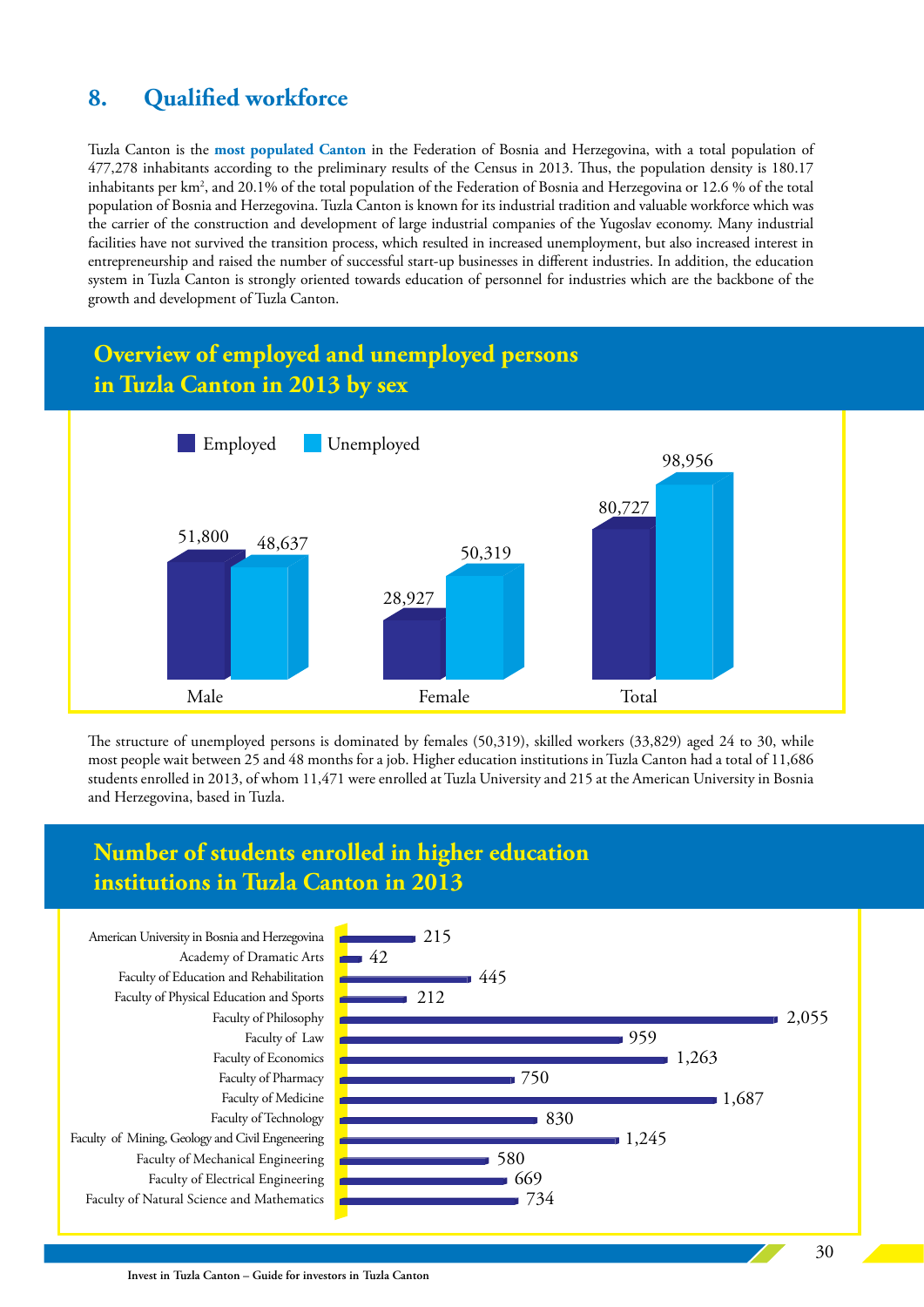Tuzla University organizes and performs the science-teaching process within 47 graduate course programs and 50 postgraduate course programs at 13 faculties: The Academy of Dramatic Arts, Faculty of Education and Rehabilitation, Faculty of Economics, Faculty of Electrical Engineering, Faculty of Physical Education and Sports, Faculty of Pharmacy, Faculty of Philosophy, Faculty of Mechanical Engineering, Faculty of Medicine, Faculty of Law, Faculty of Natural Science and Mathematics, Faculty of Mining, Geology and Civil Engineering, and Faculty of Technology. The teaching process at the American University in Bosnia and Herzegovina (AUBiH) is based on the American liberal education with graduate, postgraduate and doctoral studies, which are in line with the Bologna principles. AUBiH is based on the American education system and the curriculum and rules of study are aligned with it. According to the mission of the University, its goal is to provide quality university education to students from across the region, which follows the world trends in specialized fields of economics, public relations, technology and art.

There are 36 secondary schools registered in Tuzla Canton, out of which 32 are public institutions, one is a private school and three of them are secondary schools for adult education. In the academic year 2013/2014, 22,300 students attended classes in 32 secondary schools.

The potential for growth of economic sectors which are the development backbone of Tuzla Canton (wood processing industry, metal processing industry, food industry and agricultural production, plastics and tool industry and chemical industry) is facilitated by the education of staff in higher education institutions, as well as by vocational training. Apart from general profiles, professionals that are being educated at the Faculty of Mechanical Engineering, Faculty of Electrical Engineering, Faculty of Civil Engineering, Faculty of Pharmacy and Faculty of Technology create a specialized workforce for these propulsive industries. A total of 4,643 students completed secondary vocational education in the academic year 2012/2013 and 3,173 students were enrolled in secondary vocational schools in the Canton area in the academic year 2013/2014, including professional profiles focused on before mentioned industries.

#### **Number of students who completed secondary vocational education in the academic year 2012/2013 and number of students enrolled in vocational schools in the academic year 2013/2014, for the vocational IV degree of professional profiles for industries with significant growth potential for Tuzla Canton**

| No. | Professional vocation / profession – IV degree          | Number of students<br>who completed their<br>education in the<br>academic year<br>2012/2013 | Number of students<br>enrolled in the<br>academic year<br>2013/2014 |
|-----|---------------------------------------------------------|---------------------------------------------------------------------------------------------|---------------------------------------------------------------------|
| 1.  | Mechanical technician                                   | 83                                                                                          |                                                                     |
| 2.  | Mechanical technician for computer design               | 245                                                                                         | 216                                                                 |
| 3.  | Mechanical technician operator for CNC machine          | 45                                                                                          | 40                                                                  |
| 4.  | Mechanical technician for energetics                    | $\sim$                                                                                      | 18                                                                  |
| 5.  | Electrician for energetics                              | 207                                                                                         | 150                                                                 |
| 6.  | Electrician for computational techniques and automation | $\overline{a}$                                                                              | 15                                                                  |
| 7.  | Electrical engineering technician                       | 47                                                                                          | 39                                                                  |
| 8.  | Computer technician                                     | 52                                                                                          | 52                                                                  |
| 9.  | Electronics technician                                  | 24                                                                                          | 25                                                                  |
| 10. | Mechatronics technician                                 | 23                                                                                          | 24                                                                  |
| 11. | Agricultural technician                                 | 146                                                                                         | 59                                                                  |
| 12. | Food technician                                         | 59                                                                                          | 34                                                                  |
| 13. | Veterinary technician                                   | 49                                                                                          | 27                                                                  |
| 14. | Forestry technician                                     | 25                                                                                          | 50                                                                  |
| 15. | Architectural technician                                | 58                                                                                          | 23                                                                  |
| 16. | Chemical technician for biotechnology                   | 44                                                                                          | 21                                                                  |
| 17. | Chemical technician for pharmaceutical production       | 53                                                                                          | 56                                                                  |
| 18. | Chemical technician - Microbiologist                    |                                                                                             | 30                                                                  |
| 19. | Graphics technician - Web Designer                      | $\overline{\phantom{a}}$                                                                    | 23                                                                  |
| 20. | Tourist technician                                      | 57                                                                                          | 36                                                                  |

*Source: Records of the Ministry of education, science, culture and sports of Tuzla Canton*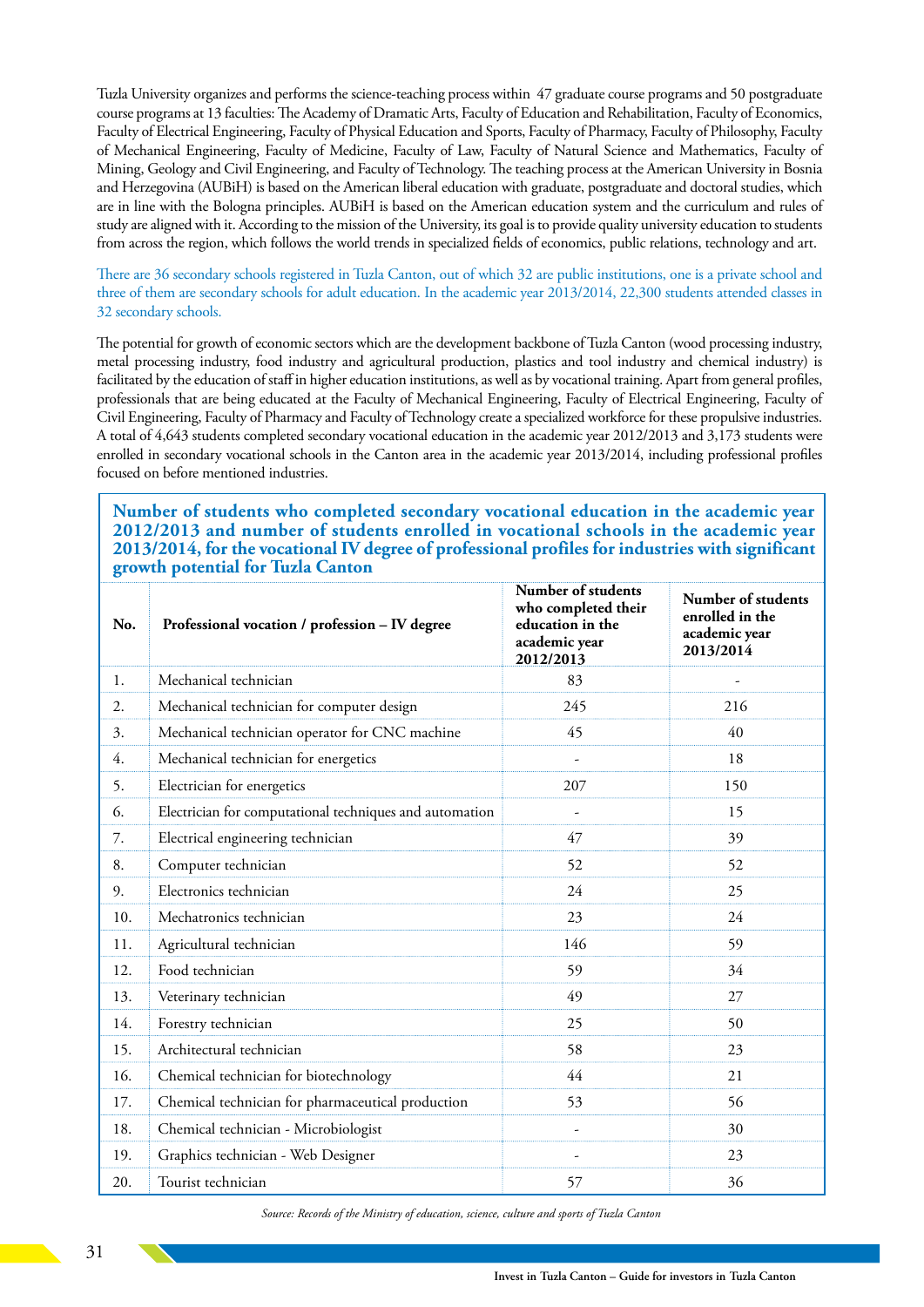The strengthening of competencies of workforce in the field of metal processing industry is contributed by the Welding Institute Ltd. established by Schweißtechnische Lehranstalt Magdeburg - SLM (Germany) and the Government of Tuzla Canton. Its core business involves training, additional training and attestation of welders, including all the necessary tests pursuant to EN 287-1, ISO 9606 standards and the issuance of the international certificate for candidates (DVS or TÜV).

These activities are carried out in a modern equipped workshop (approx. 700 m<sup>2</sup>) with 22 workplaces and a special room for grinding. In addition to these capacities, the Institute also has a modern equipped laboratory intended for testing welded joints. Also, the Institute, in cooperation with the Welding Association BiH, the Association for Welding Advancement of Serbia and the Welding Institute in Belgrade, organizes courses for international engineers and international technologists for welding (IWE/IWT). The Government of Tuzla Canton plans to relocate the Institute to the premises of the Mechanical Engineering High School in Tuzla, which will provide direct practical training for students of this school.

**There are also adult education institutions in Tuzla Canton. The Law on Adult Education of Tuzla Canton, currently in the adoption process, in addition to the Law on Primary Education and the Law on Secondary Education will provide more accurate and advanced options for retraining, upgrading and vocational training according to the specific needs of investors and the labor market in Tuzla Canton.**

### **9. Support to investors' business success**

Companies, existing and potential organizations and organizations that are either currently active or plan to pursue business activities in Tuzla Canton can be given counseling and other types of assistance by many institutions that cooperate and provide support.

### **Who provides support to your business success in Tuzla Canton?**

- • Government and non-governmental organizations specialized for support to economic development ministries and administrative bodies of Tuzla Canton (www.vladatk.kim.ba), the City of Tuzla and municipalities on the territory of Tuzla Canton, Northeast Regional Development Association NERDA (www.nerda.ba), Entrepreneurship Development Center (www.cerpod-tuzla.org), Center for Development and Support (www.crp.org.ba), Association of Entrepreneurs and Crafts Tuzla (www.sptuzla.ba) and many others;
- Cantonal Chamber of Commerce Tuzla (www.kpktz.ba);
- Chamber of Crafts of Tuzla Canton (www.oktk.ba);
- • Legal entities specialized in various types of counseling services (accounting services, business and legal counseling);
- • Legal entities specialized in forwarding and logistics services;
- Commercial banks (list of banks in BiH http://www.cbbh.ba/index.php?id=7&lang=en);
- Tuzla University (www.untz.ba) and others.

The goal of business networking in Tuzla Canton lies in the following: strengthening competitiveness; developing, improving and encouraging domestic production and export; creating affordable methods of operating in the regional market; networking academic institutions and industry; development of new services and products; encouraging the usage of pre-accession funds with the promotion of European entrepreneurial network and specific effects of EU membership.

#### **Which types of support can you get?**

- finding and contacting partners, mediation between potential partners,
- • informing on investment opportunities,
- • recognizing specific export opportunities, sales channels and modes of market entrance,
- providing information on general foreign-trade and specific local markets,
- informing on regulations related to certain products and commercial activities,
- creating analyses on economic relations and situation on the labor market as well as on development tendencies,
- assisting in the registration of company,
- providing counseling services related to business activities, taxes, legal regulations, mediation in finding professional associates,
- creating data bases on interested companies for exact evaluation of business needs,
- recognizing opportunities for cooperation in the field of supply-related activities,
- post-investment support to investors (aftercare program) and other support activities.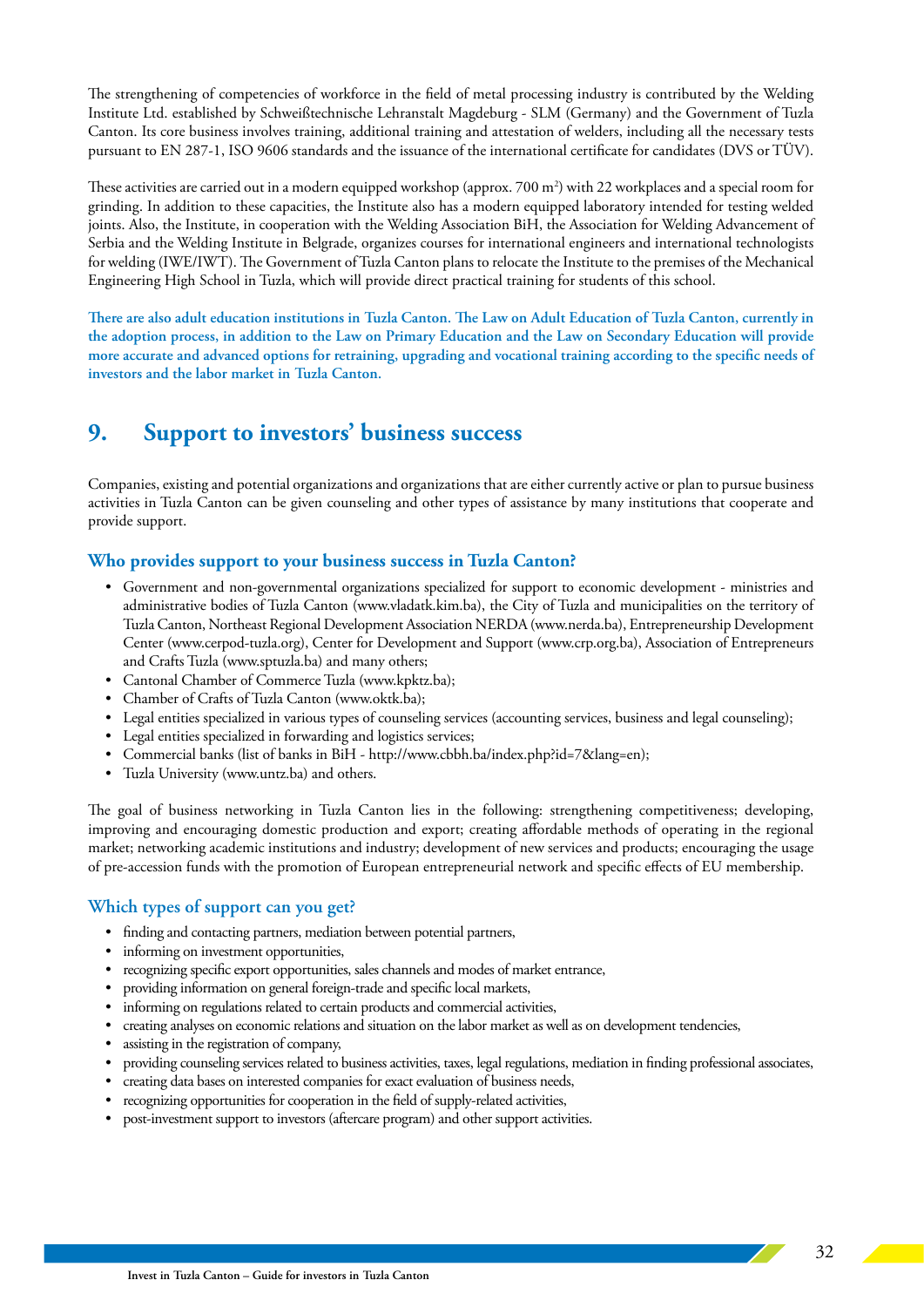### **10. Framework for investing in Tuzla Canton**

### **10.1. Rights of foreign investors in Bosnia and Herzegovina**

The rights of foreign investors in Bosnia and Herzegovina, pursuant to the Law on Foreign Direct Investment Policy in BiH are:

- foreign investors have the same rights and obligations as residents of Bosnia and Herzegovina,
- foreign investors are entitled to open accounts with any commercial bank in the local or a freely convertible currency,
- foreign investors will have the right to freely employ foreign nationals from abroad unless otherwise specified by the laws of Bosnia and Herzegovina on labor and immigration,
- foreign investors are protected against nationalization, expropriation, requisition and measures having equivalent effect,
- foreign investors have the same ownership rights over real estates as Bosnian legal entities,
- foreign investors have the right to transfer abroad, freely and without delay, in a freely convertible currency, the profit arising as a result of their investment in Bosnia and Herzegovina.

The Law on Foreign Direct Investment Policy in Bosnia and Herzegovina is available online at: http://www.fipa.gov.ba/publikacije\_materijali/zakoni/default.aspx?id=315&langTag=en-US

### **10.2. Foreign investors in Tuzla Canton**

In the period from 2011 to 2013, many foreign investors invested in Tuzla Canton. Among them, ten countries stand out in based on the number of companies with foreign direct investment.

**Overview of the top ten countries according to the number of companies with foreign direct investment in Tuzla Canton in the period 2011-2013**

**Top five countries of investors in Tuzla Canton in the period 2011-2013**



*Source: Record of the Ministry of foreign trade and economic relations of Bosnia and Herzegovina Remark: until November, 30, 2013*



*Source: Record of the Ministry of foreign trade and economic relations of Bosnia and Herzegovina*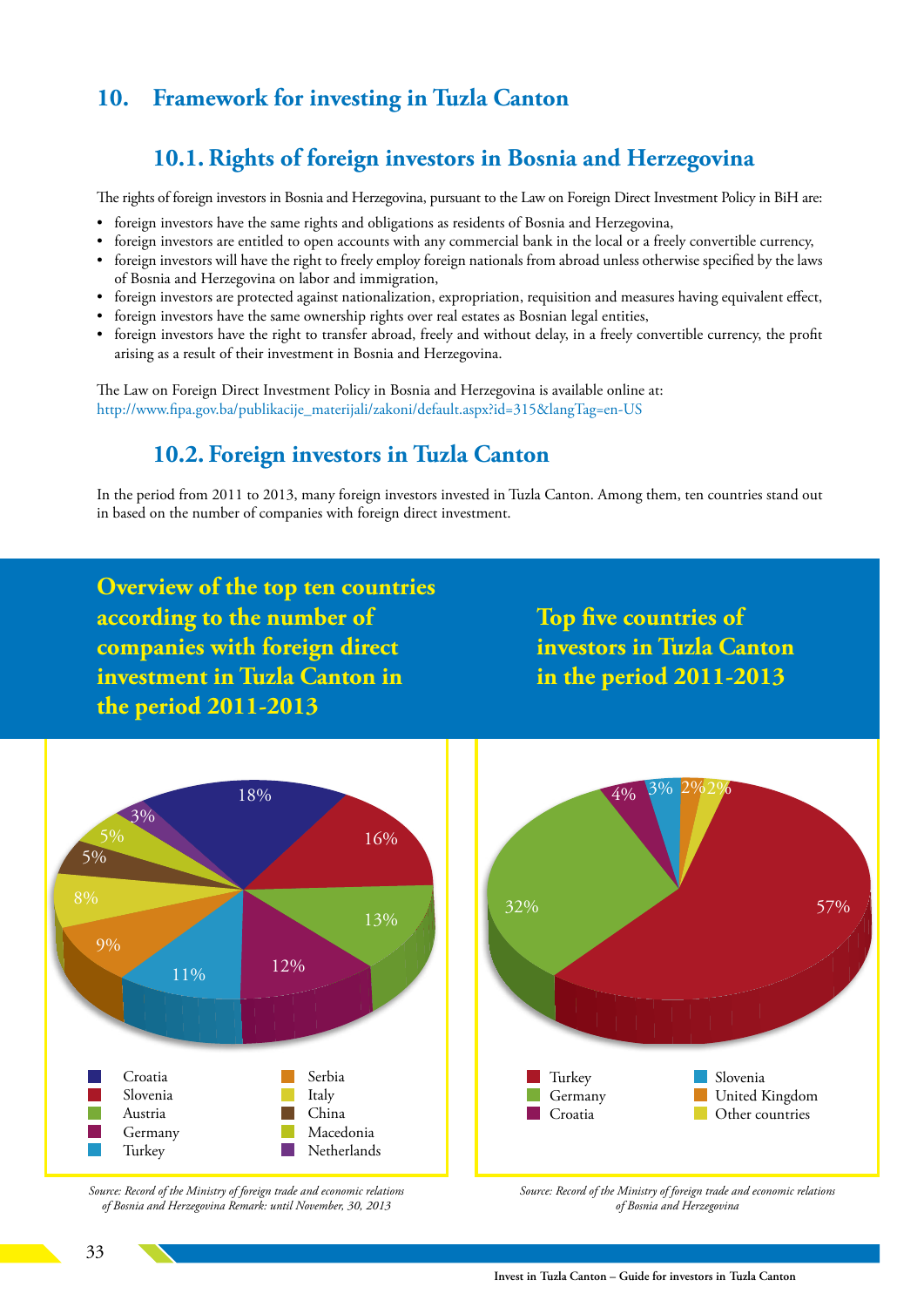### **10.3. Public-private partnership in Tuzla Canton**

The adoption of the Law on public-private partnership (PPP) of Tuzla Canton and implementation rules created the regulatory frameworks on the territory of the Canton for concluding and realization of the first PPP projects, especially in terms of traffic infrastructure, education and healthcare.

The PPP projects in Tuzla Canton can be implemented through two forms of PPP:

- • contracted public-private partnership (mutual relations of public and private partners are regulated by the PPP contract) and
- • status public-private partnership (based on co-owner relations of public and private partners in a joint company that is the carrier of the project implementation through the Partnership Contract effective as the PPP contract).

Contact institutions for the public-private partnership projects on the territory of the Canton are the Committee on Concessions of Tuzla Canton (komisijatk@bih.net.ba, + 387 35 281 742) and the Ministry of development and entrepreneurship of Tuzla Canton (www.mrptk.ba).

### **10.4. Starting a business**

Regarding the form of starting a business, the legislation of the Federation of Bosnia and Herzegovina applicable on the territory of Tuzla Canton recognizes craft – a simpler form of organization, and company.

**Craft** is an independent and permanent performing of permitted economic activities by persons, with the aim of making a profit through production, trade or providing services in the market. This form is rather suitable for those activities related to handicrafts, agriculture, transport etc.

**Company** is a legal entity that independently performs the activity of production and sale of products as well as providing services in the market in order to make a profit. Pursuant to the Law on Companies of the Federation of Bosnia and Herzegovina (Official Gazette of the Federation of Bosnia and Herzegovina, No. 23/99, 45/00, 2/02, 6/02, 29/03, 68/05, 91/07, 84/08, 88/08, 7/09, 63/10 and 75/13), they can be organized in one of four forms.

| Possible forms of company organization |                                                                                                                                                                                                                                                                                                                                                                                                                                                                                                                                                                                           |  |
|----------------------------------------|-------------------------------------------------------------------------------------------------------------------------------------------------------------------------------------------------------------------------------------------------------------------------------------------------------------------------------------------------------------------------------------------------------------------------------------------------------------------------------------------------------------------------------------------------------------------------------------------|--|
| Company form                           | Federation of Bosnia and Herzegovina (Tuzla Canton)                                                                                                                                                                                                                                                                                                                                                                                                                                                                                                                                       |  |
| Company with unlimited<br>liability    | Shall be established by concluding a contract between two or more domestic/foreign<br>physical persons. Members have unlimited joint responsibilities for company's liabilities.<br>Maximum or minimum capital stock is not specified.                                                                                                                                                                                                                                                                                                                                                    |  |
| Ltd.(Limited liability<br>company)     | Shall be established by adopting the act of incorporation or contract between one or<br>more domestic/foreign individuals and/or entities with capital stock divided into<br>shares. A member of a limited liability company shall be responsible for company's<br>liabilities in the amount of his/her share. Minimum stock capital is 2,000 BAM<br>(approximately 1,000 EUR).                                                                                                                                                                                                           |  |
| Limited Partnership                    | Established by a contract between two or more domestic/foreign persons and/or<br>legal entities. At least one partner has full responsibility (including private ownership)<br>and at least one partner has the liability limited by the value of his/her share in the<br>company. Maximum or minimum capital stock is not specified.                                                                                                                                                                                                                                                     |  |
| Joint Stock Company                    | This legal entity is established by one or more domestic/foreign persons or legal entities<br>- shareholders with capital stock divided into shares. Open society is a legal entity<br>(bank, insurance company or a company) with a minimum capital stock of 4,000,000<br>BAM (approximately 2 million EUR) and at least 40 shareholders whose shares are<br>issued through a public offering. Closed society is a type of joint-stock company<br>whose shares are issued among a limited number of participants. The minimum capital<br>stock is 50,000 BAM (approximately 25,000 EUR). |  |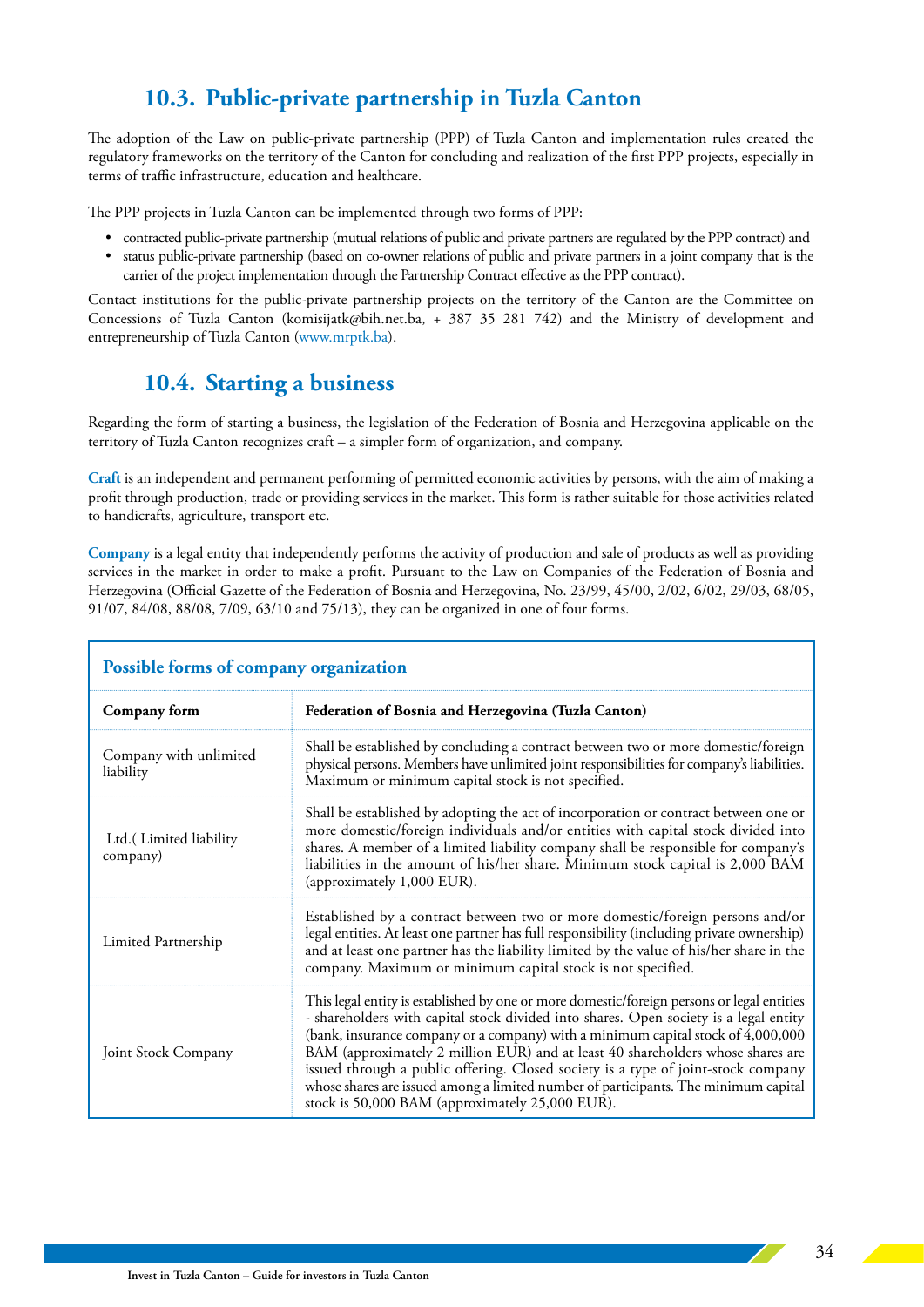| Differences between craft and Ltd.      |                                                                                                                                     |                                                         |
|-----------------------------------------|-------------------------------------------------------------------------------------------------------------------------------------|---------------------------------------------------------|
|                                         | Craft                                                                                                                               | Ltd.                                                    |
| Capital stock:                          | None                                                                                                                                | 2,000 BAM (approx. 1,000 EUR)                           |
| <b>Registration costs:</b>              | Approx. 250 BAM (approx. 128 EUR)                                                                                                   | Approx. 1,000 BAM (Approx. 511 EUR)                     |
| Time required for<br>registration:      | 15 days max                                                                                                                         | 40 days max                                             |
| <b>Registration body:</b>               | Competent municipal department                                                                                                      | Municipal court - economical<br>department              |
| Responsibility:                         | Craft property                                                                                                                      | Capital stock value                                     |
| Bookkeeping:                            | Single-entry bookkeeping                                                                                                            | Double-entry bookkeeping                                |
| Chamber membership:                     | Cantonal chambers of crafts/Chamber<br>of crafts of the Federation of BiH -<br>obligatory                                           | Chamber of commerce of Federation of<br>BiH - voluntary |
| <b>Activities:</b>                      | All activities are permitted with owner's<br>appropriate qualification for the related<br>crafts and/or license for licensed crafts | All activities permitted                                |
| Profit tax rate:                        | 10%                                                                                                                                 | 10%                                                     |
| <b>Employees:</b>                       | No limitations                                                                                                                      | No limitations                                          |
| Paying the VAT in the<br>amount of 17%: | Invoice collected                                                                                                                   | Invoice issued                                          |

| Small and medium sized enterprises in Federation of BiH and Tuzla Canton |                                                                                                                                                                                                                                             |  |
|--------------------------------------------------------------------------|---------------------------------------------------------------------------------------------------------------------------------------------------------------------------------------------------------------------------------------------|--|
| Medium sized enterprise                                                  | Persons and legal entities that on average employ less than 250 workers a year, with<br>annual turnover less than 40 million BAM (approx. 20 million EUR) and/or annual<br>balance sheet less than 30 million BAM (approx. 15 million EUR). |  |
| Small sized enterprise                                                   | Persons and legal entities that on average employ less than 50 workers a year, with<br>annual turnover and/or balance sheet less than 4 million BAM (approx. 2 million<br>EUR).                                                             |  |
| Micro enterprise                                                         | Persons and legal entities that on average employ less than 10 workers a year, with<br>annual turnover and/or balance sheet less than 400,000 BAM (approx. 200,000 EUR).                                                                    |  |

The most frequent type of company's organization chosen by domestic and foreign investors is a limited liability company.

| Registration of limited liability company on the territory<br>of Federation of BiH (Tuzla Canton) in steps |                                                                                                                                                         |  |
|------------------------------------------------------------------------------------------------------------|---------------------------------------------------------------------------------------------------------------------------------------------------------|--|
| STEP <sub>1</sub>                                                                                          | Preparation and creation of the foundation charter                                                                                                      |  |
| STEP <sub>2</sub>                                                                                          | Payment of stock capital                                                                                                                                |  |
| STEP <sub>3</sub>                                                                                          | Registration with the relevant municipal/general jurisdiction court                                                                                     |  |
| STEP <sub>4</sub>                                                                                          | Seal making                                                                                                                                             |  |
| STEP <sub>5</sub>                                                                                          | Opening an account with a commercial bank                                                                                                               |  |
| STEP <sub>6</sub>                                                                                          | Registration of the company and employees at the tax authorities                                                                                        |  |
| STEP <sub>7</sub>                                                                                          | Statement given by the founder on fulfilling all the conditions for the commencement of<br>activities (submitted to the relevant inspection department) |  |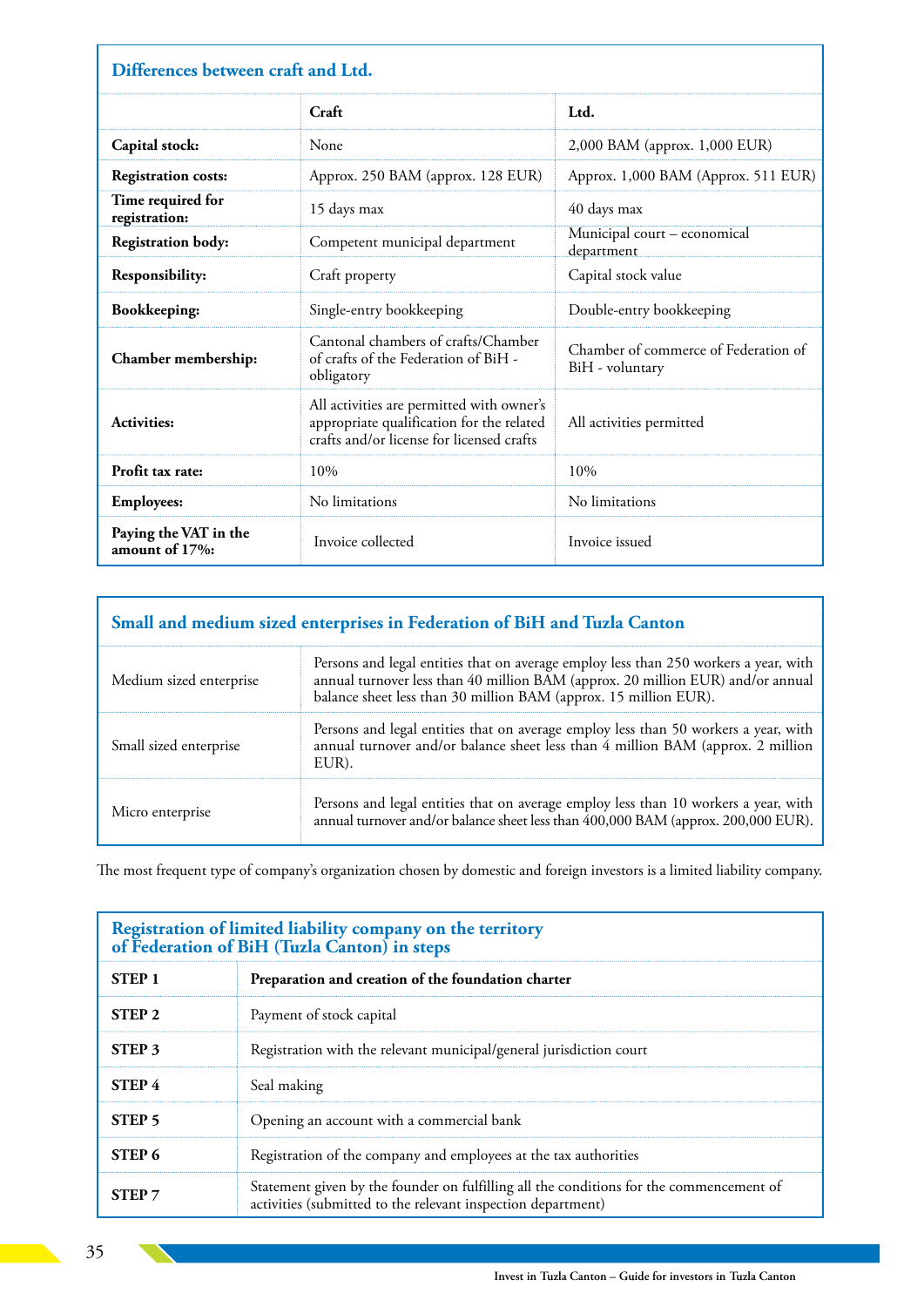### **The registration of legal entities for the territory of the entire Canton is performed by:**

### **Municipal Court in Tuzla, Department of register for legal entities**

Address: Maršala Tita br. 137, 75000 Tuzla Phone: + 387 35 307 221 E-mail: registar.tz@bih.net.ba Web site: http://pravosudje.ba/vstv/faces/index.jsp?ins=32

More detailed information on the process of registration of companies with the foreign capital share is available as follows:

- Ministry of Foreign Trade and Economic Relations of Bosnia and Herzegovina: http://mvteo.gov.ba/Default.aspx?pageIndex=1&langTag=bs-BA
- Foreign Investment Promotion Agency (FIPA) Relevant laws: http://www.fipa.gov.ba/publikacije\_materijali/zakoni/default.aspx?id=317&langTag=en-US
- Foreign Investment Promotion Agency (FIPA) Law on Foreign Investment: http://www.fipa.gov.ba/publikacije\_materijali/zakoni/default.aspx?id=317&langTag=en-US

### **10.5. Tax system**

Basic tax categories in Bosnia and Herzegovina, and consequently in Tuzla Canton, particularly important for investors are those related to taxes and contributions. It is important to mention that Bosnia and Herzegovina has one of the lowest profit taxes of 10%, in the region and Europe.

| Basic tax categories in Bosnia and Herzegovina and Tuzla Canton                                                                                                             |                                                           |  |
|-----------------------------------------------------------------------------------------------------------------------------------------------------------------------------|-----------------------------------------------------------|--|
| Types of taxes                                                                                                                                                              | Amount                                                    |  |
| Value Added Tax                                                                                                                                                             | $17\%$                                                    |  |
| Profit Tax                                                                                                                                                                  | 10%                                                       |  |
| Income Tax                                                                                                                                                                  | 10%                                                       |  |
| Property Tax                                                                                                                                                                | Depending on the type (real<br>estate, inheritance, etc.) |  |
| Social security contributions paid by employer and employee                                                                                                                 | 68%                                                       |  |
| Excise taxes (special type of tax paid on some products such as petroleum derivates,<br>tobacco products, nonalcoholic drinks, alcoholic beverages, beer, wine, and coffee) | Depending on the tariff<br>class                          |  |

Profit transferred from abroad is exempt from taxation if previously subjected to taxation abroad. Pursuant to valid laws of Bosnia and Herzegovina, foreign and domestic investors have the same obligations and reductions, thus avoiding double taxation.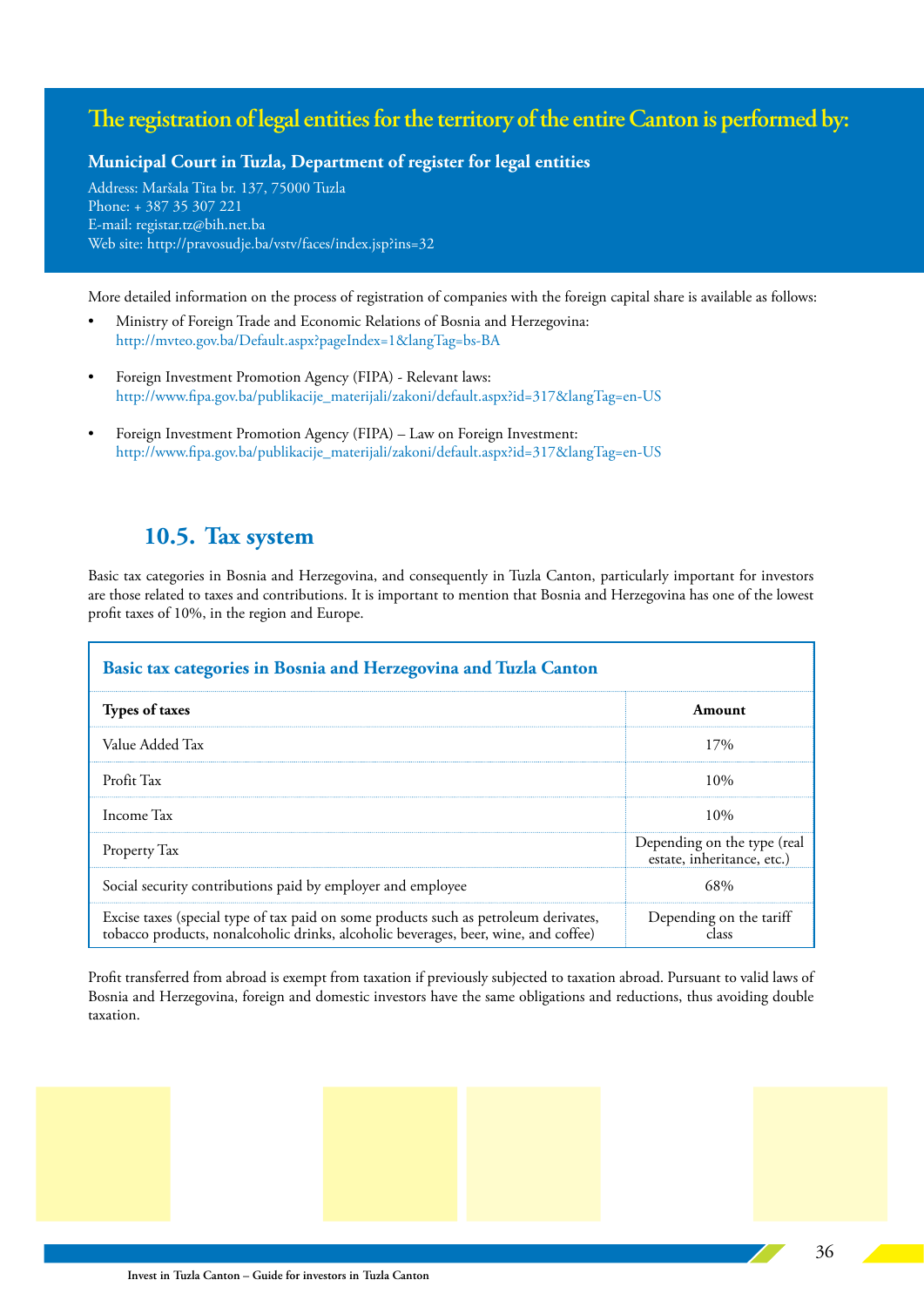### **Percentage of VAT for BiH and selected countries of the region and Europe**

**Besides Montenegro, Bosnia and Herzegovina has the lowest rate of Value Added Tax (VAT) among the countries in Europe and the region, which amounts to 17%.**



In Bosnia and Herzegovina and Tuzla Canton, there are tax benefits related to VAT and profit tax. More information is available on the official FIPA website

http://www.fipa.gov.ba/informacije/poslovanje/porezi/default.aspx?id=76&langTag=en-US

### **10.6. Customs system**

The list of signed regional and bilateral trade agreements of Bosnia and Herzegovina:

- Agreement on avoidance of double taxation (with 40 countries),
- Central European Free Trade Agreement (CEFTA) (6 countries) and a free trade agreement with Turkey,
- Agreement on accession and cooperation with the EU,
- Agreement on promotion and reciprocal protection of investors (with 40 countries).

Foreign investors are exempt from customs duties (except for passenger motor vehicles and slot machines). More information can be found on the official website of the Ministry of Foreign Trade and Economic Relations (http://www.mvteo.gov.ba) and Foreign Investment Promotion Agency in BiH (http://www.fipa.gov.ba).

### **11. Business costs in Tuzla Canton**

### **11.1. Salaries**

The labor costs in BiH and Tuzla Canton are significantly lower than in South East Europe and the European Union. Excellent conditions provided by Tuzla Canton in the field of healthcare and education contribute significantly to the competitiveness of the workforce. Incentives provided by various authority levels provide support to investors in employing. One example is the annual call by the Federal Central Employment Office aimed at providing support to employment of persons with various professional profiles.

Contributions in Tuzla Canton are calculated on the basis of gross salary, which amounts to approximately 604.79 EUR.

- a) The share of the contributions paid by employees (a total of 31% of gross salary):
- 17% for pension and disability insurance,
- 12.5% for health insurance,
- 1.5% for unemployment insurance.

b) The share in the contributions paid by employer (a total of 10.5% of gross salary):

- 6% for pension and disability insurance,
- 4% for health insurance, and
- 0.5% for unemployment insurance.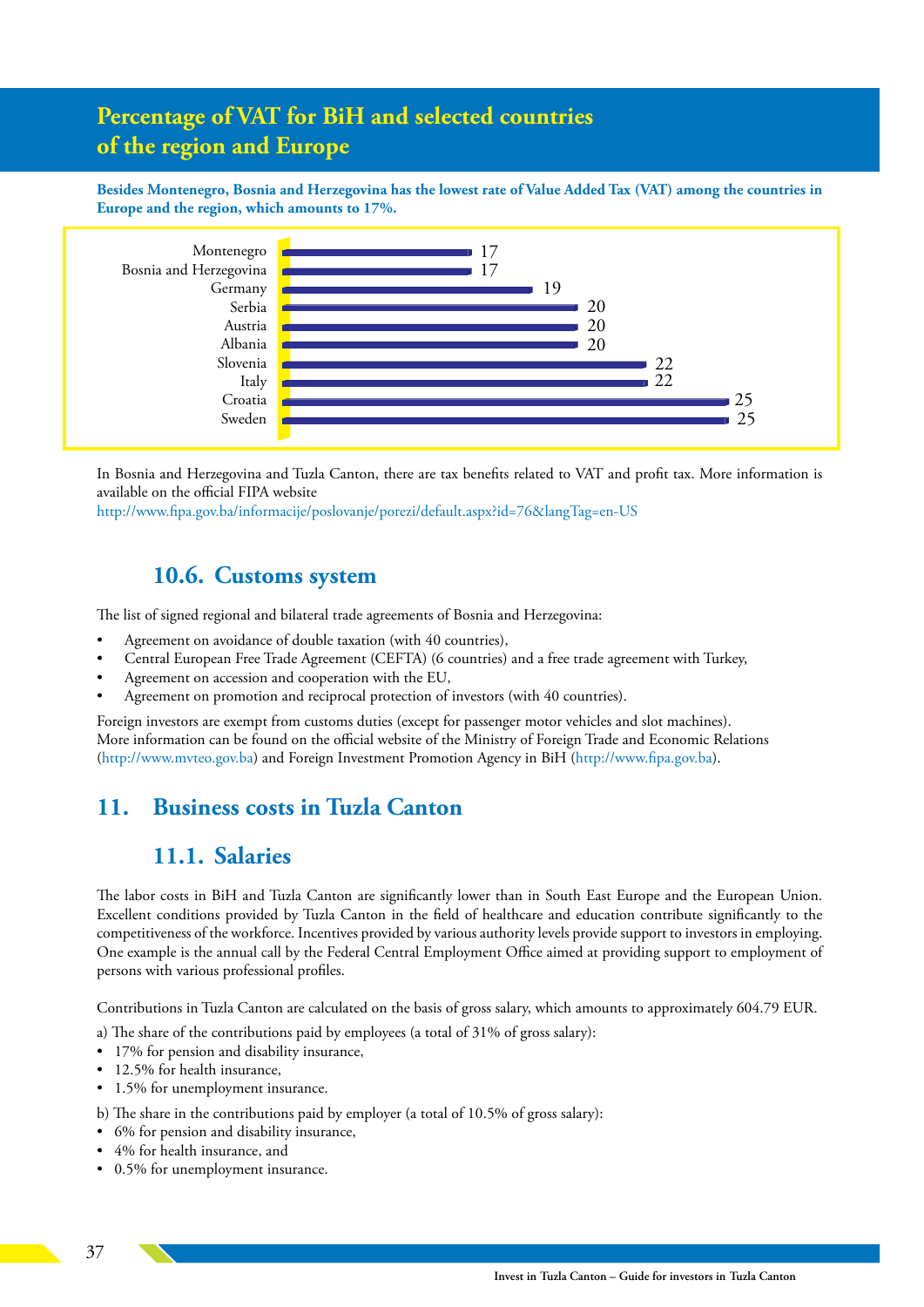Gross salary includes employee's net salary, multiplied by a coefficient determined, plus contributions from salaries.

| <b>Example of calculating workers' salaries in Tuzla Canton</b> |                                |
|-----------------------------------------------------------------|--------------------------------|
| Net salary                                                      | 782.32 BAM - 400 EUR           |
| Gross salary                                                    | approx. 1,183 BAM - 604.79 EUR |
| Total cost for employer                                         | approx. 1,319 BAM - 674.39 EUR |

### **11.2. Real estates**

Basically, investor planning to construct a new object or reconstruct the existing one needs to obtain three permits: zoning permit, construction permit and inspection certificate. The procedures for obtaining all the three documents are simplified by the regulatory reform implemented by the Government of Tuzla Canton supported by the International Finance Corporation (IFC), the member of the World Bank Group.

| <b>Steps for issuing construction permits in Tuzla Canton</b> |                                                                                                                                                                                                                                                                                                                                                                                                                                                                                                                                                                                                                         |  |
|---------------------------------------------------------------|-------------------------------------------------------------------------------------------------------------------------------------------------------------------------------------------------------------------------------------------------------------------------------------------------------------------------------------------------------------------------------------------------------------------------------------------------------------------------------------------------------------------------------------------------------------------------------------------------------------------------|--|
| Type of permit/approval                                       | Description                                                                                                                                                                                                                                                                                                                                                                                                                                                                                                                                                                                                             |  |
| Zoning permit<br>or location information                      | Following the legal validity of zoning permit or location information, investor needs<br>to submit a request for issuing construction permit within a year. The request is<br>submitted to the same body, most often a relevant municipal body that issued zoning<br>permit or location information.                                                                                                                                                                                                                                                                                                                    |  |
|                                                               | The request for issuing construction permit needs to include the following: zoning<br>permit or location information, proof of the right to build on the given site, three<br>copies of the main project, written report on the main project revision, project report<br>on examining works if its data was used in the preparation of the main project, evidence<br>on administrative fee paid, and other elements specified by particular laws (water<br>approval, sanitary approval for the project and location, certificate on the applied fire<br>protection measures and labor protection in project documents). |  |
| Construction permit                                           | The relevant municipal body or the Ministry of zone planning and environment<br>protection shall issue construction permit within 20 days from submitting the full<br>request.                                                                                                                                                                                                                                                                                                                                                                                                                                          |  |
|                                                               | A client may lodge an appeal on the formal decision on construction permit issued<br>by the relevant municipal department to the Ministry within 15 days from the decision<br>receipt.                                                                                                                                                                                                                                                                                                                                                                                                                                  |  |
|                                                               | Investor is obliged to report construction commencement to the body that issued<br>construction permit and the relevant inspection body, not later than eight days prior<br>to construction.                                                                                                                                                                                                                                                                                                                                                                                                                            |  |
| Inspection certificate                                        | Constructed building may be used only after the Ministry or the relevant municipal<br>department issues the inspection certificate, based on the previously conducted technical<br>inspection of the building by the technical inspection committee.                                                                                                                                                                                                                                                                                                                                                                    |  |

*More information: Ministry of zone planning and environment protection of Tuzla Canton (+ 387 35 369 428, minpuzo@tk.kim.ba)*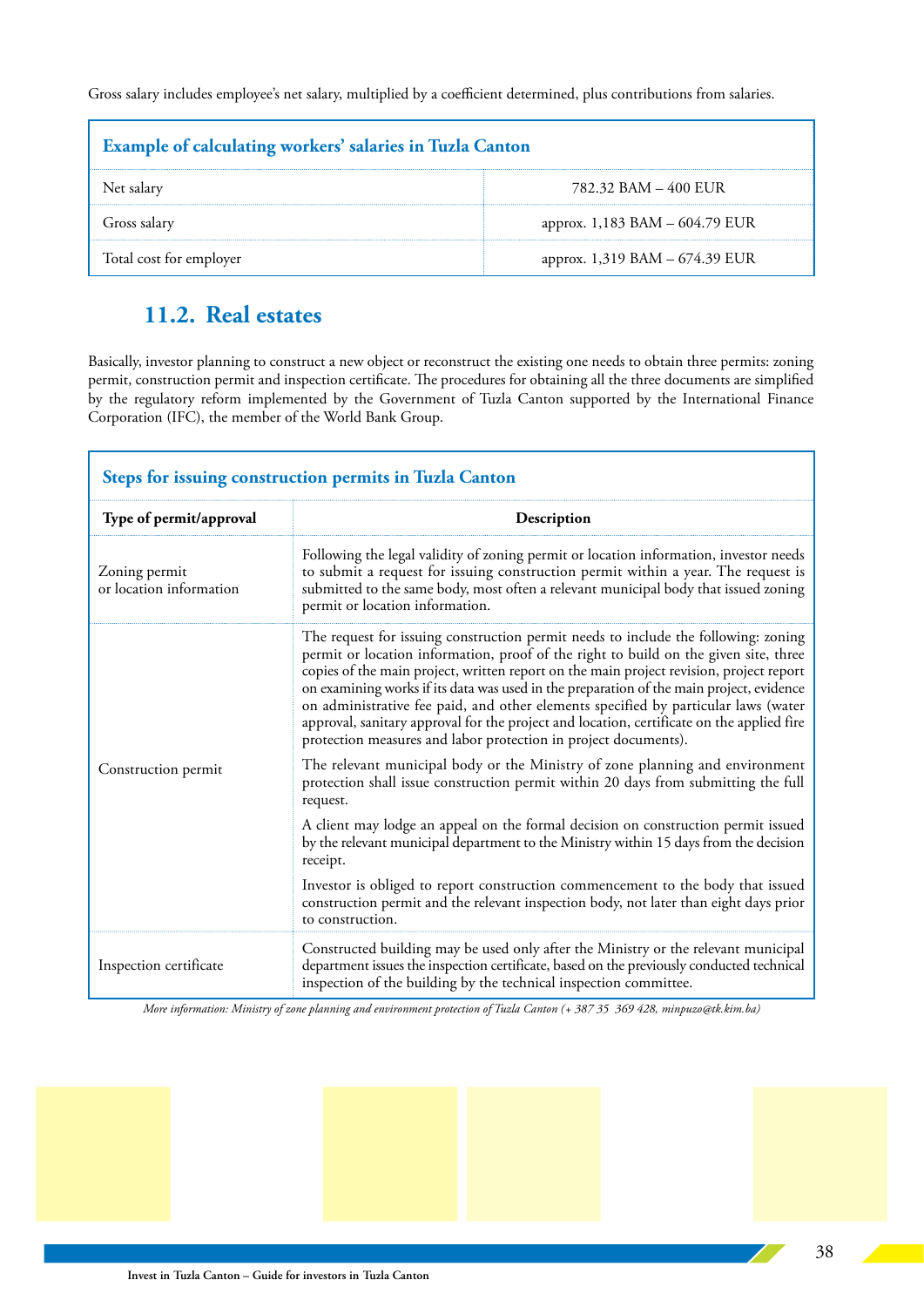### **11.3. Utility Services**

On the whole territory of Tuzla Canton there is a functional network of electricity, gas, and water supply and other necessary energy sources. The regularity of effective supply is the responsibility of relevant institutions which serve to citizens and economy of Tuzla Canton.

#### **High quality drinking tap water is available in large quantities. The price of water supply is significantly lower than the average price at the European level, while energy costs and public utility costs are among the lowest in Europe.**

Determining prices of water and sewage is in the competence of local or municipal authorities.

Fuel prices in Bosnia and Herzegovina are on average lower by 0.10 EUR/l than in other SEE countries, on average by 0.15 EUR/l than in EU countries. Diesel price is by some 0.40 EUR / l lower in comparison with the EU. The retail price of car gas in Bosnia and Herzegovina is about 1,00 BAM (Approx. 0,52 EUR) per liter.

The price of electricity is significantly lower than in the EU and it is determined by the tariff group, season, and higher/ lower daily rates. The table below shows tariff rates for eligible (non-tariff) electricity customers (customers at 110 kV and 35 kV network) and electricity prices made by the public company Power Supply BiH "EPBiH" as the provider.

| Tariff rates for eligible (non-tariff) electricity customers |                                  |                             |              |               |     |                                     |
|--------------------------------------------------------------|----------------------------------|-----------------------------|--------------|---------------|-----|-------------------------------------|
| Customer category                                            |                                  | Measuring<br>point<br>power | Calculation  | Active energy |     |                                     |
|                                                              |                                  |                             |              |               |     | Excessively taken<br>reactive power |
|                                                              |                                  | <b>BAM</b>                  | BAM/kW/month | pf/kWh        |     | pf/kvarh                            |
| voltage                                                      | Customers<br>at $110 \text{ kV}$ | 20.00                       | 15.68        | 9.94          | 497 | - () 9                              |
| Medium<br>voltage                                            | Customers<br>at $35 \text{ kV}$  | 20.00                       | I G G 8      | 9.56          |     |                                     |

The decision on the price of supply service by the public provider Power Supply BiH was made by the Federal Electricity Regulatory Agency and the prices have been applied since January 2013.

#### **Natural gas supply**

The task of the company for production and transport of gas "BH-GAS" is to ensure reliable and continuous supply of natural gas to consumers and make natural gas more attractive in the energy market of Bosnia and Herzegovina by constantly improving its business activities.

Natural gas transportation system in Bosnia and Herzegovina has the main characteristics as follows:

- • gas pipeline with a length of 191 km,
- gas pipeline with a diameter of 406.4 mm,
- • designed pressure of 50 bar,
- designed capacity of 1 billion  $m^3$  per year.

"BH-Gas" controls the gas pipeline in the length of 135 km.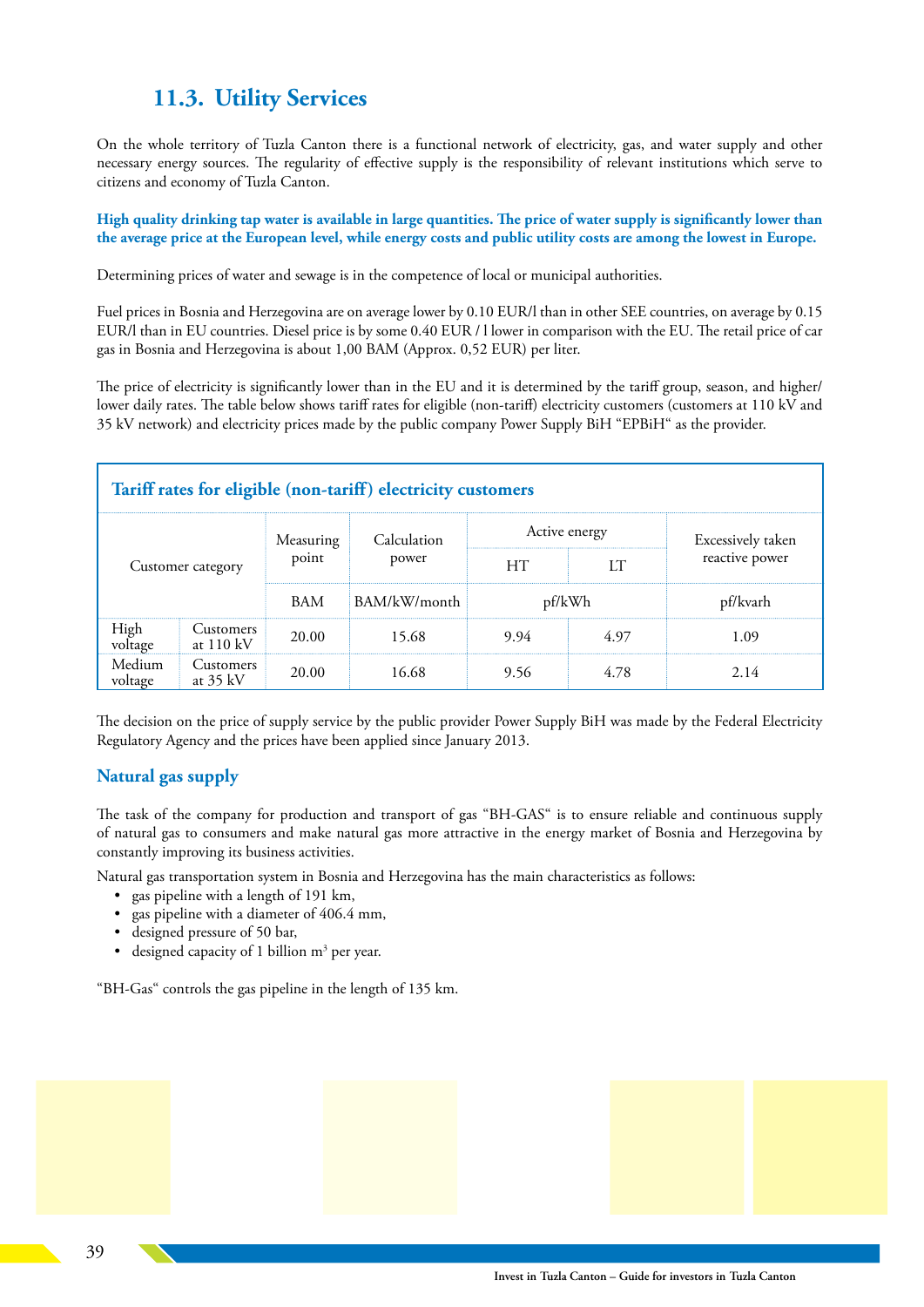### **Scheme of gas transport system of Bosnia and Herzegovina**



The price of natural gas for industrial consumers is 17.44  $\rm EUR/GJ$ , 0.5916  $\rm EUR/S$  m $^3$ .



40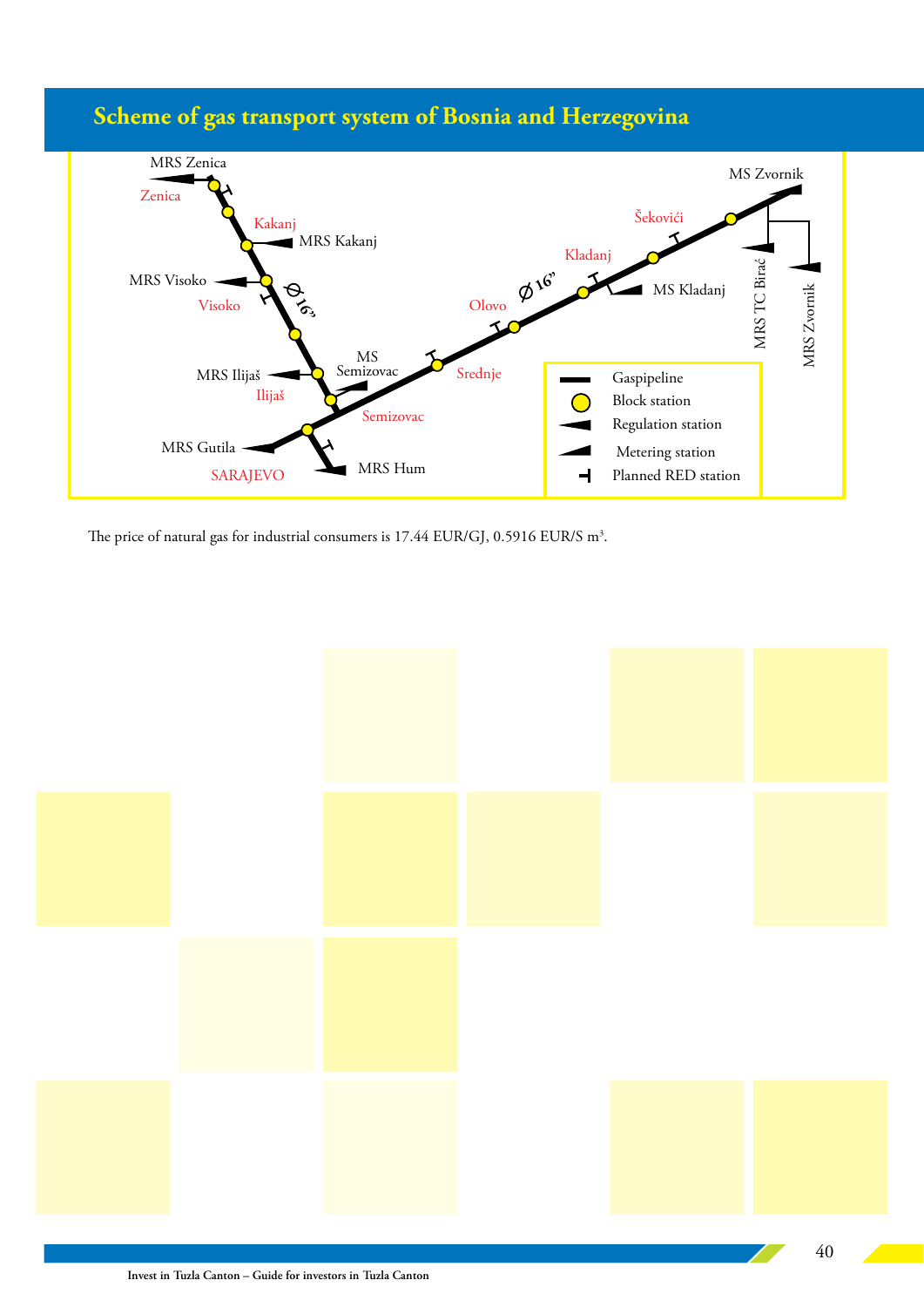### **12. Opportunities for investments in the Tuzla Canton region project profiles**

Besides a series of investment opportunities in various economic sectors of Tuzla Canton presented in this Guide, the following part brings the profiles of three specific projects of investment opportunities in the Tuzla Canton region.

| Opportunities for investments in the Tuzla Canton region – Project profile |                                                                                                                                                                                                                                                                                                                                                                                                                                                                                                                                                                                                                                                                                                                                                                                                                                                                                                                                                                                                                                                                                                                                                                                                                                                                                                                                                                                                                                                                                                                                                                                                                            |  |
|----------------------------------------------------------------------------|----------------------------------------------------------------------------------------------------------------------------------------------------------------------------------------------------------------------------------------------------------------------------------------------------------------------------------------------------------------------------------------------------------------------------------------------------------------------------------------------------------------------------------------------------------------------------------------------------------------------------------------------------------------------------------------------------------------------------------------------------------------------------------------------------------------------------------------------------------------------------------------------------------------------------------------------------------------------------------------------------------------------------------------------------------------------------------------------------------------------------------------------------------------------------------------------------------------------------------------------------------------------------------------------------------------------------------------------------------------------------------------------------------------------------------------------------------------------------------------------------------------------------------------------------------------------------------------------------------------------------|--|
| Project name                                                               | Tuzla International Airport (TIA) – Regional CARGO Center with Airpark                                                                                                                                                                                                                                                                                                                                                                                                                                                                                                                                                                                                                                                                                                                                                                                                                                                                                                                                                                                                                                                                                                                                                                                                                                                                                                                                                                                                                                                                                                                                                     |  |
| Location                                                                   | Gornje Dubrave, Tuzla, Tuzla Canton.                                                                                                                                                                                                                                                                                                                                                                                                                                                                                                                                                                                                                                                                                                                                                                                                                                                                                                                                                                                                                                                                                                                                                                                                                                                                                                                                                                                                                                                                                                                                                                                       |  |
| Short description<br>of location                                           | Tuzla International Airport, G.Dubrave bb, 75270 Živinice, Bosnia and Herzegovina.<br>TIA is located in the northeast part of Bosnia and Herzegovina. Geographical coordinates and other<br>relevant data are given as follows:<br>TIA coordinates<br>442731.16 N 0184329.22 E<br>11 km BRG 170s from Tuzla City<br>Direction and distance from the city<br>Height above sea-level and relevant temperature<br>239 M / 23°C (JUL - AUG)                                                                                                                                                                                                                                                                                                                                                                                                                                                                                                                                                                                                                                                                                                                                                                                                                                                                                                                                                                                                                                                                                                                                                                                    |  |
| Short description of<br>project                                            | Based on previously made studies that showed project validity, available resources, potential investors'<br>recommendations and the expansion of air cargo transport, the Government of Tuzla Canton decided to<br>develop TIA as a regional Cargo Center with Airpark and duty-free zone, with regular passenger traffic<br>(Government and Parliament announced this to be the project of a strategic interest for Tuzla Canton). The<br>project would include the investment through the foundation of a Public-private partnership in the opening<br>of the Cargo Center within TIA and increased profit of the existing airport company, region development<br>and new jobs.<br>A series of preparatory activities has already been made before starting the project realization (new job<br>systematization and management qualified for project realization; staff certification completed for managing<br>the Airport, the Airport facilities include: runway, taxiways, three separate platforms, navigation devices,<br>equipment for cargo receipt and delivery and its own cargo warehouses, fire-fighting service for larger<br>categories; additional asphalt parking lot; operating taxi and rent-a-car services; restaurant for passengers<br>and staff; new access road to the Airport categorized from a local to second-degree main road).<br>Project realization activities:<br>construction of CARGO Center;<br>construction of Air park;<br>expansion of Airport runway;<br>construction of business and logistics center with warehouses;<br>strengthening the function of TIA tourist agency.<br>٠ |  |
| Project's<br>estimated value                                               | $62,585,600$ BAM $- 32,000,000$ EUR                                                                                                                                                                                                                                                                                                                                                                                                                                                                                                                                                                                                                                                                                                                                                                                                                                                                                                                                                                                                                                                                                                                                                                                                                                                                                                                                                                                                                                                                                                                                                                                        |  |
| Project's<br>current status                                                | Project's feasibility study was made as well as the profile in Bosnian and English. The project was included<br>in the Catalogue of projects for investment conferences in the field of infrastructure.<br>Currently, the project is in the stage of searching for a strategic partner for the realization of other activities<br>primarily related to investment into the reconstruction of warehouse facilities, purchase of equipment for<br>loading, unloading and storing cargo, equipment for warehouses, reconstruction of runway, taxiways and<br>platforms and the construction of a business and logistics center with warehouses.                                                                                                                                                                                                                                                                                                                                                                                                                                                                                                                                                                                                                                                                                                                                                                                                                                                                                                                                                                               |  |
| Business opportunity                                                       | Brownfield investment                                                                                                                                                                                                                                                                                                                                                                                                                                                                                                                                                                                                                                                                                                                                                                                                                                                                                                                                                                                                                                                                                                                                                                                                                                                                                                                                                                                                                                                                                                                                                                                                      |  |
| Contact person                                                             | Mensud Brčaninović, Head of Traffic and Technology Sector<br>Phone: +387 35 814 605<br>Fax: +387 35 745 750<br>E-mail: opcentar@bih.net.ba<br>Web site: www.tuzla-airport.ba                                                                                                                                                                                                                                                                                                                                                                                                                                                                                                                                                                                                                                                                                                                                                                                                                                                                                                                                                                                                                                                                                                                                                                                                                                                                                                                                                                                                                                               |  |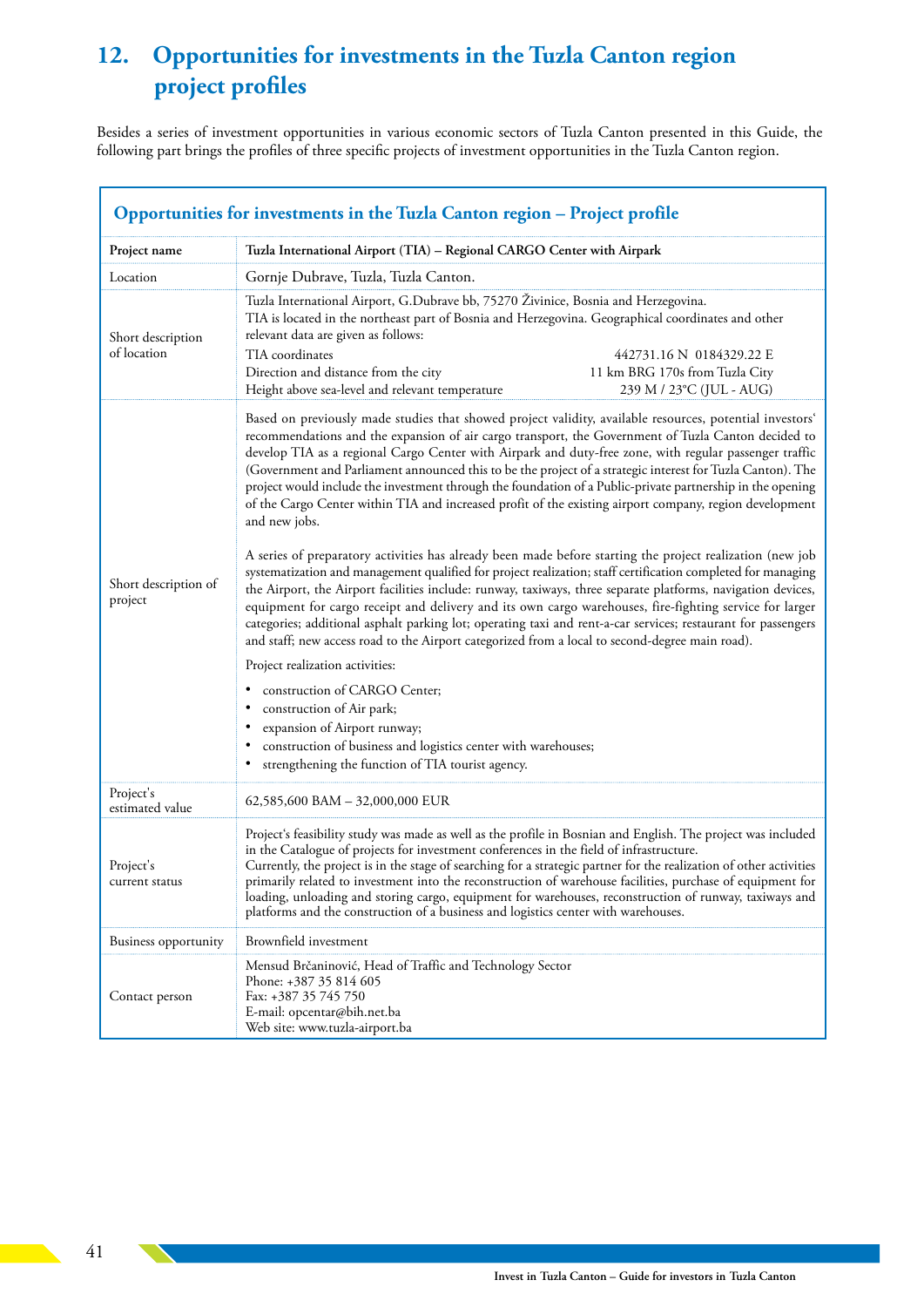| Opportunities for investments in the Tuzla Canton region - Project profile |                                                                                                                                                                                                                                                                                                                                                                                                                                                                                                                                                                                                                                                                                                                                                                                                                                                                                                                                                                                                                                                                                                                                                                                                                                                                                                                                                                                                                                                                                                                                                                                                                                                                                                                                                                                                                                                                                                                                                                                                                                                  |  |
|----------------------------------------------------------------------------|--------------------------------------------------------------------------------------------------------------------------------------------------------------------------------------------------------------------------------------------------------------------------------------------------------------------------------------------------------------------------------------------------------------------------------------------------------------------------------------------------------------------------------------------------------------------------------------------------------------------------------------------------------------------------------------------------------------------------------------------------------------------------------------------------------------------------------------------------------------------------------------------------------------------------------------------------------------------------------------------------------------------------------------------------------------------------------------------------------------------------------------------------------------------------------------------------------------------------------------------------------------------------------------------------------------------------------------------------------------------------------------------------------------------------------------------------------------------------------------------------------------------------------------------------------------------------------------------------------------------------------------------------------------------------------------------------------------------------------------------------------------------------------------------------------------------------------------------------------------------------------------------------------------------------------------------------------------------------------------------------------------------------------------------------|--|
| Project name                                                               | Orašje-Tuzla-Žepče Highway                                                                                                                                                                                                                                                                                                                                                                                                                                                                                                                                                                                                                                                                                                                                                                                                                                                                                                                                                                                                                                                                                                                                                                                                                                                                                                                                                                                                                                                                                                                                                                                                                                                                                                                                                                                                                                                                                                                                                                                                                       |  |
| Location                                                                   | Orašje-Tuzla Highway passes through the municipalities: Orašje, Brčko, Čelić, Srebrenik, and Tuzla. This<br>means that it passes through two cantons – Posavski and Tuzla and Brčko District of Bosnia and Herzegovina.<br>The highway Tuzla-Žepče-junction to Vc corridor passes through the municipalities: Tuzla, Lukavac, Banovići,<br>Zavidovići, and Zepče.                                                                                                                                                                                                                                                                                                                                                                                                                                                                                                                                                                                                                                                                                                                                                                                                                                                                                                                                                                                                                                                                                                                                                                                                                                                                                                                                                                                                                                                                                                                                                                                                                                                                                |  |
| Short description of<br>location                                           | Orašje – Tuzla Highway includes 5 lots. LOT 1 starts at the International border crossing with the Republic<br>of Croatia, i.e. on the bridge over the river Sava, while LOT 5 ends before the no-longer used open pit mining<br>"Šićki Brod" followed by the beltway Mihatovići where Orašje-Tuzla highway ends. The highway Tuzla-Žepče-<br>junction to Vc corridor starts after the beltway Mihatovići, going through Lukavac, around Lake Lukavac<br>through the valley of the river Turija. Then, it goes though Banovići municipality, over the territories of Seona<br>and Krivaja settlements it enters Zavidovići municipality. The highway continues along the road Svinjašnica<br>to the rivers Krivaja and Bosna where it enters Žepče municipality and connects to the inter-regional highway<br>junction to corridor Vc.                                                                                                                                                                                                                                                                                                                                                                                                                                                                                                                                                                                                                                                                                                                                                                                                                                                                                                                                                                                                                                                                                                                                                                                                           |  |
| Short description of<br>project                                            | The project of Orašje-Tuzla-Žepče Highway is divided into two parts:<br>1. Orašje-Tuzla Highway, length 61.02 km;<br>2. Highway Tuzla-Žepče-junction to corridor Vc, length 52.13 km.                                                                                                                                                                                                                                                                                                                                                                                                                                                                                                                                                                                                                                                                                                                                                                                                                                                                                                                                                                                                                                                                                                                                                                                                                                                                                                                                                                                                                                                                                                                                                                                                                                                                                                                                                                                                                                                            |  |
| Project's estimated<br>value                                               | 1. Orašje-Tuzla Highway, approx. 815 million BAM (approx. 416 million EUR);<br>2. Highway Tuzla-Žepče-junction to corridor Vc -preliminary design in preparation, after which the project<br>values would be assessed.                                                                                                                                                                                                                                                                                                                                                                                                                                                                                                                                                                                                                                                                                                                                                                                                                                                                                                                                                                                                                                                                                                                                                                                                                                                                                                                                                                                                                                                                                                                                                                                                                                                                                                                                                                                                                           |  |
| Project's current<br>status                                                | Preparation of investment and technical documents for the part of the highway Orašje-Tuzla-Žepče is divided<br>into two parts:<br>1. Orašje-Tuzla: 61.02 km;<br>2. Tuzla-Žepče: 52.13 km;<br>Completed documents for Orašje - Tuzla Highway:<br>Preliminary designs for five LOTs of Orašje-Tuzla Highway:<br>• LOT 1 – Orašje-Brčko 16.19 km;<br>LOT 2 – Brčko-Maoča 14.11 km;<br>LOT 3 - Maoča-Majevica 10.71 km;<br>• LOT 4 – Majevica-Canići 12.54 km;<br>· LOT 5 - Čanići-Tuzla 7.47 km;<br>Environmental impact study;<br>Feasibility study;<br>Environmental certificate issued for LOTs 1,3,4,5;<br>For LOT 2, through the Ministry of traffic and communication the request was made for the changes in the<br>zoning plan of Brčko District. The necessary documents have been delivered;<br>Tender documents are currently in preparation for announcement and commencement of tender procedure<br>٠<br>for the Analysis of preliminary design and preparation of the main project of Tuzla-Orašje Highway.<br>Completed documents for Tuzla-Žepče Highway:<br>The planner has completed the following stages of investment and technical documents for the highway Tuzla-<br>Žepče-junction to corridor Vc:<br>Technical study;<br>Preliminary ideas;<br>Preliminary ideas evaluation and multi-criteria analysis;<br>Preparation of feasibility study draft;<br>• Following the selection of the most favorable option, the Planner has delivered suggestions that are then<br>presented to the municipalities through which the highway is to pass for approval;<br>· Municipalities Tuzla, Lukavac, Banovići, and Zavidovići approved the preliminary ideas, which created<br>conditions for the start of explorations and preparation of preliminary design for the first 32 kilometers of the<br>route. Some 60% of the Preliminary design have been completed for this route;<br>Architecture project of the highway facilities is under preparation (traffic equipment, light signals, fittings and<br>$\bullet$<br>tunnels). |  |
| Business opportunity                                                       | Greenfield investment                                                                                                                                                                                                                                                                                                                                                                                                                                                                                                                                                                                                                                                                                                                                                                                                                                                                                                                                                                                                                                                                                                                                                                                                                                                                                                                                                                                                                                                                                                                                                                                                                                                                                                                                                                                                                                                                                                                                                                                                                            |  |
| Contact person                                                             | PE Autoceste FBiH Ltd. Mostar<br>Seat in Mostar: Braće Fejića bb, 88000 Mostar<br>Phone: + 387 36 512 300<br>Fax: + 387 36 512 301<br>Operational office in Sarajevo: Dubrovačka 6, 71000 Sarajevo<br>Phone: +387 33 277 900<br>Fax: + 387 33 277 901<br>E-mail: info@jpautoceste.ba<br>Web site: www.jpautoceste.ba<br>Ministry of trade, tourism and transport of Tuzla Canton (contact mediator)<br>Nenad Lukanović<br>Address: Fra Grge Martića 8, 75000 Tuzla, BiH<br>Phone: +387 35 369 393                                                                                                                                                                                                                                                                                                                                                                                                                                                                                                                                                                                                                                                                                                                                                                                                                                                                                                                                                                                                                                                                                                                                                                                                                                                                                                                                                                                                                                                                                                                                                |  |
|                                                                            | Web site: www.vladatk.kim.ba<br>E-mail: mintts@tk.kim.ba                                                                                                                                                                                                                                                                                                                                                                                                                                                                                                                                                                                                                                                                                                                                                                                                                                                                                                                                                                                                                                                                                                                                                                                                                                                                                                                                                                                                                                                                                                                                                                                                                                                                                                                                                                                                                                                                                                                                                                                         |  |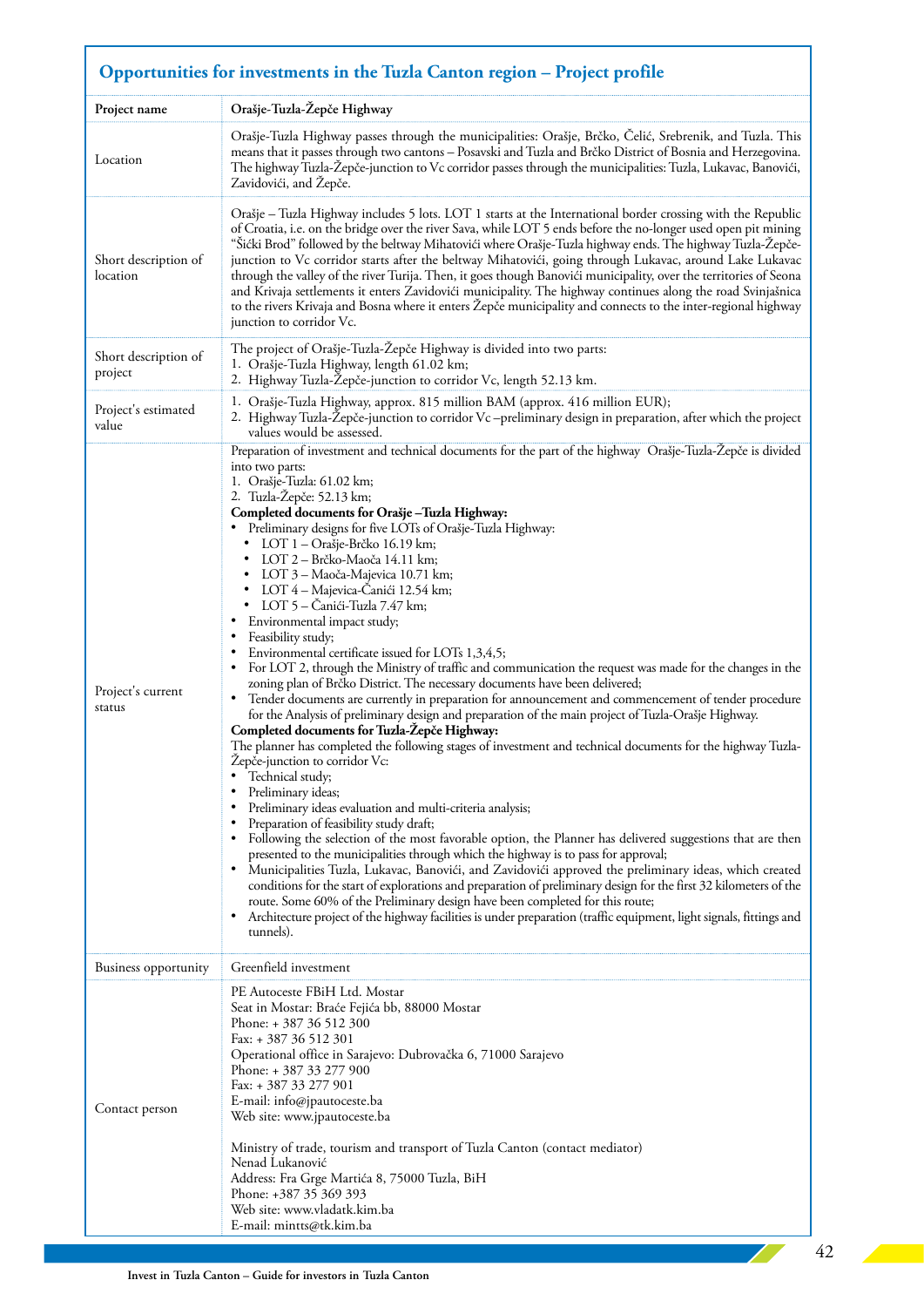| Opportunities for investments in the Tuzla Canton region – Project profile        |                                                                                                                                                                                                                                                                                                                                                                                                                                                                                                                                                                                                                                                                                                                                                                                                                                                                                                                                                                                                                                                                                                                                                                                                                                                                                                                                                                                                                                                                                                                                                                                                                                                                                       |  |
|-----------------------------------------------------------------------------------|---------------------------------------------------------------------------------------------------------------------------------------------------------------------------------------------------------------------------------------------------------------------------------------------------------------------------------------------------------------------------------------------------------------------------------------------------------------------------------------------------------------------------------------------------------------------------------------------------------------------------------------------------------------------------------------------------------------------------------------------------------------------------------------------------------------------------------------------------------------------------------------------------------------------------------------------------------------------------------------------------------------------------------------------------------------------------------------------------------------------------------------------------------------------------------------------------------------------------------------------------------------------------------------------------------------------------------------------------------------------------------------------------------------------------------------------------------------------------------------------------------------------------------------------------------------------------------------------------------------------------------------------------------------------------------------|--|
| Project name                                                                      | Construction and adaptation of capacities for Tuzla University Campus                                                                                                                                                                                                                                                                                                                                                                                                                                                                                                                                                                                                                                                                                                                                                                                                                                                                                                                                                                                                                                                                                                                                                                                                                                                                                                                                                                                                                                                                                                                                                                                                                 |  |
| Location                                                                          | Tuzla Canton, Tuzla, eastern part of the City of Tuzla                                                                                                                                                                                                                                                                                                                                                                                                                                                                                                                                                                                                                                                                                                                                                                                                                                                                                                                                                                                                                                                                                                                                                                                                                                                                                                                                                                                                                                                                                                                                                                                                                                |  |
| Short description of<br>location                                                  | The zone of public infrastructure - the zone aimed at social activities (education) with the total surface<br>area of 403,986 m <sup>2</sup> situated in the eastern part of the City of Tuzla.                                                                                                                                                                                                                                                                                                                                                                                                                                                                                                                                                                                                                                                                                                                                                                                                                                                                                                                                                                                                                                                                                                                                                                                                                                                                                                                                                                                                                                                                                       |  |
| Short description of<br>project (the data from<br>the academic year<br>2013/2014) | Tuzla University was founded in 1976. Today, the University offers 47 graduate course programs and 50<br>postgraduate course programs at 13 faculties: The Academy of Dramatic Arts, Faculty of Education and<br>Rehabilitation, Faculty of Economics, Faculty of Electrical Engineering, Faculty of Physical Education and<br>Sports, Faculty of Pharmacy, Faculty of Philosophy, Faculty of Mechanical Engineering, Faculty of Medicine,<br>Faculty of Law, Faculty of Natural Science and Mathematics, Faculty of Mining, Geology and Civil Engineering<br>and Faculty of Technology. There are over 18,000 students enrolled in all study cycles. By the Decision on<br>standards and norms for the field of higher education in Federation of BiH, Tuzla University needs to build<br>minimum 75,000 m <sup>2</sup> of facilities and reconstruct and adapt to students' needs 15.000 m <sup>2</sup> of the existing<br>premises. The construction is implemented through the construction of new and adaptation of the existing<br>buildings within the campus of the former army barracks Husein Kapetan Gradaščević. This process requires<br>the additional construction and adaptation of the existing buildings that would satisfy the needs of the<br>University for the capacity. The Project includes the works on the reconstruction of the existing facilities<br>and introduction of the central heating system for six buildings. Preliminary construction project for the<br>entire Campus includes the construction of some 242.200 m <sup>2</sup> of facilities for all the faculties to be built,<br>followed by the construction of the accompanying elements. |  |
| Project's estimated<br>value                                                      | 4,274,467 BAM (2,185,534 EUR) for the reconstruction of three existing buildings and the introduction of<br>the central heating system for six buildings - phase I.<br>The total value of the project that includes the construction of new and reconstruction of the existing<br>buildings for Tuzla University is 150,000,000 BAM (76,694,959 EUR).                                                                                                                                                                                                                                                                                                                                                                                                                                                                                                                                                                                                                                                                                                                                                                                                                                                                                                                                                                                                                                                                                                                                                                                                                                                                                                                                 |  |
| Project's current<br>status                                                       | The University was registered with the full and solely right of disposal for the land of the Campus<br>Purpose: construction of University campus with all the accompanying elements<br>Urban design permit issued<br>Introduction of the central heating system for six buildings covered by the reconstruction<br>٠<br>plan in phase I of the Campus construction                                                                                                                                                                                                                                                                                                                                                                                                                                                                                                                                                                                                                                                                                                                                                                                                                                                                                                                                                                                                                                                                                                                                                                                                                                                                                                                   |  |
| <b>Business opportunity</b>                                                       | Brownfield investment                                                                                                                                                                                                                                                                                                                                                                                                                                                                                                                                                                                                                                                                                                                                                                                                                                                                                                                                                                                                                                                                                                                                                                                                                                                                                                                                                                                                                                                                                                                                                                                                                                                                 |  |
| Contact person                                                                    | Tuzla University, Chancellor's Office<br>Phone: +387 35 300 500<br>Fax: + 387 35 300 547<br>E-mail: rektorat@untz.ba<br>Web site: www.untz.ba                                                                                                                                                                                                                                                                                                                                                                                                                                                                                                                                                                                                                                                                                                                                                                                                                                                                                                                                                                                                                                                                                                                                                                                                                                                                                                                                                                                                                                                                                                                                         |  |

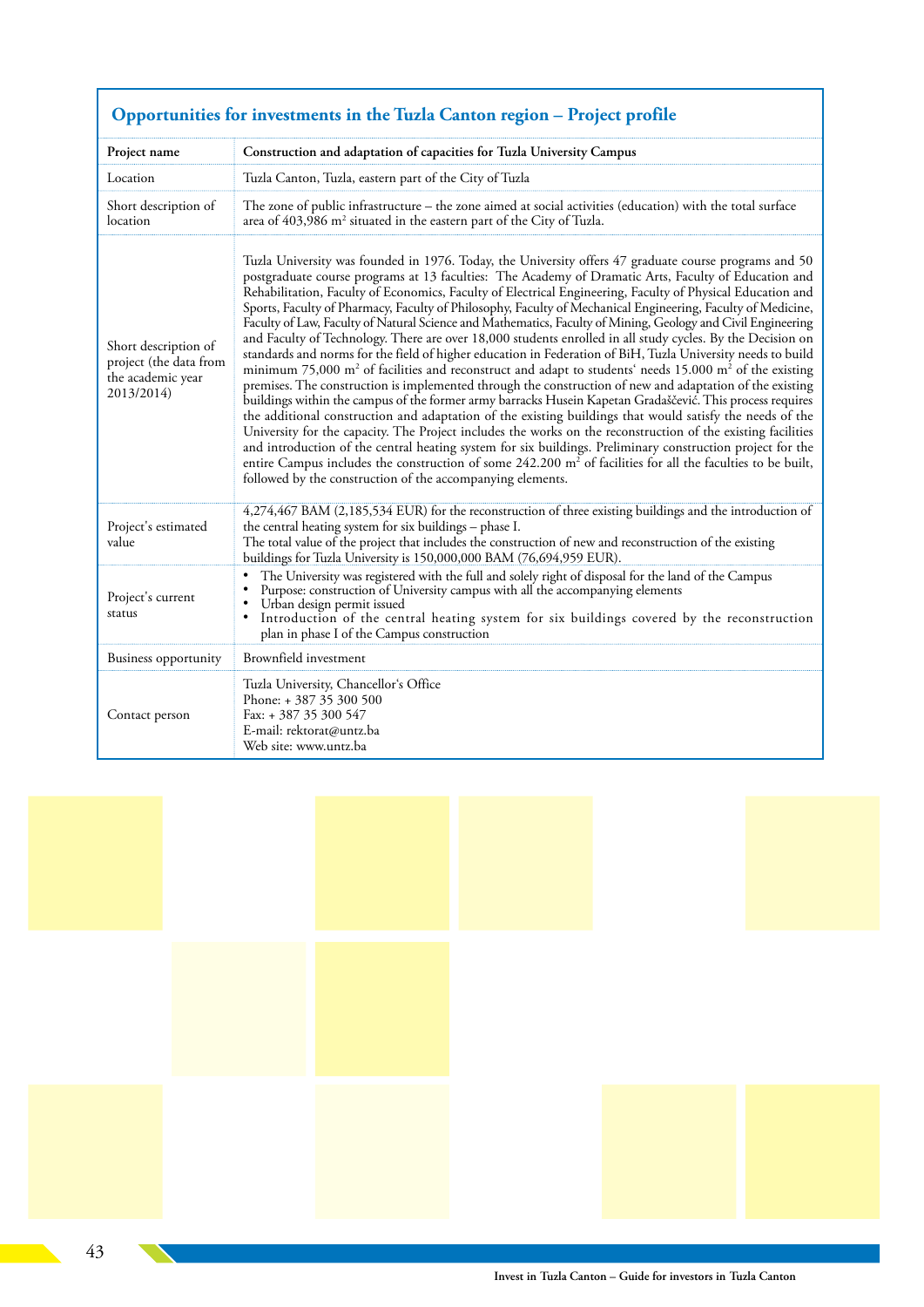### **Contacts of relevant institutions and organizations of importance to investors**

#### **Government of Tuzla Canton**

Address: Rudarska 57, 75000 Tuzla, Bosnia and Herzegovina Phone: +387 35 280 711 Phone: +387 35 369 303 (Prime minister's office) Fax: +387 35 369 306 Web site: www.vladatk.kim.ba E-mail: vlada@tk.kim.ba

### **Ministries of Tuzla Canton**

#### **Ministry of internal affairs**

Address: Turalibegova bb, 75000 Tuzla, Bosnia and Herzegovina Phone: +387 35 255 543 Web site: www.muptk.ba E-mail: portparol@muptk.ba

#### **Ministry of finance**

Address: Turalibegova 40, 75000 Tuzla, Bosnia and Herzegovina Phone: +387 35 369 367 Web site: www.vladatk.kim.ba E-mail: minfintk@bih.net.ba

#### **Ministry of development and entrepreneurship**

Address: Rudarska 57, 75000 Tuzla, Bosnia and Herzegovina Phone: +387 35 369 352 Web site: www.mrptk.ba E-mail: minrp@tk.kim.ba

#### **Ministry of agriculture, forestry and water management**

Address: Aleja Alije Izetbegovića, 75000 Tuzla, Bosnia and Herzegovina Phone: +387 35 369 421 Web site: www.vladatk.kim.ba E-mail: minpvs@tk.kim.ba

### **Ministry of zone planning and**

#### **environment protection**

Address: Aleja Alije Izetbegovića, 75000 Tuzla, Bosnia and Herzegovina Phone: +387 35 369 428 Web site: www.vladatk.kim.ba E-mail: minpuzo@tk.kim.ba

#### **Ministry of trade, tourism and transport**

Address: Fra Grge Martića 8, 75000 Tuzla, Bosnia and Herzegovina Phone: +387 35 369 393 Web site: www.vladatk.kim.ba E-mail: mintts@tk.kim.ba

### **Ministry of justice and administration**

Address: Džafer mahala 51, 75000 Tuzla, Bosnia and Herzegovina Phone : +387 35 369 375 Web site: www.vladatk.kim.ba E-mail: minpu@tk.kim.ba

#### **Ministry of veterans' affairs**

Address: Fra Grge Martića 8, 75000 Tuzla, Bosnia and Herzegovina Phone: +387 35 369 401/402 Web site: www.vladatk.kim.ba E-mail: minbp@tk.kim.ba

#### **Ministry of industry, energy and mining**

Address: Rudarska 57, 75000 Tuzla, Bosnia and Herzegovina Phone: +387 35 369 327 Web site: www.vladatk.kim.ba E-mail: minier@tk.kim.ba

#### **Ministry of education, science, culture and sport**

Address: Muhameda Hevija Uskufija br.1., 75000 Tuzla, Bosnia and Herzegovina Phone: +387 35 281 296 Web site: www.monkstk.ba

E-mail: monks@tk.kim.ba

#### **Ministry of labor, social affairs and return**

Address: Kozaračka br. 11, 75000 Tuzla, Bosnia and Herzegovina Phone: +387 35 369 335 Web site: www.vladatk.kim.ba E-mail: minrspp@tk.kim.ba

#### **Ministry of health**

Address: Albina Herljevića 2, 75000 Tuzla, Bosnia and Herzegovina Phone : +387 35 369 419 Web site: www.vladatk.kim.ba E-mail: minzdr@tk.kim.ba

### **Other relevant institutions and organizations**

#### **Cantonal Chamber of Commerce Tuzla**

Address: Trg slobode bb, 75000 Tuzla, Bosnia and Herzegovina Phone: +387 35 258 260 Fax: +387 35 258 271 Web site: www.kpktz.ba E-mail: komora@kpktz.ba

#### **Chamber of Crafts of Tuzla Canton**

Address: Tuzlanske brigade br. 60, 75000 Tuzla, Bosnia and Herzegovina Phone/fax: +387 35 270 065 Web site: www.oktk.ba E-mail: info@oktk.ba

#### **Tourist Board of Tuzla Canton**

Address: Ul. Muftije ef. Kurta br.1, 75000 Tuzla, Bosnia and Herzegovina Phone/fax: +387 35 270 065 Web site: www.tourism-tk.ba

#### **Tourist Info Center**

Address: Soni trg bb, 75000 Tuzla, Bosnia and Herzegovina Phone/fax: +387 35 257 449 E-mail: turisticka.zajednica@bih.net.ba

#### **Northeast regional development association NERDA**

Address: M. i Ž. Crnogorčevića br. 5, 75000 Tuzla, Bosnia and Herzegovina Phone: +387 35 369 900 Fax: +387 35 369 903 Web site: www.nerda.ba E-mail: nerda@nerda.ba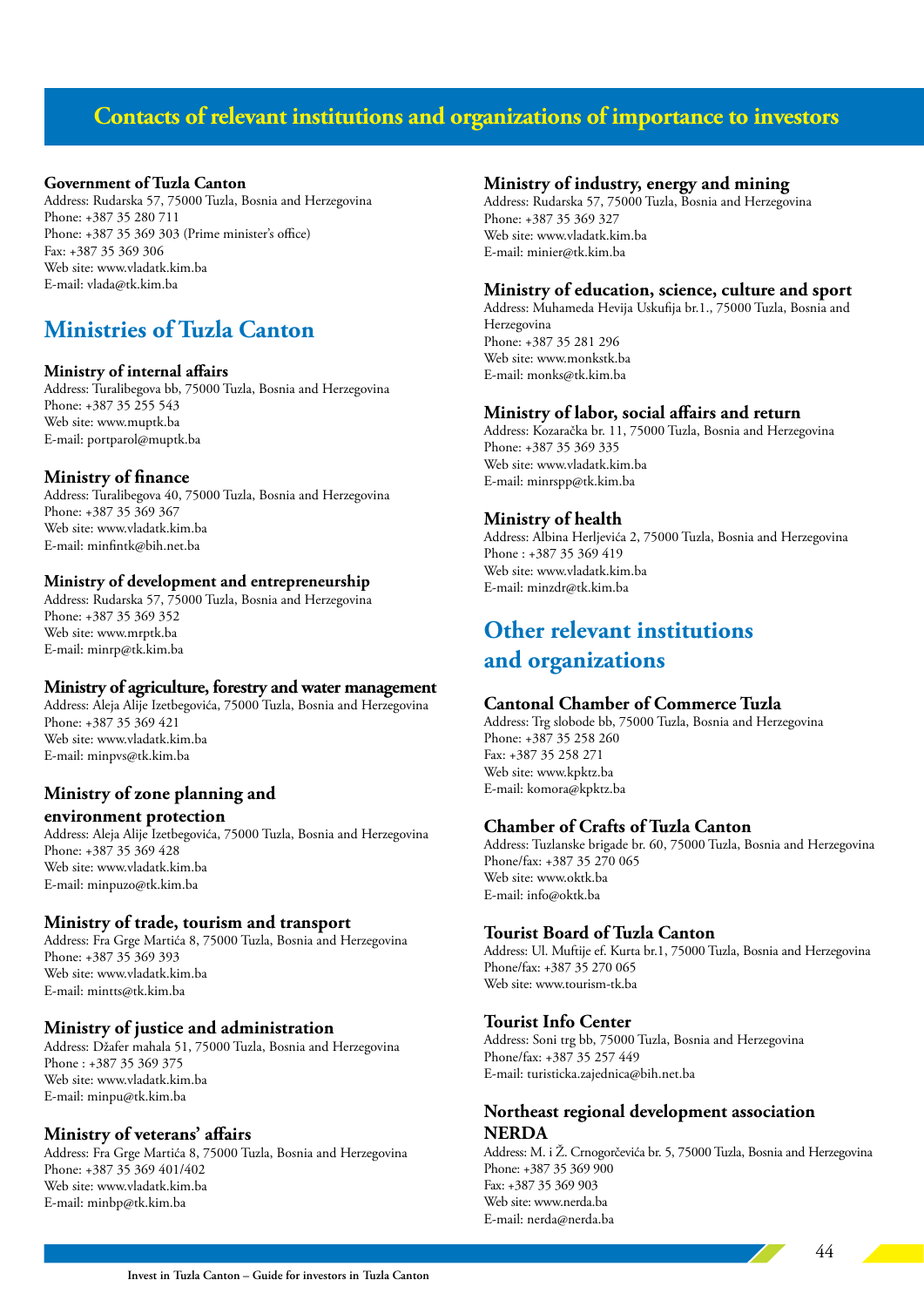#### **Employers' Association of Tuzla Canton**

Address: Trg slobode bb II/22, 75000 Tuzla, Bosnia and Herzegovina Phone: + 387 61 024 687 Web site: www.poslodavcitk.com E-mail: info@poslodavcitk.com

### **Relevant departments for development, entrepreneurship and crafts of the City of Tuzla and the municipalities of Tuzla Canton**

### **City of Tuzla**

#### **Department for development, entrepreneurship and social affairs**

Address: ZAVNOBIH-a br.11, 75000 Tuzla, Bosnia and Herzegovina Contact person: Vedran Lakić Phone: + 387 35 307 380 Web site: www.tuzla.ba E-mail: vedranl@tuzla.ba; esmirs@tuzla.ba

#### **Municipality of Banovići**

**Department for planning, development and entrepreneurship**  Address: Ul. Alije Dostovića br.1, 75290 Banovići, Bosnia and Herzegovina Contact person: Amir Mrkonjić Phone: + 387 35 743 409 Web site: www.opcina-banovici.com.ba E-mail: info@opcina-banovici.com.ba

### **Municipality of Čelić**

#### **Department for economy, transport and development**

Address: Alije Izetbegovića 60-II, 75246 Čelić, Bosnia and Herzegovina Contact person: Arif Salkić Phone: + 387 35 668 654 Web site: www.celic.com.ba E-mail: opcelic@gmail.com

### **Municipality of Doboj Istok**

#### **Department for finances and entrepreneurship**  Address: Klokotnica-Doboj Istok, Klokotnica bb, 74207 Doboj Istok, Bosnia and Herzegovina Contact person: Alirizah Mujkić Phone: + 387 35 722 390 Web site: www.opcinadobojistok.ba E -mail: sluzba.finansije@opcinadobojistok.ba

### **Municipality of Gračanica**

**Department for entrepreneurship, local development and finances**  Address: Mulamustafe Bašeskije br.1, 75320 Gračanica, Bosnia and Herzegovina Contact person: Zijad Dedić Phone: + 387 35 700 803 Web site: www.opcina-gracanica.ba E-mail: z.dedic@opcina-gracanica.ba

### **Municipality of Gradačac**

**Department for economy, budget and finances**  Address: H.K. Gradašćevića br.54, 76250 Gradačac, Bosnia and Herzegovina Contact person: Isam Sendić Phone: + 387 35 369 750 Web site: www.gradacac.ba E-mail: isam.sendic@gradacac.ba; suada.hecimovic@gradacac.ba

#### **Municipality of Kalesija**

**Department for agriculture, budget and inspections**  Address: Ul. Patriotske lige bb, 75260 Kalesija, Bosnia and Herzegovina Contact person: Abdulah Gutić Phone: + 387 35 631 247 Web site: www.kalesija.ba E-mail: opcina@kalesija.ba

### **Municipality of Kladanj**

#### **Department for finances, entrepreneurship and local development**

Address: Ul. Kladanjske brigade br.2, 75280 Kladanj, Bosnia and Herzegovina Contact person: Dženad Selimbašić Phone: + 387 35 628 483 Web site: www.kladanj.ba E-mail: opcinakl@bih.net.ba; dzenad.selimbasic@kladanj.ba

### **Municipality of Lukavac**

**Department for administration, economy and social affairs**  Address: Trg slobode br.1, 75300 Lukavac, Bosnia and Herzegovina Contact person: Derva Salihović Phone: + 387 35 553 473 Web site: www.lukavac.ba E-mail: sluzba-oupdd@lukavac.ba

### **Municipality of Sapna**

**Department for economy, budget and finances** Address: 206. Viteške brigade bb, 75411 Sapna, Bosnia and Herzegovina Contact person: Nusret Hamidović Phone: + 387 35 599 530 Web site: www.opcinasapna.ba E-mail: o.sapna@opcinasapna.ba; o.sapna@bih.net.ba

### **Municipality of Srebrenik**

**Department for entrepreneurship, local development and investments** Address: Ulica Radnička bb, 75350 Srebrenik, Bosnia and Herzegovina Contact person: Nusret Šerifović Phone: + 387 35 369 156 Web site: www.srebrenik.ba E-mail: opc.sreb@bih.net.ba

### **Municipality of Teočak**

**Department for economy, finance, zone planning and civil protection**  Address: Centar bb, 75414 Teočak, Bosnia and Herzegovina Contact person: Amir Šabačkić Phone: + 387 35 755 886 Web site: www.opcinateocak.com E-mail: oteocak@bih.net.ba

### **Municipality of Živinice**

**Department for local economic development**  Address: Alije Izetbegovića br.28, 75270 Živinice, Bosnia and Herzegovina Contact person: Fahrudin Fehrić Phone: + 387 35 743 340 Web site: www.opcinazivinice.org E-mail: fahrudin.fehric@opcinazivinice.org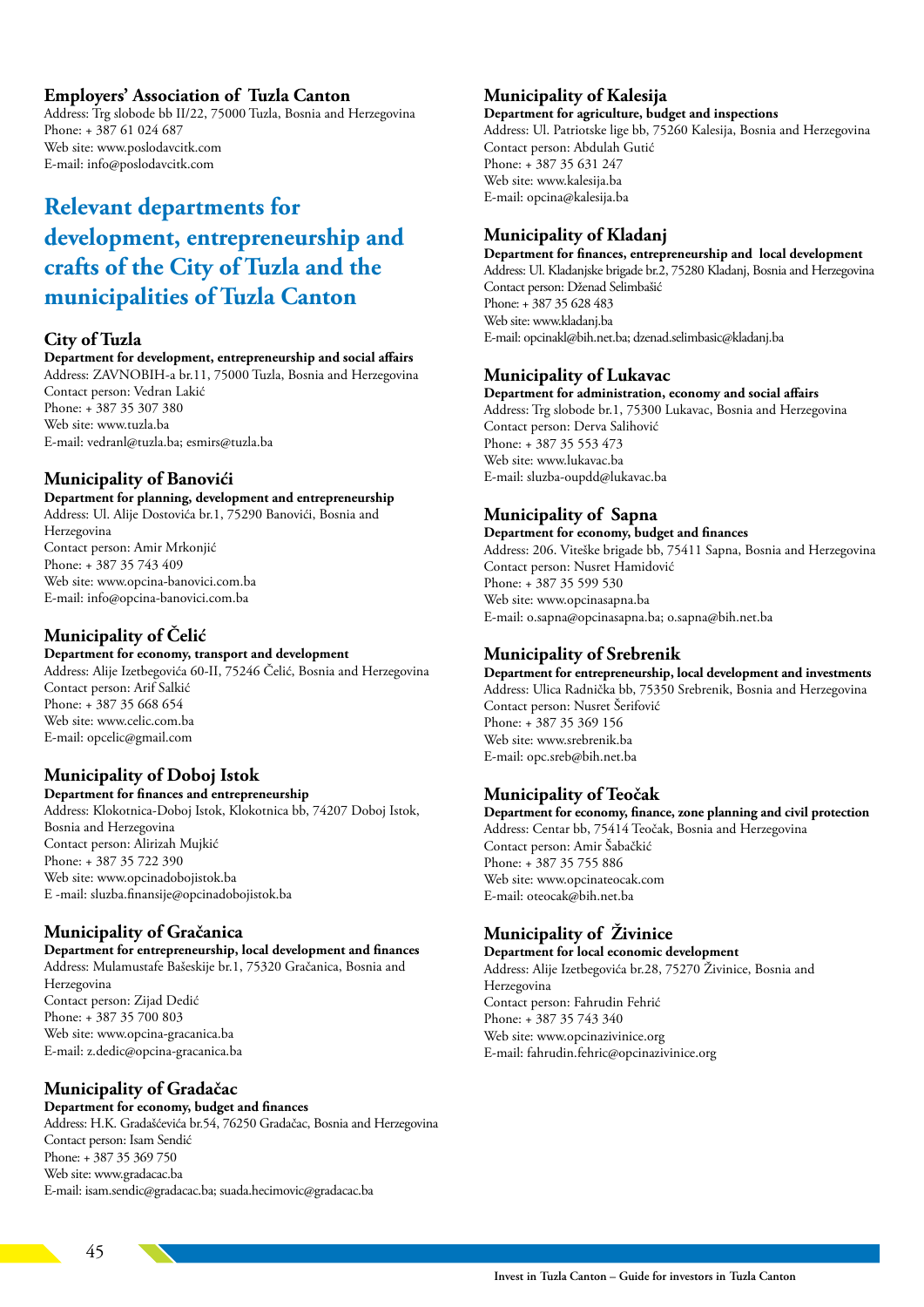**Edition title:** Invest in Tuzla Canton – Guide for Investors in Tuzla Canton **Publisher:** Office of Tuzla Canton Prime Minister **For publisher:** Professor Bahrija Umihanić, PhD, the Prime Minister of Tuzla Canton **Collaborators:** Mirela Omerović MA, the Prime Minister's Advisor Ajka Baručić, BA, the Prime Minister's Advisor **Year:** 2014 **Design:** Edin Osmanagić **English translation:** Group of authors **Proofread by:** Tanja Pavlović, Ph.D. **Print: Printing company:**

**Printing run:** 200 copies

Production of the Guide for Investors of Tuzla Canton was coordinated by the Office of Tuzla Canton Prime Minister, while the data used in the Guide were provided by the ministries and government bodies of Tuzla Canton, City of Tuzla, and municipalities of Tuzla Canton.

The Guide was made with the technical support of the International Finance Corporation (IFC), the member of the World Bank Group, and the Northeast Regional Development Association (NERDA).

Photos of Tuzla Canton used in the Guide - © Ahmet Bajrić Blicko.